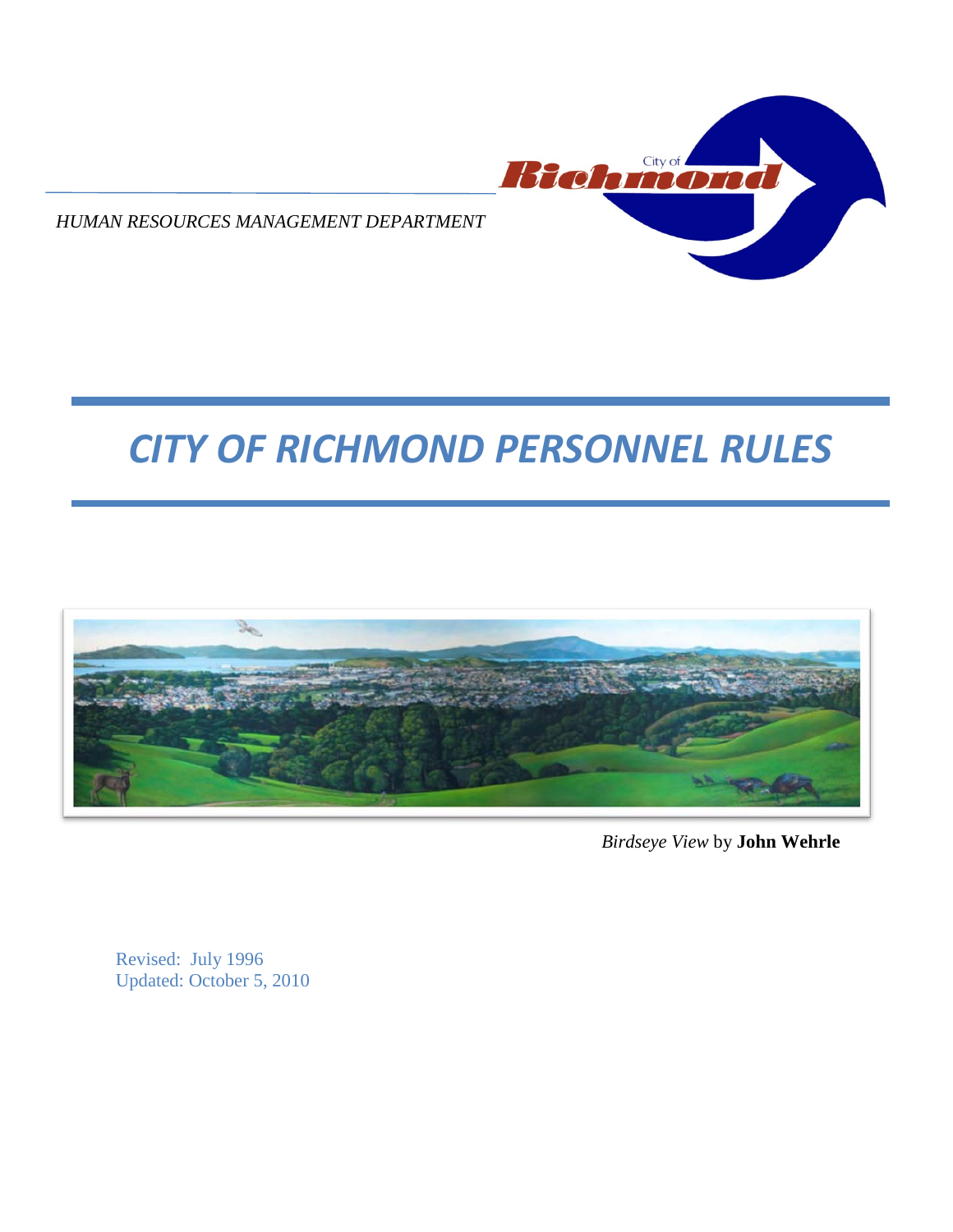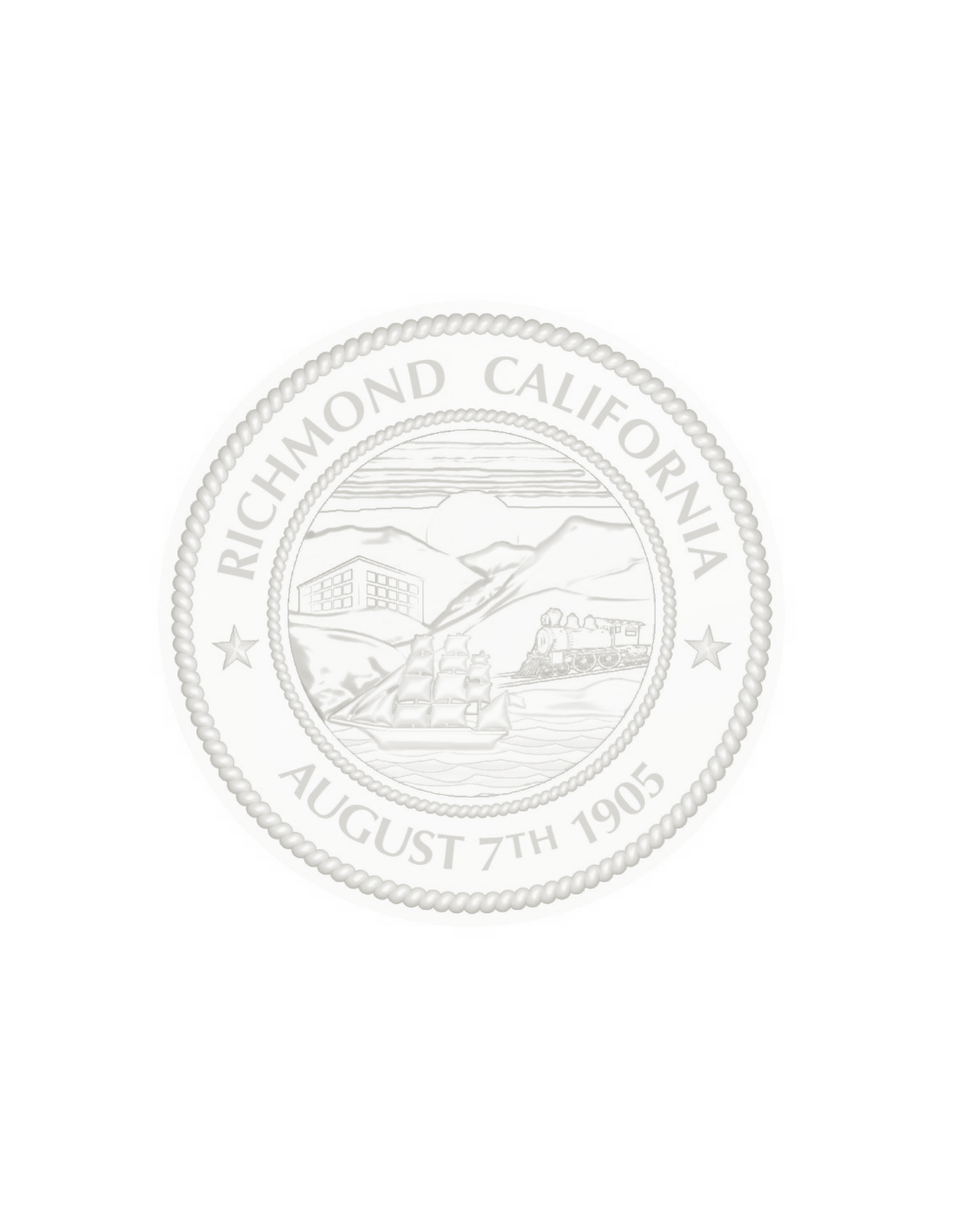## **RULE**

## **TITLE**

**PAGE** 

| ı. | <b>General Orientation </b> |                                                     |
|----|-----------------------------|-----------------------------------------------------|
|    | <b>Section 1</b>            |                                                     |
|    | <b>Section 2</b>            |                                                     |
|    | <b>Section 3</b>            |                                                     |
|    | <b>Section 4</b>            |                                                     |
|    |                             |                                                     |
|    | <b>Section 1</b>            |                                                     |
|    | <b>Section 2</b>            |                                                     |
|    | <b>Section 3</b>            | $\ldots$ 2                                          |
|    | <b>Section 4</b>            |                                                     |
|    | <b>Section 5</b>            |                                                     |
|    | <b>Section 6</b>            |                                                     |
|    | <b>Section 7</b>            |                                                     |
|    | <b>Section 8</b>            |                                                     |
|    | <b>Section 9</b>            |                                                     |
|    | <b>Section 10</b>           |                                                     |
|    | <b>Section 11</b>           |                                                     |
|    | <b>Section 12</b>           |                                                     |
|    | <b>Section 13</b>           |                                                     |
|    | <b>Section 14</b>           |                                                     |
|    | <b>Section 15</b>           |                                                     |
|    | <b>Section 16</b>           |                                                     |
|    | <b>Section 17</b>           |                                                     |
|    | <b>Section 18</b>           |                                                     |
|    | <b>Section 19</b>           |                                                     |
|    | <b>Section 20</b>           |                                                     |
|    | <b>Section 21</b>           |                                                     |
|    | <b>Section 22</b>           |                                                     |
|    | <b>Section 23</b>           |                                                     |
|    | <b>Section 24</b>           |                                                     |
|    | <b>Section 25</b>           |                                                     |
|    |                             |                                                     |
|    | <b>Section 26</b>           |                                                     |
|    | <b>Section 27</b>           |                                                     |
|    | <b>Section 28</b>           |                                                     |
|    | <b>Section 29</b>           |                                                     |
| Ш. |                             |                                                     |
|    | <b>Section 1</b>            |                                                     |
|    | <b>Section 2</b>            |                                                     |
|    | <b>Section 3</b>            |                                                     |
|    | <b>Section 4</b>            |                                                     |
|    | <b>Section 5</b>            | Need for Change in Duties and Responsibilities of a |
|    |                             |                                                     |
|    | <b>Section 6</b>            |                                                     |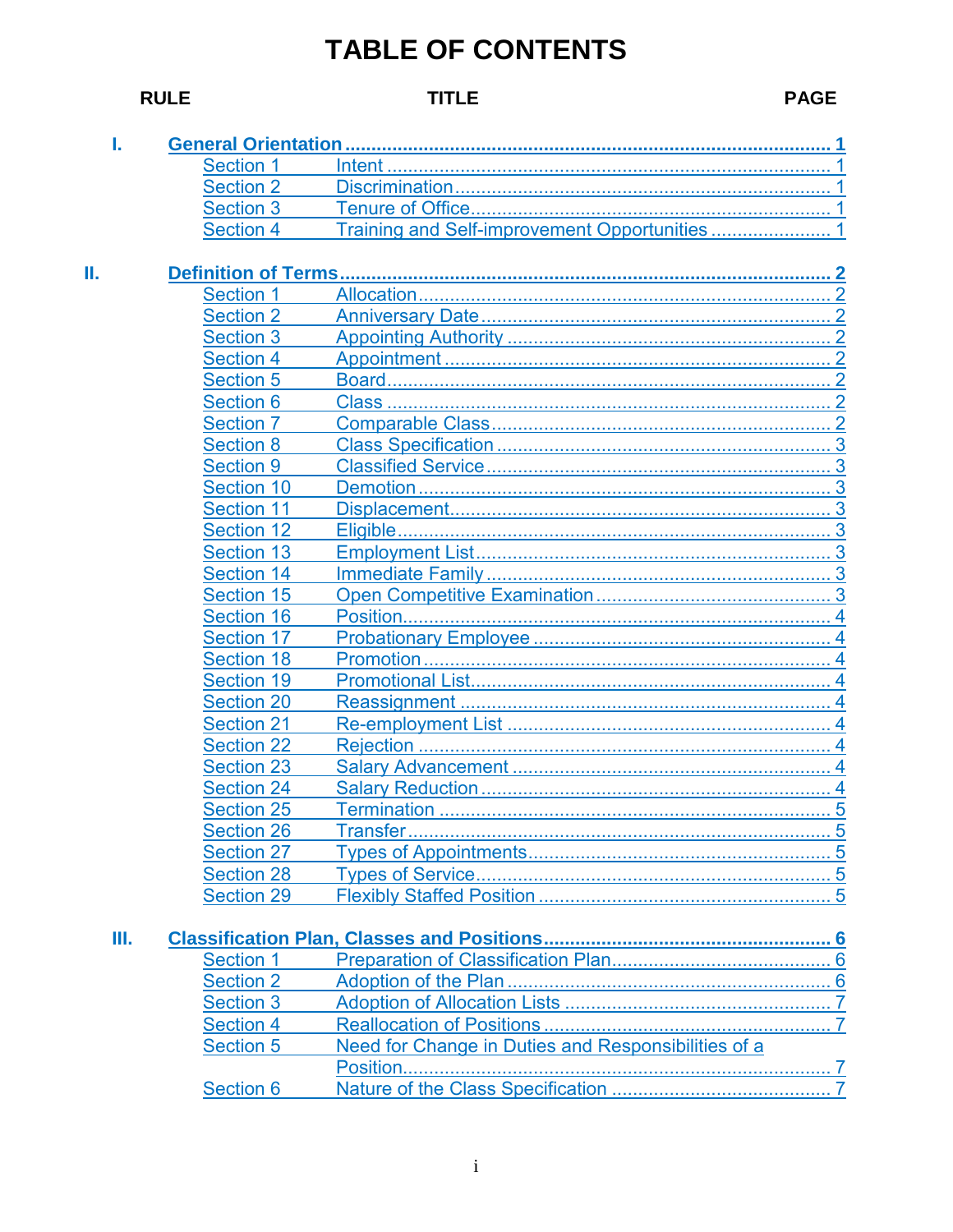| <b>RULE</b> |                    | <b>TITLE</b>                                                      | <b>PAGE</b>     |
|-------------|--------------------|-------------------------------------------------------------------|-----------------|
|             | <b>Section 7</b>   |                                                                   |                 |
|             | <b>Section 8</b>   |                                                                   |                 |
|             | <b>Section 9</b>   |                                                                   |                 |
|             | <b>Section 10</b>  |                                                                   |                 |
|             | <b>Section 11</b>  |                                                                   |                 |
| IV.         |                    |                                                                   |                 |
|             | <b>Section 1</b>   |                                                                   |                 |
|             | <b>Section 2</b>   |                                                                   |                 |
| V.          |                    |                                                                   |                 |
|             | <b>Section 1</b>   |                                                                   |                 |
|             | <b>Section 2</b>   |                                                                   | 11              |
|             | <b>Section 3</b>   |                                                                   |                 |
|             | Section 3.1        |                                                                   |                 |
|             | <b>Section 3.2</b> | Removal of Names from Eligible Lists 15                           |                 |
|             | <b>Section 3.3</b> |                                                                   |                 |
|             | <b>Section 4</b>   | Procedure for Certification and Appointment of Eligibles  16      |                 |
|             | <b>Section 4.1</b> |                                                                   | 16              |
|             | <b>Section 4.2</b> | Order of Certification of Eligible Persons from Eligible Lists 16 |                 |
|             | Section 4.2.1      |                                                                   |                 |
|             | <b>Section 4.3</b> |                                                                   |                 |
|             | Section 4.4        | Certification from Other than Re-employment Lists 17              |                 |
|             | Section 4.4.1      | Promotional Lists for Sworn Fire Personnel  17                    |                 |
|             | Section 4.4.2      |                                                                   |                 |
|             | Section 4.4.3      | Promotional Certification for Non-sworn Personnel 18              |                 |
|             | Section 4.5        |                                                                   |                 |
|             | <b>Section 4.6</b> | Designation of Types of Appointment and Service 18                |                 |
|             | <b>Section 4.7</b> | Promotion Procedure for Flexibly Staffed Positions  20            |                 |
|             | <b>Section 4.8</b> |                                                                   |                 |
| VI.         |                    |                                                                   | 22              |
|             | <b>Section 1</b>   | General.                                                          | 22              |
|             | <b>Section 2</b>   |                                                                   | 22              |
|             | <b>Section 3</b>   |                                                                   | 22              |
|             | <b>Section 4</b>   |                                                                   | 23              |
|             | <b>Section 5</b>   |                                                                   | $\overline{23}$ |
|             | <b>Section 6</b>   |                                                                   | 23              |
|             | <b>Section 7</b>   |                                                                   | 23              |
| VII.        |                    |                                                                   | 25              |
|             | <b>Section 1</b>   |                                                                   | 25              |
|             | <b>Section 2</b>   |                                                                   | 25              |
|             | <b>Section 3</b>   |                                                                   | 25              |
|             | <b>Section 4</b>   | Displacement.                                                     | 27              |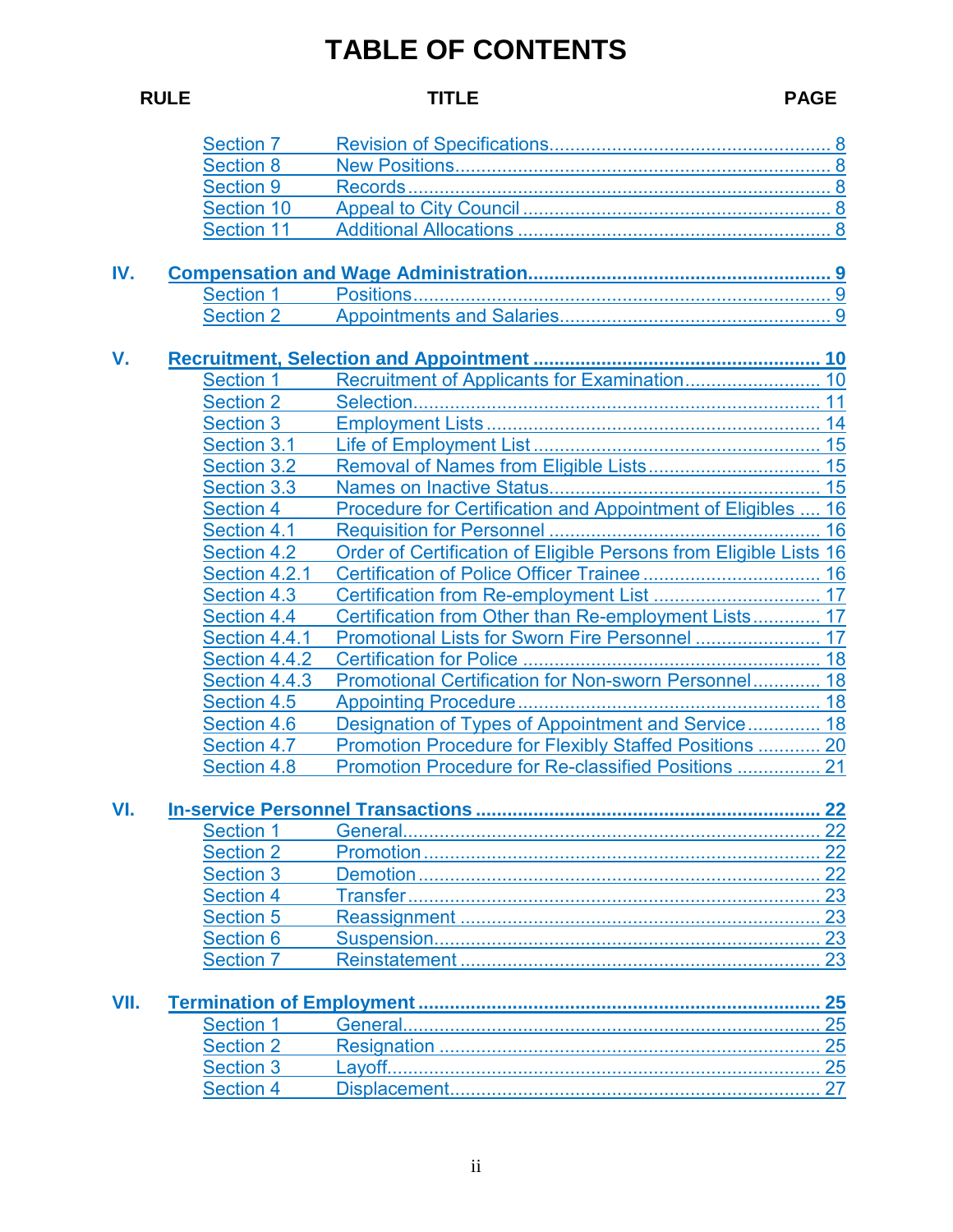|       | <b>RULE</b>             | <b>TITLE</b>                                            | <b>PAGE</b> |
|-------|-------------------------|---------------------------------------------------------|-------------|
|       | <b>Section 5</b>        |                                                         |             |
|       |                         |                                                         |             |
| VIII. |                         |                                                         |             |
|       | <b>Section 1</b>        |                                                         |             |
|       | <b>Section 2</b>        | Conditions under Which Requests May be Granted 28       |             |
|       | <b>Section 3</b>        |                                                         |             |
|       | <b>Section 4</b>        |                                                         |             |
|       | <b>Section 5</b>        |                                                         |             |
|       | <b>Section 6</b>        |                                                         |             |
|       |                         |                                                         |             |
| IX.   |                         |                                                         |             |
|       | <b>Section 1</b>        |                                                         |             |
|       | <b>Section 2</b>        | Procedure for Requesting Hearing on Complaints  30      |             |
|       | <b>Section 3</b>        | Procedure in Cases of Demotion, Suspension, Dismissal   |             |
|       |                         |                                                         |             |
|       | <b>Section 4</b>        |                                                         |             |
|       | <b>Section 5</b>        | Personnel Board's Disciplinary Recommendations to the   |             |
|       |                         |                                                         |             |
|       |                         |                                                         |             |
| Х.    |                         | Suspension, Demotion, Reduction in Pay and Dismissal 33 |             |
|       | <b>Section 1</b>        |                                                         |             |
|       | <b>Section 2</b>        | Basis for Suspension, Demotion, Reduction in Pay and    |             |
|       |                         |                                                         |             |
|       |                         |                                                         |             |
| XI.   |                         |                                                         |             |
|       | <b>Section 1</b>        |                                                         |             |
|       | <b>Section 2</b>        |                                                         |             |
|       | <b>Section 3</b>        |                                                         |             |
|       |                         |                                                         |             |
| XII.  | <b>Personal Conduct</b> |                                                         |             |
|       | <b>Section 1</b>        |                                                         |             |
|       | <b>Section 2</b>        |                                                         |             |
|       | <b>Section 3</b>        |                                                         |             |
|       | <b>Section 4</b>        |                                                         |             |
|       | <b>Section 5</b>        | Penalty for Violation of Personal Conduct Provisions 36 |             |
|       |                         |                                                         |             |
| XIII. |                         |                                                         |             |
|       | <b>Section 1</b>        |                                                         |             |
|       | <b>Section 2</b>        |                                                         |             |
|       | <b>Section 3</b>        |                                                         |             |
|       | <b>Section 4</b>        |                                                         |             |
|       | <b>Section 5</b>        |                                                         |             |
|       |                         |                                                         |             |
| XIV.  |                         |                                                         |             |
|       | <b>Section 1</b>        |                                                         |             |
|       | <b>Section 2</b>        |                                                         |             |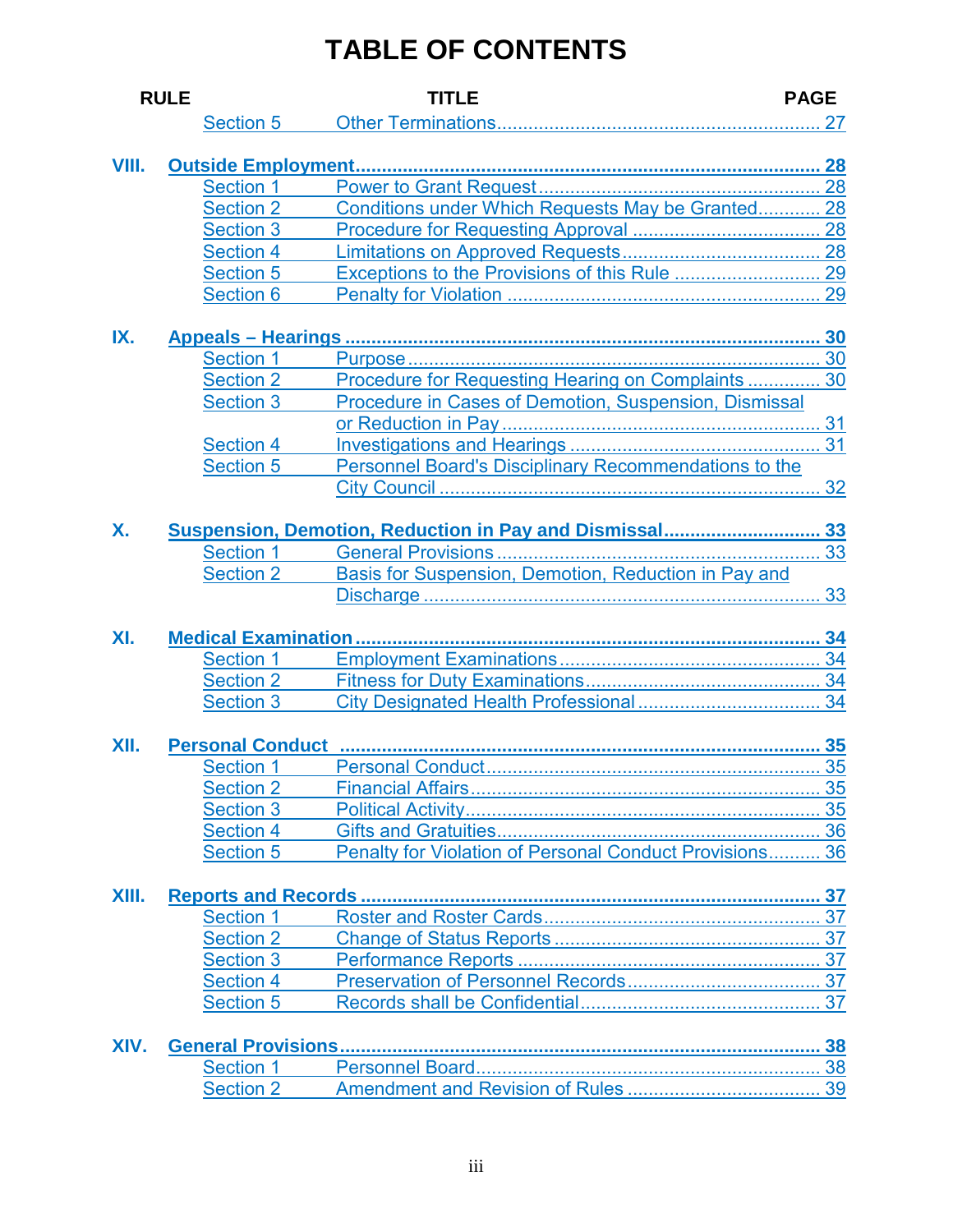| <b>RULE</b> |                  | TITLE                                                           | <b>PAGE</b> |
|-------------|------------------|-----------------------------------------------------------------|-------------|
|             | <b>Section 3</b> | Disclosure of Religious or Political Views or Affiliations  39  |             |
|             | <b>Section 4</b> |                                                                 |             |
|             | <b>Section 5</b> |                                                                 |             |
|             | <b>Section 6</b> |                                                                 |             |
|             | <b>Section 7</b> |                                                                 |             |
| XV.         |                  | Selection of Employee Representative on the Personnel Board  42 |             |
|             | <b>Section 1</b> |                                                                 |             |
|             | <b>Section 2</b> | The Committee Representing City Employees 42                    |             |
|             | <b>Section 3</b> |                                                                 |             |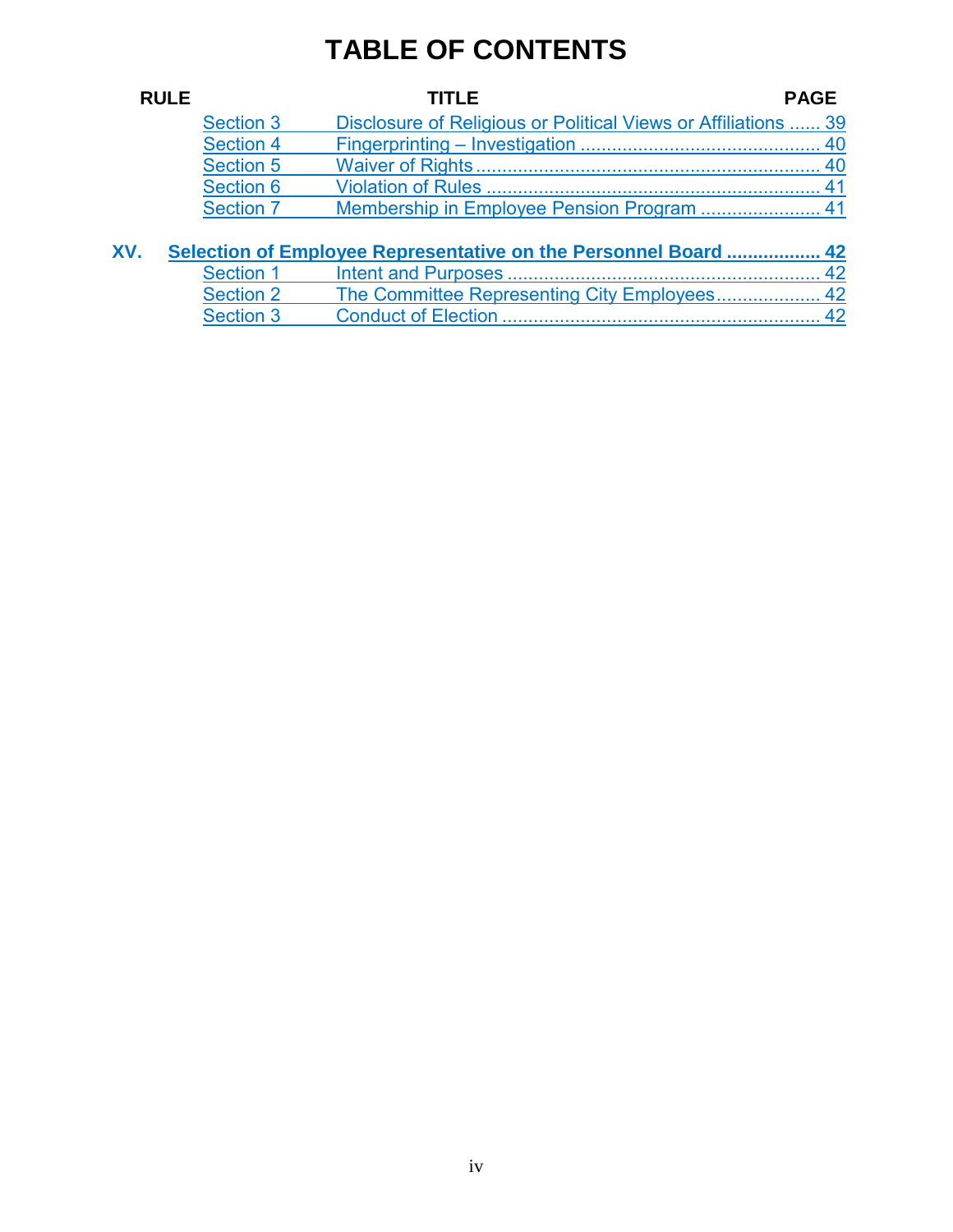## **RULE I**

## **GENERAL ORIENTATION**

#### <span id="page-6-0"></span>**Section 1. Intent**

The objectives of these Rules are to facilitate efficient and economical services to the public and to provide for a fair and just system of personnel management in the municipal government. These Rules set forth in detail those procedures which insure like treatment for those who present themselves for original employment or promotion; and the obligations, rights, privileges, benefits and prohibitions which are placed on all employees in the Classified Service of the City of Richmond. At the same time, within the limits of administrative feasibility, recognition shall be given to the fact that individuals differ, that no two individuals react alike to reward and punishment, or to uniform motivation and encouragement. For this reason, considerable latitude shall be given to the Director of the Human Resources Management Department in the execution of the duties and responsibilities relating to employee morale and discipline.

#### **Section 2. Discrimination**

No person in the Classified Service, or seeking admission thereto, shall be employed, terminated; or in any way favored or discriminated against because of race, religious belief, gender, sex orientation, ancestry and national origin, disability, political opinion or affiliations, or interest, membership or refusal to join in any organization of workers, as provided in Charter Article XIII, Section 10.

#### **Section 3. Tenure of Office**

The tenure of every employee in the Classified Service shall be based upon continued satisfactory service, proper personal conduct, continuing fitness for the position (as determined by the department head), existence of need for the work performed, and availability of funds as determined by the City Manager.

#### **Section 4. Training and Self-Improvement Opportunities**

Each department head shall establish employee training programs for subordinates as approved by the City Manager. The purposes shall be to stimulate a high level of employee efficiency and to provide employees with opportunity to improve their status.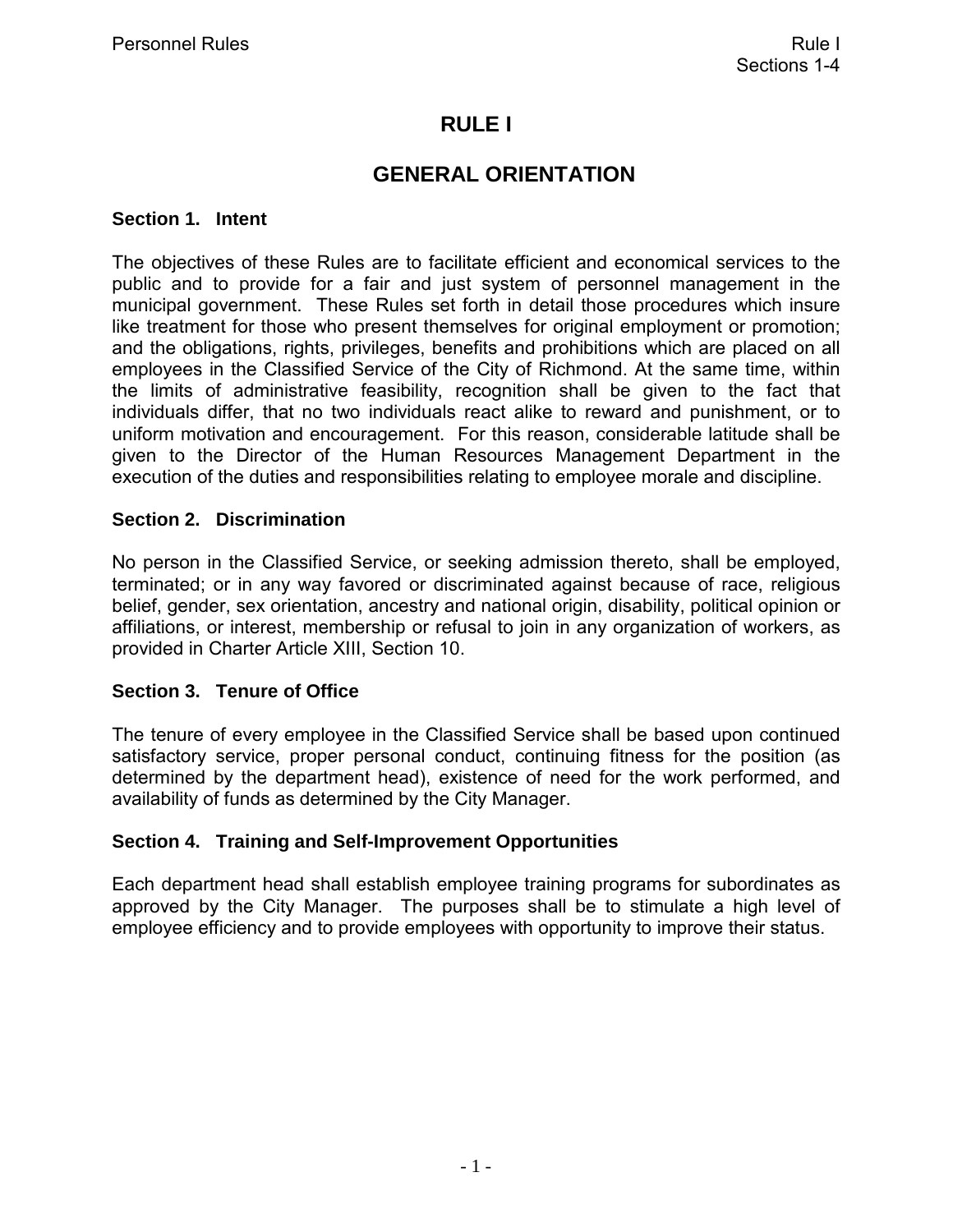## **RULE II**

## **DEFINITION OF TERMS**

#### <span id="page-7-0"></span>**Section 1. Allocation**

The assignment of a single position to its proper class in accordance with the duties performed, and the authority and responsibility exercised.

#### **Section 2. Anniversary Date**

That date on which an employee was hired or promoted. Merit increases, cost-of-living increases or salary adjustments shall not operate to change an employee's anniversary date.

#### **Section 3. Appointing Authority**

The City Manager, as specified in Charter Article IV.

#### **Section 4. Appointment**

The offer and acceptance of employment for a position in the City service in accordance with the provisions of Article XIII of the Charter and these Rules.

#### **Section 5. Board**

The Personnel Board established in pursuance of Article XIII of the Charter, creating a personnel system.

#### **Section 6. Class**

A group of positions sufficiently similar in duties and responsibilities that:

- a) The same descriptive title properly may be used to designate each position allocated to the class;
- b) The same basic minimum qualifications may be required of all incumbents;
- c) The same selection devices may be used to screen qualified employees;
- d) The same salary rate or range can apply with equity under substantially the same working conditions.

#### **Section 7. Comparable Class**

A class that is sufficiently similar in duties and responsibilities that the same basic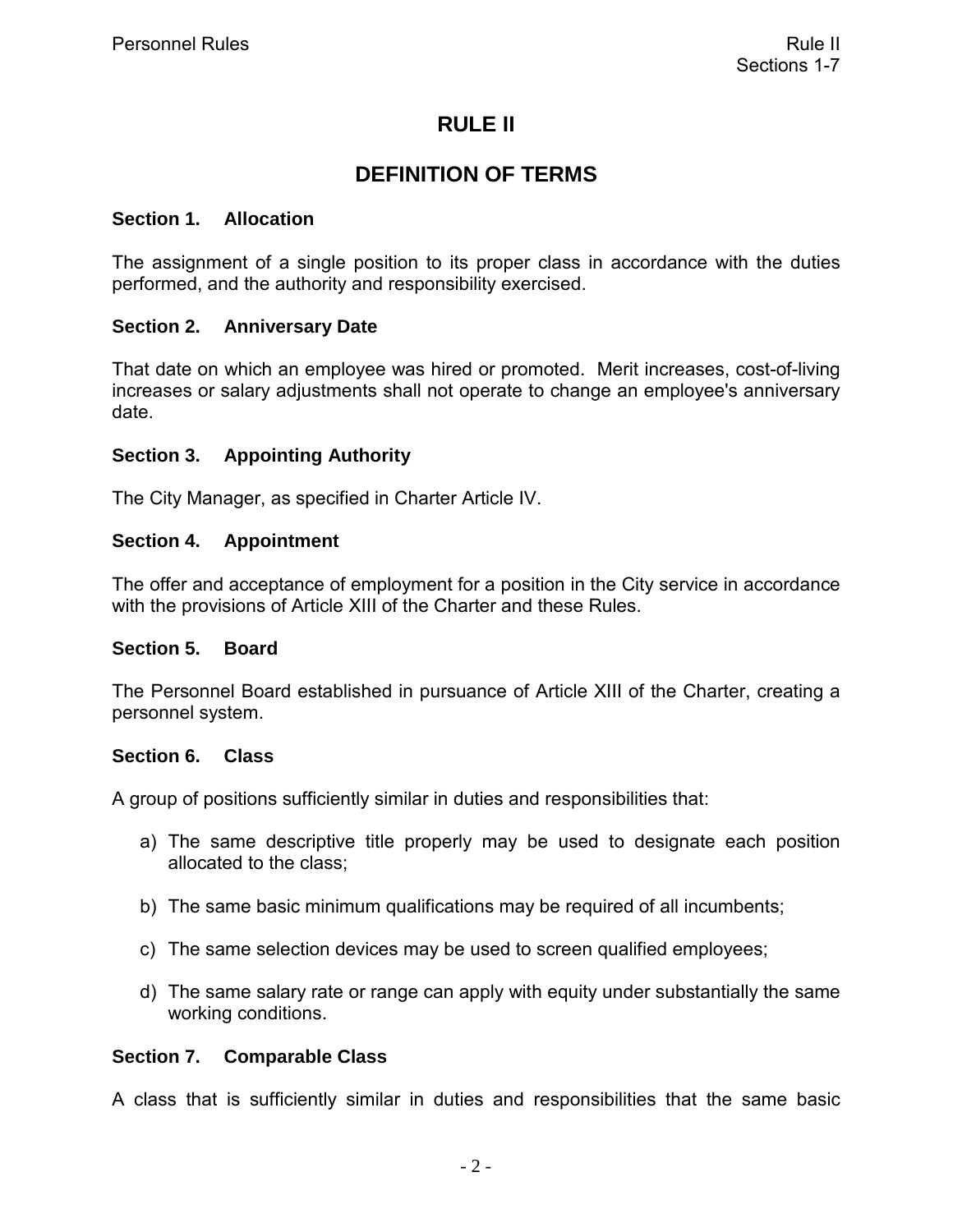<span id="page-8-0"></span>minimum qualifications may be required of all incumbents.

#### **Section 8. Class Specification**

A written description of a class which distinguishes it from every other class in the Classification Plan and provides a guide for the allocation of all positions in the Classified Service to classes.

#### **Section 9. Classified Service**

The positions which are included or which may hereafter be included under the personnel system of the City.

#### **Section 10. Demotion**

The movement of an employee from one class to another class which has a lower maximum salary rate and/or which has less difficult duties and responsibilities.

#### **Section 11. Displacement**

The termination of a provisional employee brought about by the probationary appointment, reinstatement or demotion of another person.

#### **Section 12. Eligible**

A person whose name is on an employment list resulting from an open-competitive or promotional examination, or a re-employment list.

#### **Section 13. Employment List**

A list of names of persons who have qualified through an employment examination for a particular class.

#### **Section 14. Immediate Family**

The immediate family of an employee shall include: wife, husband, mother, father, grandmother, grandfather, sister, brother, child, father-in-law, mother-in-law, brother-inlaw, sister-in-law, step-children, stepfather, stepmother, step-brothers, step-sisters, all minors living as a member of the family and domestic partners. In unusual cases, the City Manager may make exceptions to this definition.

#### **Section 15. Open Competitive Examination**

An examination in which any person who meets the minimum qualification requirements and who submits a proper application is eligible to compete.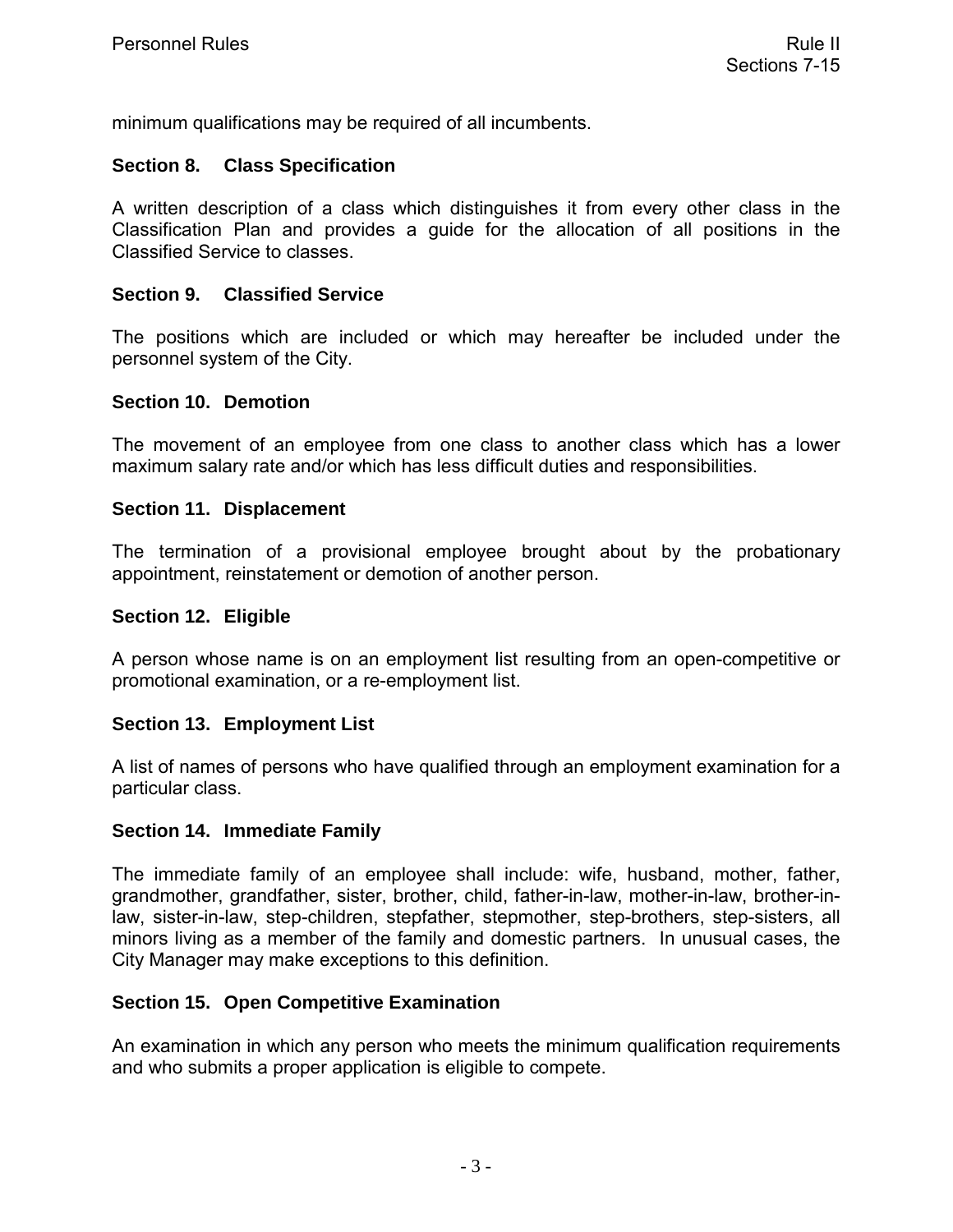#### <span id="page-9-0"></span>**Section 16. Position**

A set of duties and responsibilities normally exercised by one individual and which, even though vacant, can be described accurately.

#### **Section 17. Probationary Employee**

An employee who has been appointed from an employment list but who has not yet completed his/her work test period.

#### **Section 18. Promotion**

The movement of an employee from one class to another class which has a higher maximum rate of pay, and involves more difficult duties and responsibilities.

#### **Section 19. Promotional List**

A list of names of City employees who have qualified through promotional examination for consideration for appointment to a higher class.

#### **Section 20. Reassignment**

The involuntary movement of an employee from one position to another position within the same or comparable class. This movement may be within or between departments.

#### **Section 21. Re-employment List**

A list of employees who have legally been laid off.

#### **Section 22. Rejection**

The demotion or termination of an employee during their probationary period.

#### **Section 23. Salary Advancement**

An increase in salary from one step to a higher one within the same salary range generally, but not necessarily, based on a year of satisfactory, continuous service in the same class.

#### **Section 24. Salary Reduction**

A decrease in salary from one step to a lower step within the same salary range for disciplinary reasons, or for unsatisfactory performance on the job.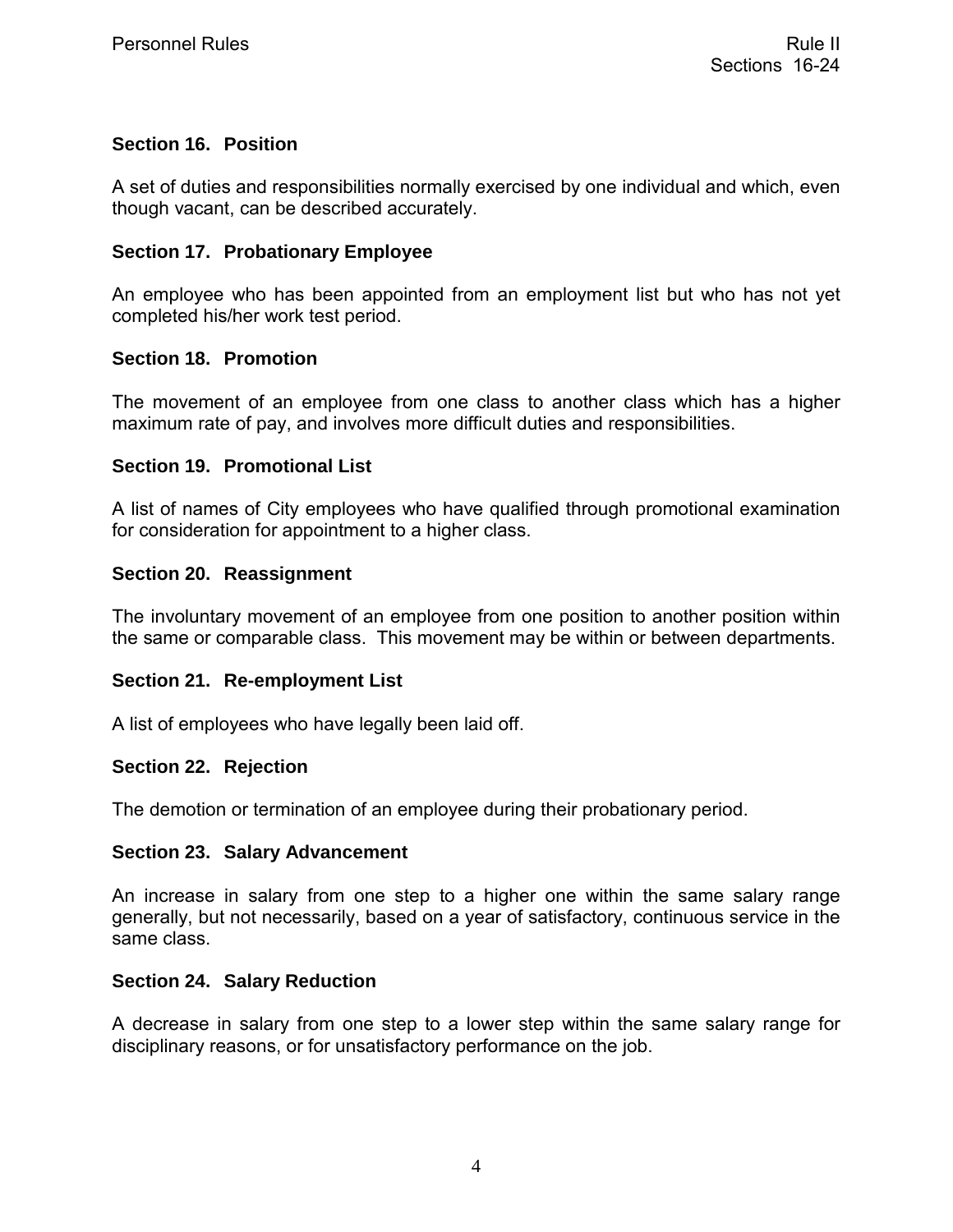#### <span id="page-10-0"></span>**Section 25. Termination**

Separation of an employee from the service of the City.

#### **Section 26. Transfer**

The voluntary movement of an employee from one position to another position within the same or comparable class. This movement may be within or between departments.

#### **Section 27. Types of Appointments**

The following are types of appointments: permanent, probationary, provisional, exempt, emergency, term, temporary and acting.

#### **Section 28. Types of Service**

The following are types of service: full-time and part-time.

#### **Section 29. Flexibly Staffed Position**

A position which has been classified at or below the journey level in a series and may be under filled at any of the lower classes in the same series. The City Manager, to meet the needs of the organization, may add or delete flexibly staffed classes at any time after notifying the Personnel Board.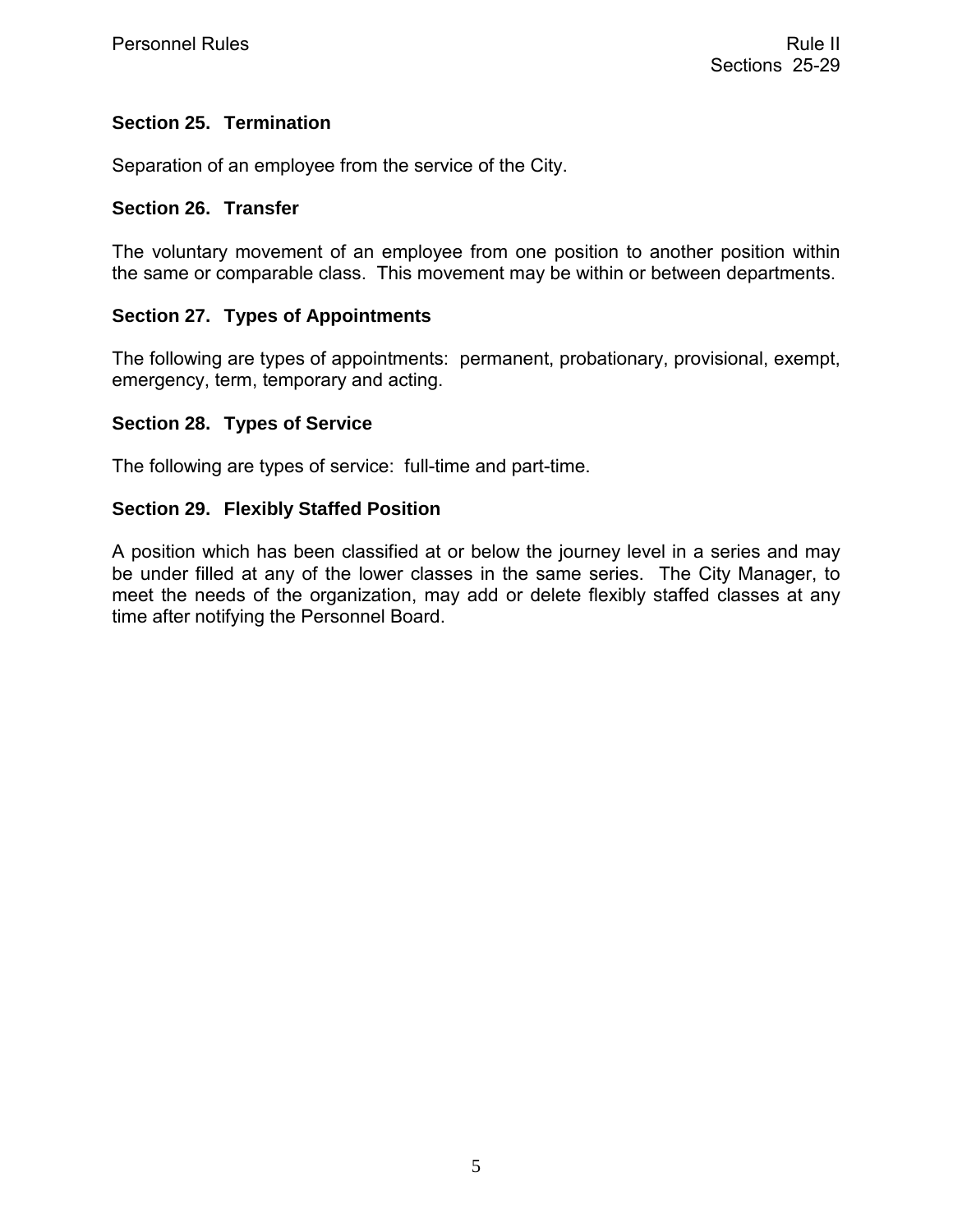## **RULE III**

## **CLASSIFICATION PLAN, CLASSES AND POSITIONS**

#### <span id="page-11-0"></span>**Section 1. Preparation of Classification Plan**

The Director of the Human Resources Management Department shall ascertain and record the duties and responsibilities of all positions in the Classified Service. After consulting with appointing authorities and heads of departments affected, the Director shall prepare a Classification Plan for all positions in the Classified Service.

The Classification Plan shall be so developed and maintained that all positions which are substantially similar in duties, responsibilities and authority are included within the same class; and that the same salary range may be made to apply with equity, under like working conditions, to all positions in the same class.

The Classification Plan shall consist of a list of titles of the classes to which all positions in the Classified Service are to be allocated and a written specification defining each class. The class specification shall include the class title, a summary statement of duties and responsibilities, a list of typical tasks, and minimum or desirable qualifications for appointment; and may include such other pertinent material as the Director of the Human Resources Management Department may deem desirable.

#### **Section 2. Adoption of the Plan**

Before the Classification Plan or any part or revision thereof shall become effective, the following steps must be observed:

- a) The Director of the Human Resources Management Department shall meet with such authorized employee representation as requested, within a reasonable time limit set by the Personnel Board, to discuss the proposed Classification Plan or proposed revision thereof.
- b) After receiving approval of the proposed Classification Plan or proposed revision thereof by the City Manager, the Director of the Human Resources Management Department shall submit it to the Personnel Board.
- c) The Personnel Board shall hold a public hearing on the proposed Classification Plan or proposed revision thereof after having required the Director of the Human Resources Management Department to publicize the hearing. After such hearing, the Personnel Board shall submit to the City Council the proposed Classification Plan or proposed revision thereof, as the case may be, with the Board's recommendation thereon.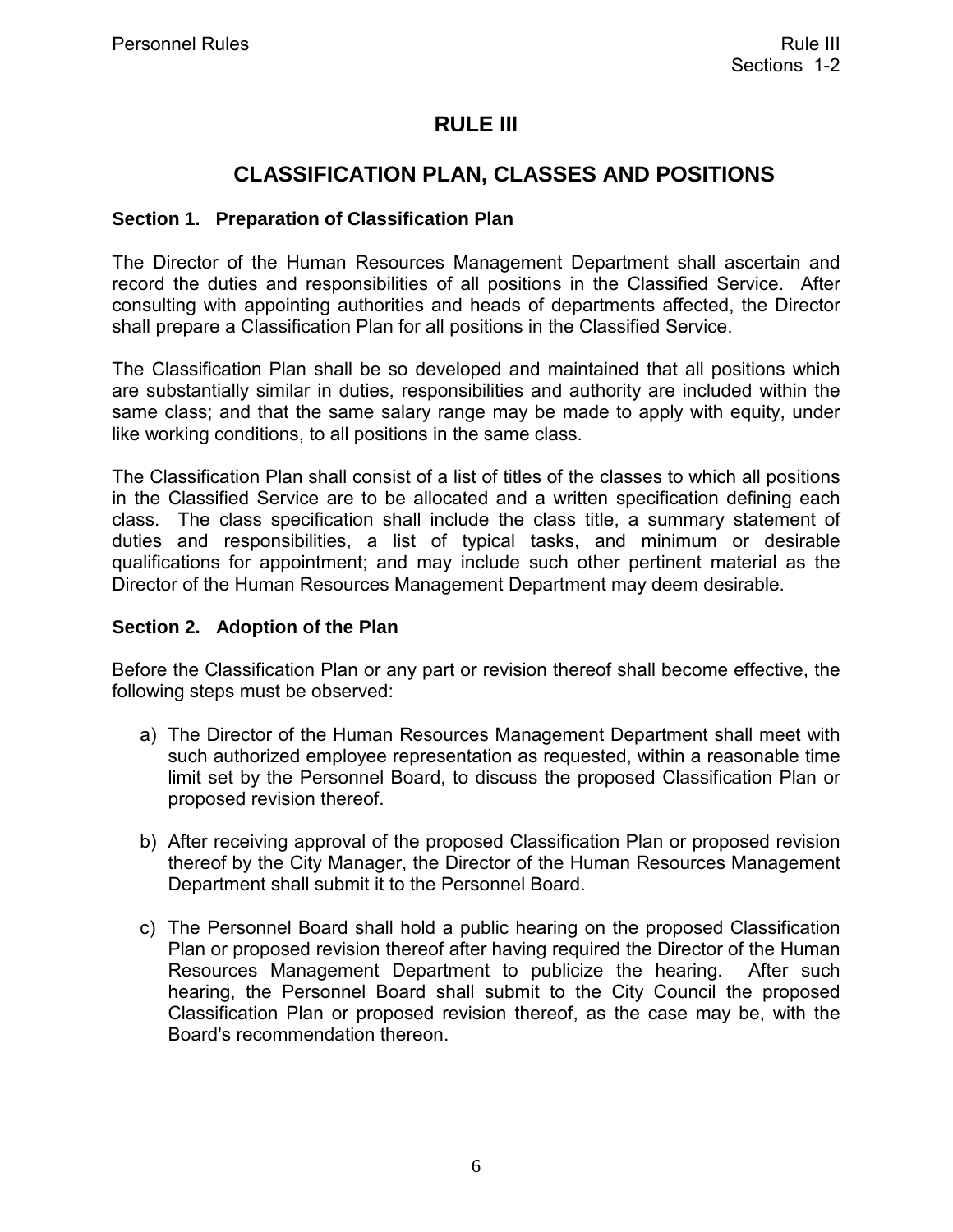- <span id="page-12-0"></span>d) Following such submission, the City Council may, by resolution, adopt or disapprove the proposed Classification Plan or proposed revision thereof, or may revise the proposed Classification Plan or proposed revision thereof and adopt the same as revised.
- e) The Classification Plan or revision thereof shall become effective upon adoption by the City Council.

Upon adoption of the Classification Plan or any revision thereof by the Council, its provisions shall be observed in the handling of all personnel actions and activities, budgeting and payroll activities.

#### **Section 3. Adoption of Allocation Lists**

Immediately following the adoption of the Classification Plan, the Director of the Human Resources Management Department shall prepare a list showing the class to which each position in the Classified Service is proposed to be allocated. The Director shall give written notice to each employee of the title of the class to which the proposed allocation is to be assigned.

The Director of the Human Resources Management Department shall discuss with employees who requests it, or their authorized representative, the proposed allocation of the position. \*[Following this review, the Director of the Human Resources Management Department shall submit the proposed allocation list to the Board for approval.]

\*this language is superseded by Resolution 129-05

#### **Section 4. Reallocation of Positions**

After the initial allocation of positions, any position may be reallocated to a different class by the Director of the Human Resources Management Department following approval by the City Manager and the Personnel Board, provided such action is indicated by a change in the duties or responsibilities of the position or for other sufficient reasons.

#### **Section 5. Need for Change in Duties and Responsibilities of a Position**

Whenever, in the opinion of a department head, there is need for a change in duties and responsibilities of a given position, the department head shall notify the Director of the Human Resources Management Department of that need.

#### **Section 6. Nature of the Class Specification**

The class specification shall be construed as being descriptive and not restrictive. Whenever a determination is to be made as to which class a given position is to be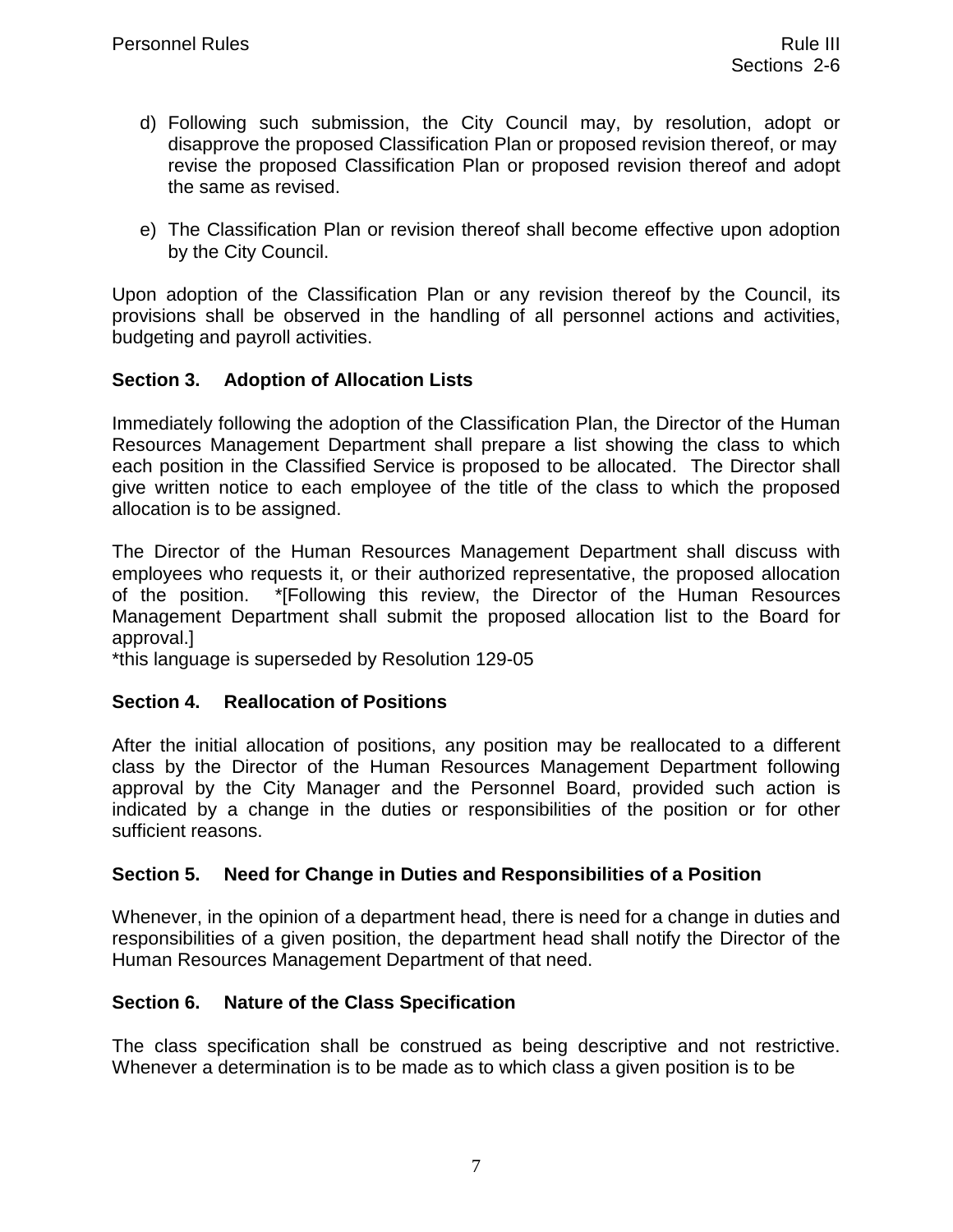<span id="page-13-0"></span>allocated, the specifications of each class shall be considered in its entirety and in relation to other specification in the Classification Plan.

The listing of classifications by range number or by organization unit is not restrictive Classifications of the positions may be used in any organizational unit of the City government that is determined to be proper by the City Manager.

#### **Section 7. Revision of Specifications**

After the adoption of the Classification Plan, the Director of the Human Resources Management Department may, following approval by the City Manager and the Personnel Board and after considering the interest of the employees and department heads, revise the content of the individual specifications to reflect changes in class content, changes in labor market conditions, and for other valid reasons.

#### **Section 8. New Positions**

Before a newly-created position in the Classified Service can be filled, the Director of the Human Resources Management Department shall, following approval by the City Manager and the Personnel Board, allocate the position to its proper class.

#### **Section 9. Records**

The Director of the Human Resources Management Department shall maintain complete and accurate records which shall include a current specification for each class in the Classification Plan and a current allocation list.

#### **Section 10. Appeal to City Council**

If either the City Manager or the Personnel Board should disapprove of a proposal to allocate or reallocate a position, or to revise the content of an individual specification, the City Council may override such disapproval and direct that the allocation, reallocation or revision of specification be made.

#### **Section 11. Additional Allocations**

Effective September 14, 2005, the Personnel Board shall no longer be responsible for the approval of additional allocations of positions in existing classifications. This function will hereafter be subject to approval by the Director of Human Resources Management. The Personnel Board shall still be responsible for all other allocation issues as defined in Rule III, Section 4 through 8.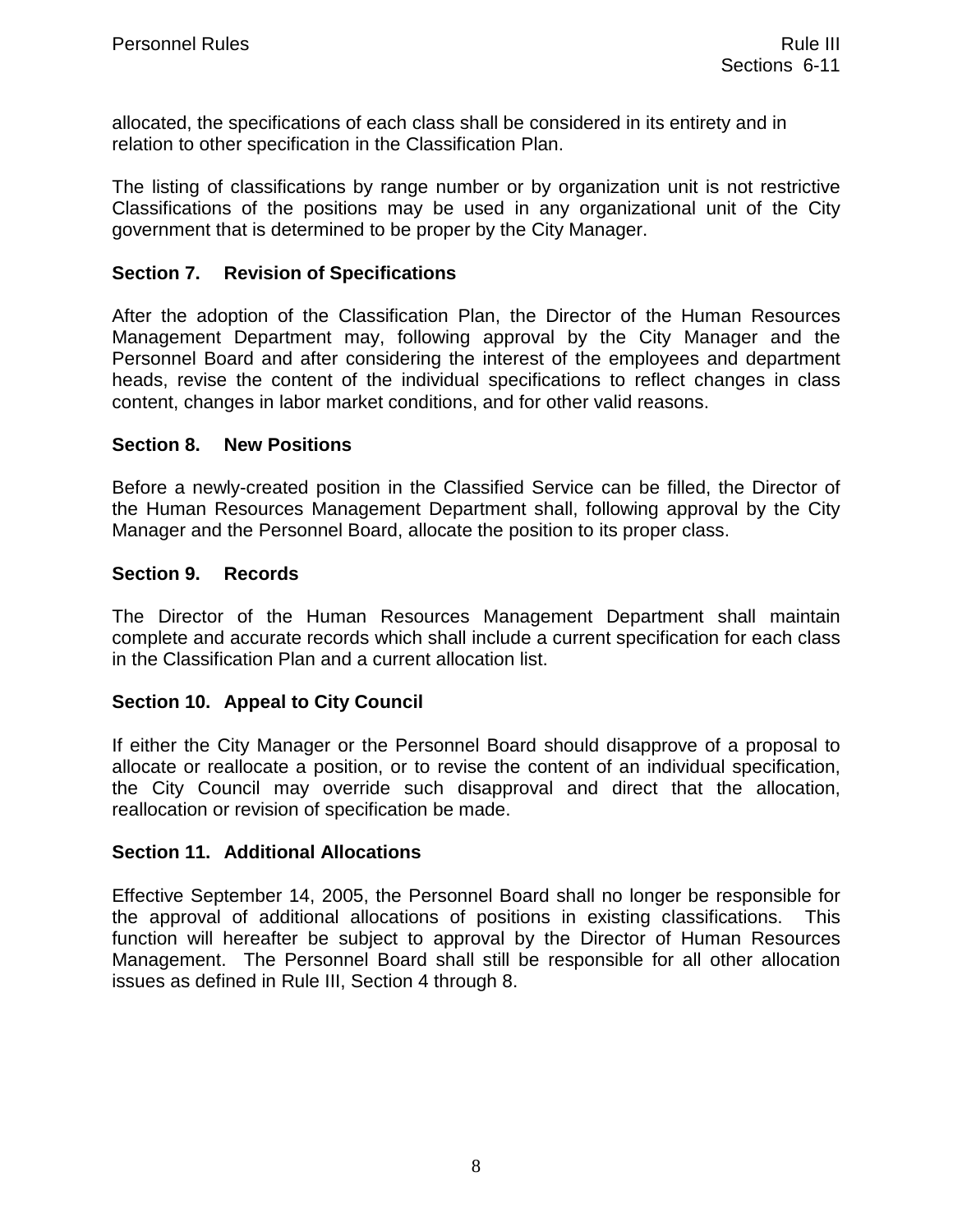## **RULE IV**

## **COMPENSATION AND WAGE ADMINISTRATION**

#### <span id="page-14-0"></span>**Section 1. Positions**

The City Council, in creating salary plans and in establishing salary schedules for each classification, hereby continues its authorization and direction to the City Manager for appointing, subject to pertinent provisions of the City Charter and Personnel Rules, employees in such number in each department as are necessary for the proper administration of the City departments under the ordinances and resolutions adopted by the City Council.

#### **Section 2. Appointments and Salaries**

The City Manager is empowered to appoint, in accord with pertinent City laws, any properly qualified person to a position allocated to a classification for which the salary is herein provided, and to designate the salary step at which such person is appointed. The salary so designated is fixed as a salary for such positions, provided that the City Manager may increase or decrease the salary so designated. The salary must be a salary step within a salary range as designated by a memorandum of understanding or an ordinance.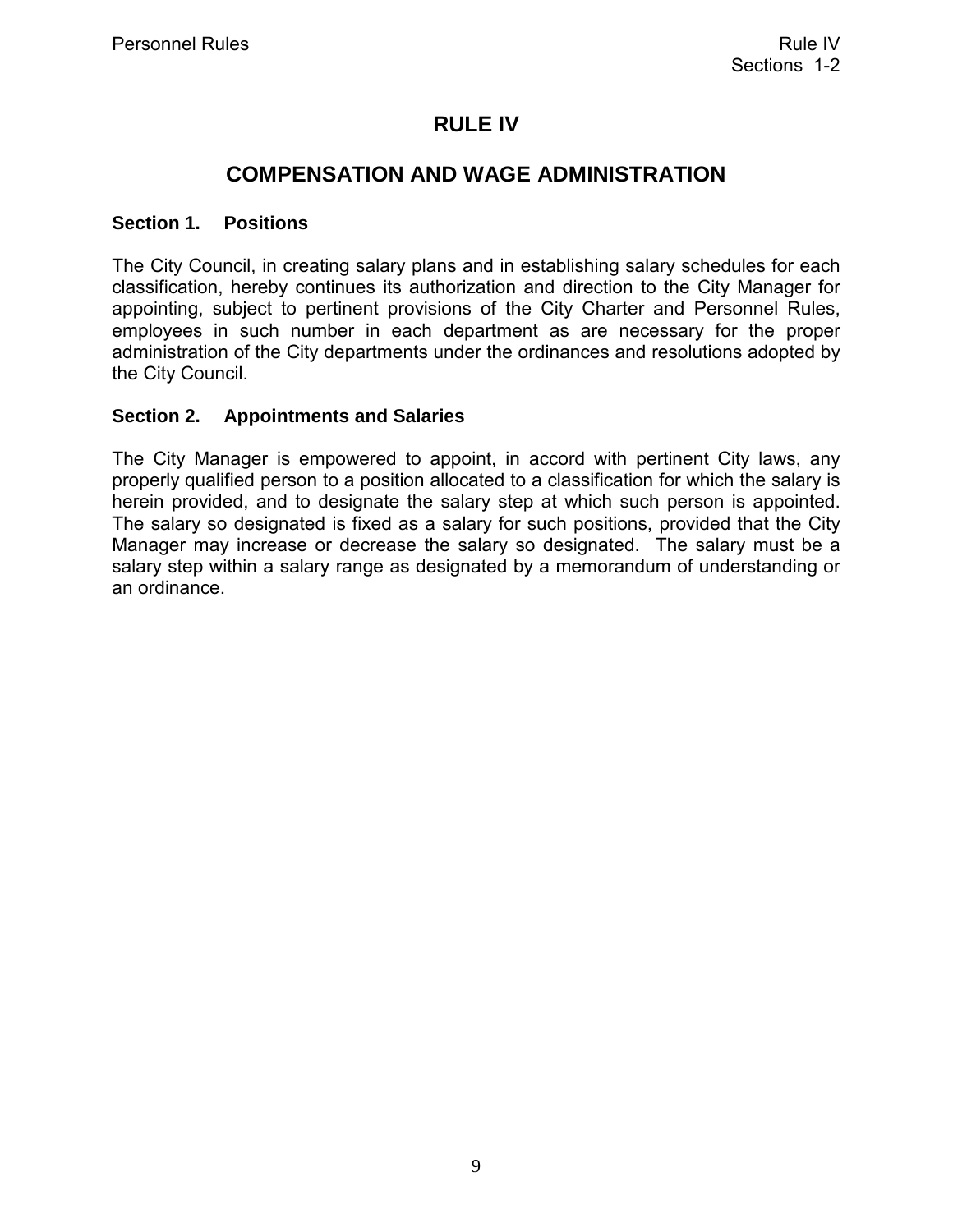#### **RULE V**

#### **RECRUITMENT, SELECTION AND APPOINTMENT**

#### <span id="page-15-0"></span>**Section 1. Recruitment of Applicants for Examination**

It shall be the responsibility of the Director of the Human Resources Management Department to publicize each examination for appointments to the Classified Service to the end that the best available persons shall be attracted to the service of the City. As a minimum effort in recruiting, the Director of the Human Resources Management Department shall post examination announcements in the City Hall on all official bulletin boards, and send for posting to all City departments and in appropriate public places in the City of Richmond.

The Director of the Human Resources Management Department shall, as conditions warrant, make use of radio, television, newspaper and other advertisements to attract qualified applicants for examination. No examination may be closed to the receipt of applications until it has been publicized for a minimum of 10 days; however, actual receipt of applications may be for a lesser period. In the case of promotional examinations, applications shall be accepted for at least 15 days.

- a) Content of Examination Announcements. Each examination announcement shall specify the classification title, the nature of the work to be performed, the pay rate or range for the classification, the basic type of examination, the score required to qualify in the examination, the relative weight to be assigned to each part of the examination and the required passing score, the probable nature of the written test, if any, the minimum or desirable qualifications, and the closing date for the filing of applications. The Director of the Human Resources Management Department may, in addition, add such other information as is deemed advisable.
- b) Application Forms. Application for examination shall be made on forms provided by the Director of the Human Resources Management Department. The application form shall require information as to academic training and experience, convictions for criminal acts, if any, and such other information as the Director of the Human Resources Management Department deems pertinent. Each applicant shall be required to sign the application form.
- c) Accepted Applicants. Each accepted applicant shall be so notified in writing and shall be informed of the exact time, place and date of examination.
- d) Rejected Applicants. Rejected applicants must be informed of the reason for their rejection in writing.

Applicants shall be rejected by the Director of the Human Resources Management Department if they clearly do not meet required minimum qualifications. In addition, applicants may be rejected if they are unfit to perform the essential duties and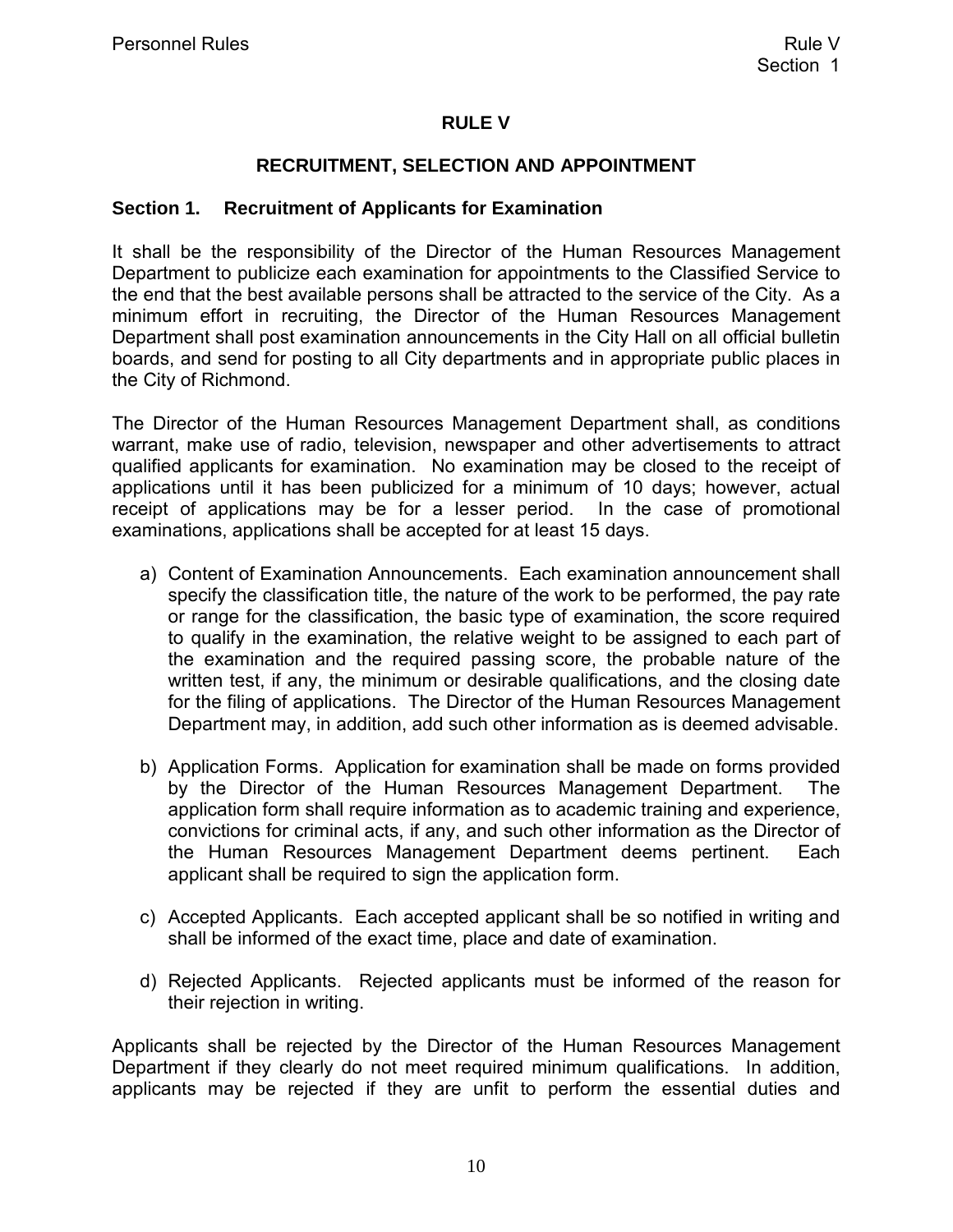<span id="page-16-0"></span>responsibilities of the class for which they have applied, have made a false statement of material facts, or attempted to practice deception or fraud in their application.

Any applicant who has been accepted, but who later is found to have been in violation of any of the acts above, may be eliminated from further competition or removed from the eligible list resulting from the examination.

The Director of Human Resources Management Department may reject an applicant for other reasons.

#### **Section 2. Selection**

The personnel selection technique used in the employment examination processes shall be impartial, of a practical nature and shall relate to those matters which fairly test the relative capacity of the persons examined to discharge the duties and responsibilities of the classification of positions to which they seek to be appointed. The selection techniques used shall comply with the provisions of paragraph 2, Section 1 of Article XIII of the City Charter. No question in any examination shall relate to political, or religious opinion or affiliations.

The Director of the Human Resources Management Department shall determine the method by which examinations are administered.

a) Types of Examinations. There shall be two basic types of examinations: open competitive examinations and promotional examinations.

There may be at least two general kinds of open competitive examinations: assembled examinations and continuous examinations, neither of which shall have a requirement of City employment. Assembled examinations shall consist of one or more tests conducted at a specified time and place at which applicants are required to appear for competitive examination under the supervision of an examiner, monitor or proctor designated by the Director of the Human Resources Management Department. These are open to any person who meets the minimum qualifications and other requirements set forth in the examination announcement or bulletin, or that are required by general law. Continuous examination shall consist of one or more tests conducted for one or a small number of applicants at various times coinciding generally with the filing of applications. These are open to any person who meets the minimum qualifications and other requirements as set forth in the examination provided that no candidate may retake a continuous examination within six (6) months for the same or closely similar classification.

Continuous examinations normally will be used, following notification to the Personnel Board, when one or more of these conditions exist: extreme difficulty in recruiting well-qualified new employees, strong need for quicker action than is possible in an assembled examination, or a pattern exists of relatively high or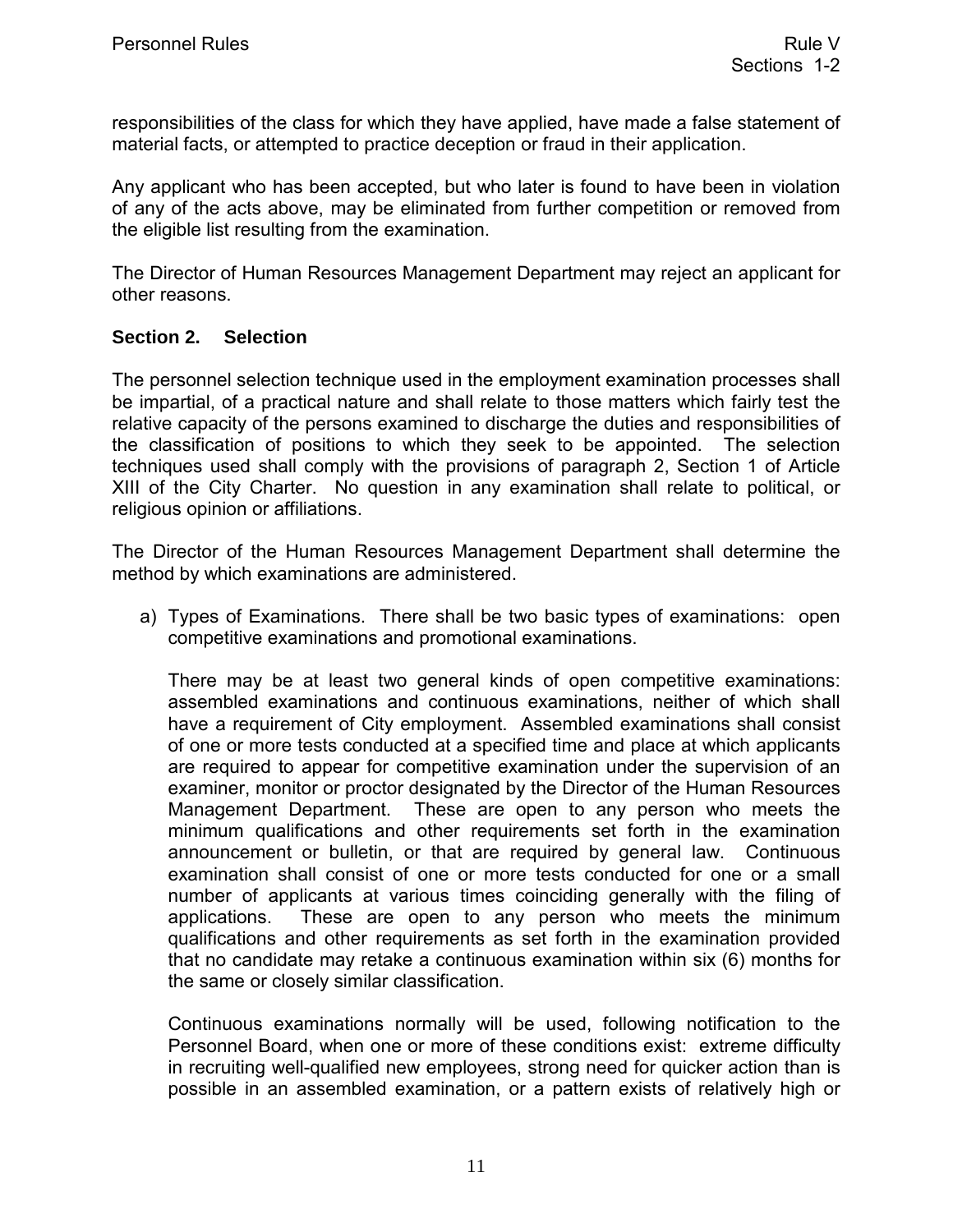<span id="page-17-0"></span>short-notice turnover within a specific class or positions.

Promotional examinations are open only to City employees who meet both of these conditions:

- 1) Each employee shall have all of the minimum qualifications and other requirements set forth in the examination announcement or bulletin.
- 2) Each employee shall either have been blanketed into the Classified Service or have successfully completed a probationary period. Each employee working under a probationary appointment may take the examination; however, the appointment shall be conditional upon his/her successful completion of probation in the lower classification. Promotional examinations in the Fire and Police Departments shall be limited to qualified, permanent employees in the department.
- b) Conduct of Examinations. All examinations shall be conducted and controlled by the Director of the Human Resources Management Department or an authorized representative.
- c) Notification of Examination Results. Each candidate in an examination shall be given written notice by the Director of the Human Resources Management Department of the results. This notification shall include the final earned score and the relative position on the employment list if applicable.
- d) Written Test Review. This rule shall apply to all promotional examinations except as noted below and in paragraphs (e) and (f). Candidates in promotional examinations shall have the right to review, beginning the first working day following the administration of the written test, the written test key. This shall apply only to objective tests e.g. multiple choice or true false tests not covered by test security or copyright agreements. This review period shall last for four consecutive working days. During this time each candidate shall be entitled to protest in writing against any keyed answer if the nature of the protest is clearly explained in writing and the reason for objecting to the keyed answer(s) are clearly set forth. If feasible, the candidate shall be required to cite authority for the protest. At the close of the protest period the Director of Human Resources Management shall make such corrections as deemed legitimate and shall score the written test papers with the revised key.

On copyrighted tests, candidates with specific questions regarding item content, an item's source or the response for a test item may submit their protests in writing and a review of the protest will be conducted by subject matter experts and their written recommendations shall be followed by the Human Resources Management Department.

e) Written Test Key Review. Candidates represented by the Richmond Police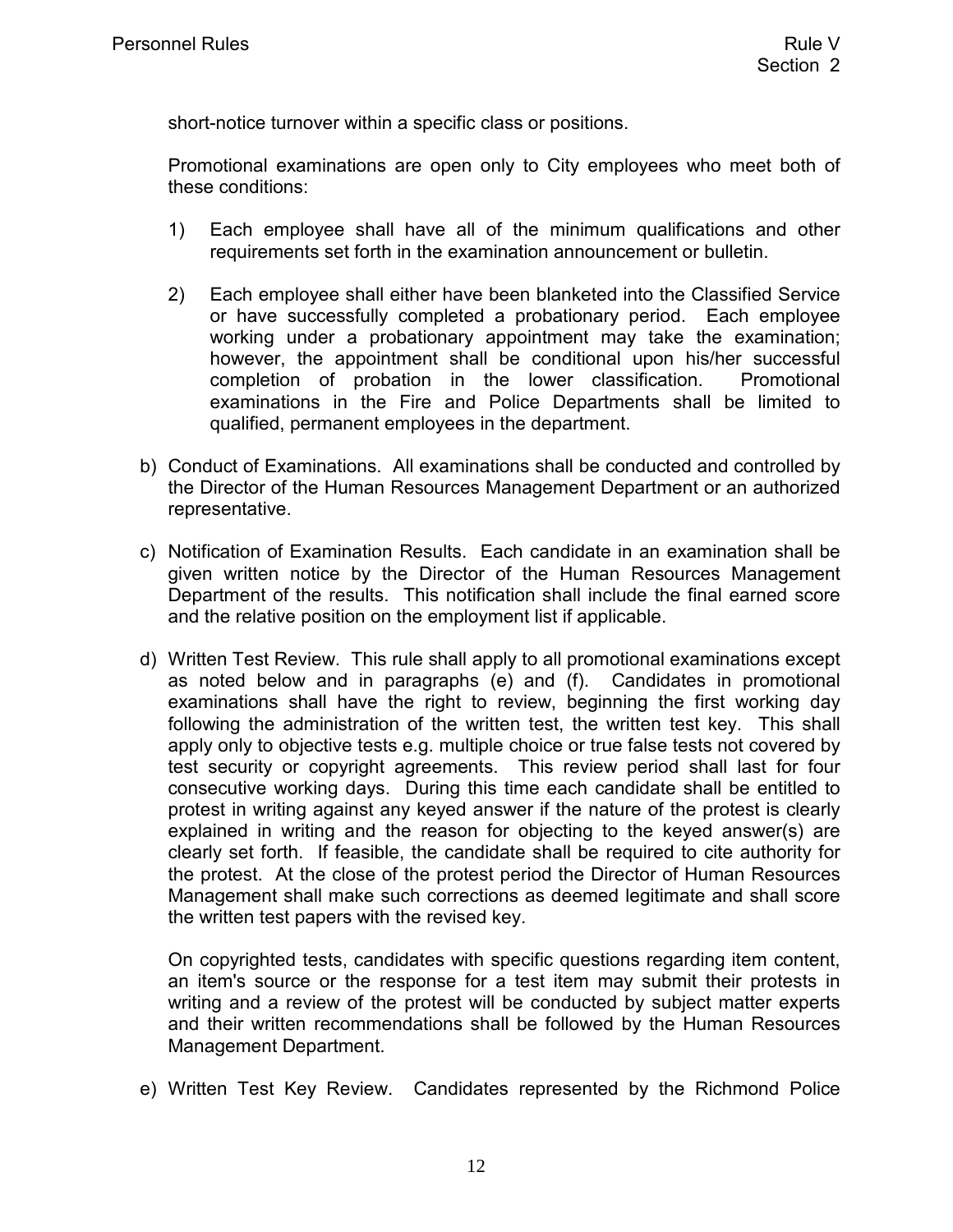<span id="page-18-0"></span>Officers Association in promotional examinations shall have the right to review on the first working day following the administration of the written test, the written test key. This review period shall last four (4) consecutive working days. During this time, each candidate is entitled to protest in writing against any keyed answer provided the nature of this protest is clearly explained in writing and his reason for objecting to the keyed answers are clearly set forth. Whenever feasible, the candidate will be required to cite authority for his protest. Upon the termination of the protest period, the Director of Human Resources Management will analyze each proper protest and make a fair determination as to the worth of each protest. Key corrections shall be made when deemed proper, and then score the written test papers with the revised key.

- f) Review of Examination Papers. Candidates represented by the Richmond Police Officers Association in promotional exams shall have the right personally to inspect their examination paper within seven (7) days after the date of mailing tentative notices of the final score and the position on the employment list. No written notes may be made by the candidates while inspecting their paper unless they received written authorization from the Director of Human Resources Management. Any error in computation called to the attention of the Director of Human Resources Management during this time shall be corrected. Such correction will not be made after the seven (7) day period. At the end of this period, the corrected employment list shall be established in accordance with Charter provisions.
- g) Veteran's Preference. Pursuant to City Charter Article XIII, Section 2(c), applicants for City employment may be given additional points based on the following eligibility requirements:
	- 1) Veterans of the United States Armed Forces, or their reserve or National Guard components (Army, Navy, Air Force, Marines or Coast Guard), who have served more than 180 days of continuous active duty may claim Veteran's preference points if they have successfully passed a City examination. Applicants wishing to claim Veteran's preference points must request it in advance of the test on the application form and provide proof of their eligibility no later than the time of the test. Proof of eligibility will be a Federal DD-214 form showing honorable discharge, or evidence of ongoing participation in the reserves or National Guard and of having served at least 180 days continuous active duty.
	- 2) Five additional points will be added to the qualified Veteran's overall test score.
	- 3) Ten additional points will be added to a qualified Veteran's overall test score, if the Veteran can document a service-connected disability of 30% or more.
	- 4) Five additional points will be added to the overall test score of surviving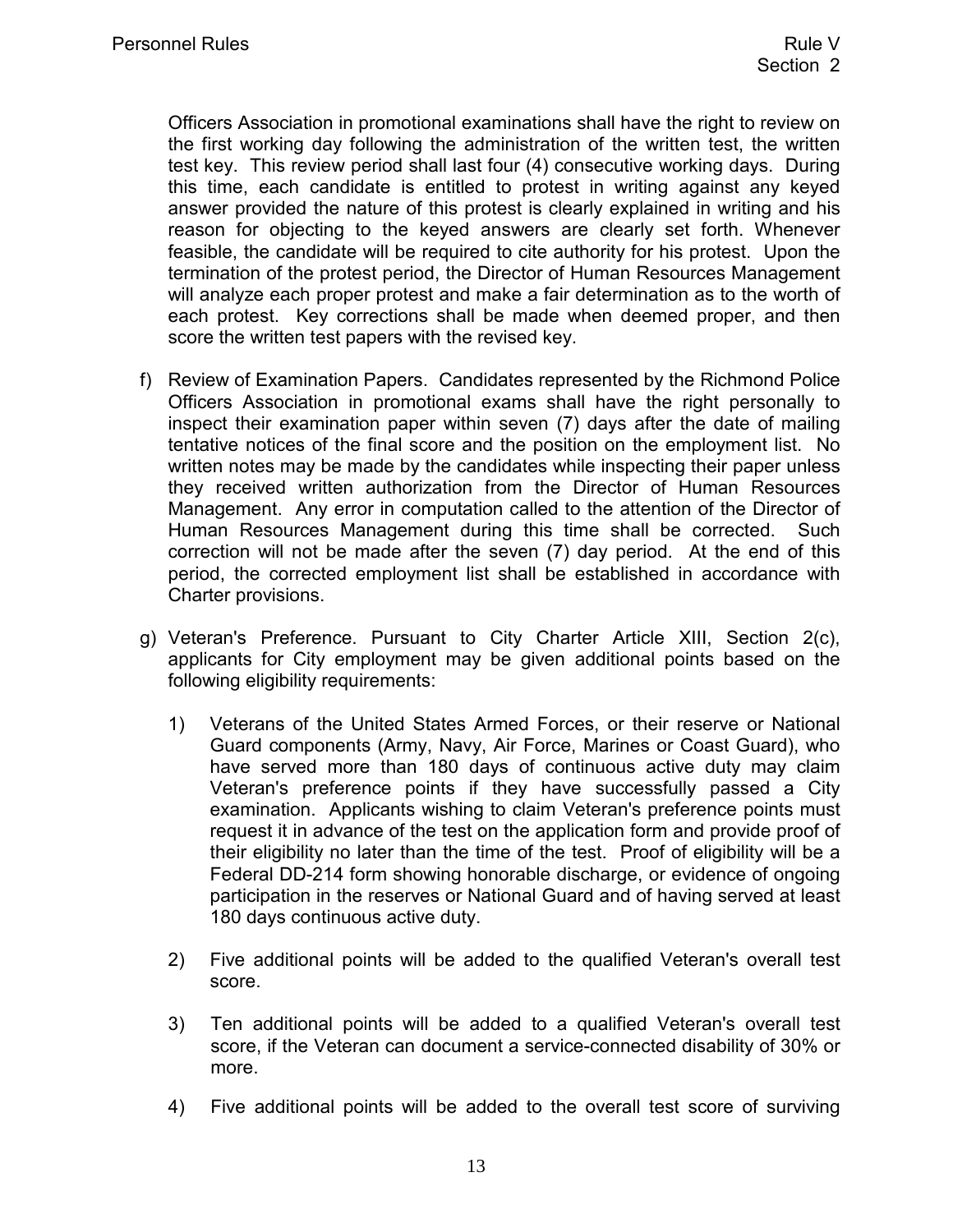spouse of a Veteran who was killed while on active duty.

<span id="page-19-0"></span>h) Five percent (5%) of the total available points on the applicable examination shall be awarded to an applicant on his/her final examination score, provided that he/she initially obtains a passing score on the examination and is a current City resident at the time of completing the City of Richmond application for employment. The applicant must submit satisfactory written proof of residency as determined by the Director of the Human Resources Management Department or his/her designee. This section does not apply to applicants for sworn positions in the Police or Fire Departments.

#### **Section 3. Employment Lists**

- a) As soon as possible after the completion of an examination, the Director of the Human Resources Management Department shall prepare an employment list consisting of the names of persons qualifying in the examination.
- b) In open examinations, the names of candidates who have qualified in the examination will be placed in one of three ranges designated as Rank A, Rank B or Rank C. All names within each rank shall be considered equally qualified and there shall be no additional ranking within each rank.

Rank A shall contain the names of those candidates found to be the best qualified for the class.

Rank B shall contain the names of those candidates who are well qualified for the class, but not as fully qualified as those placed in Rank A.

Rank C shall contain the names of those candidates who are qualified for the class, but not as fully qualified as those placed in Rank A or B.

In addition, for select management classifications only, a supplemental employment list shall be created. This list shall consist of those individuals on the general list with a Rank of "C" (qualified) or higher, who have indicated, with appropriate documentation, an expertise in a designated technical or professional area.

- c) In all promotional examinations except as provided for in (d) below and in open examinations for the class of Police Officer, the names of candidates who have qualified in such an examination shall be placed on a single, unranked list. Names of eligible candidates will be arranged in alphabetical order.
- d) In promotional examinations for sworn Fire classifications the names of candidates who have qualified will be placed in one of three ranges designated as Rank A, Rank B or Rank C. The maximum number of candidates that may be placed in Rank A is five or one-third of all the eligible candidates, whichever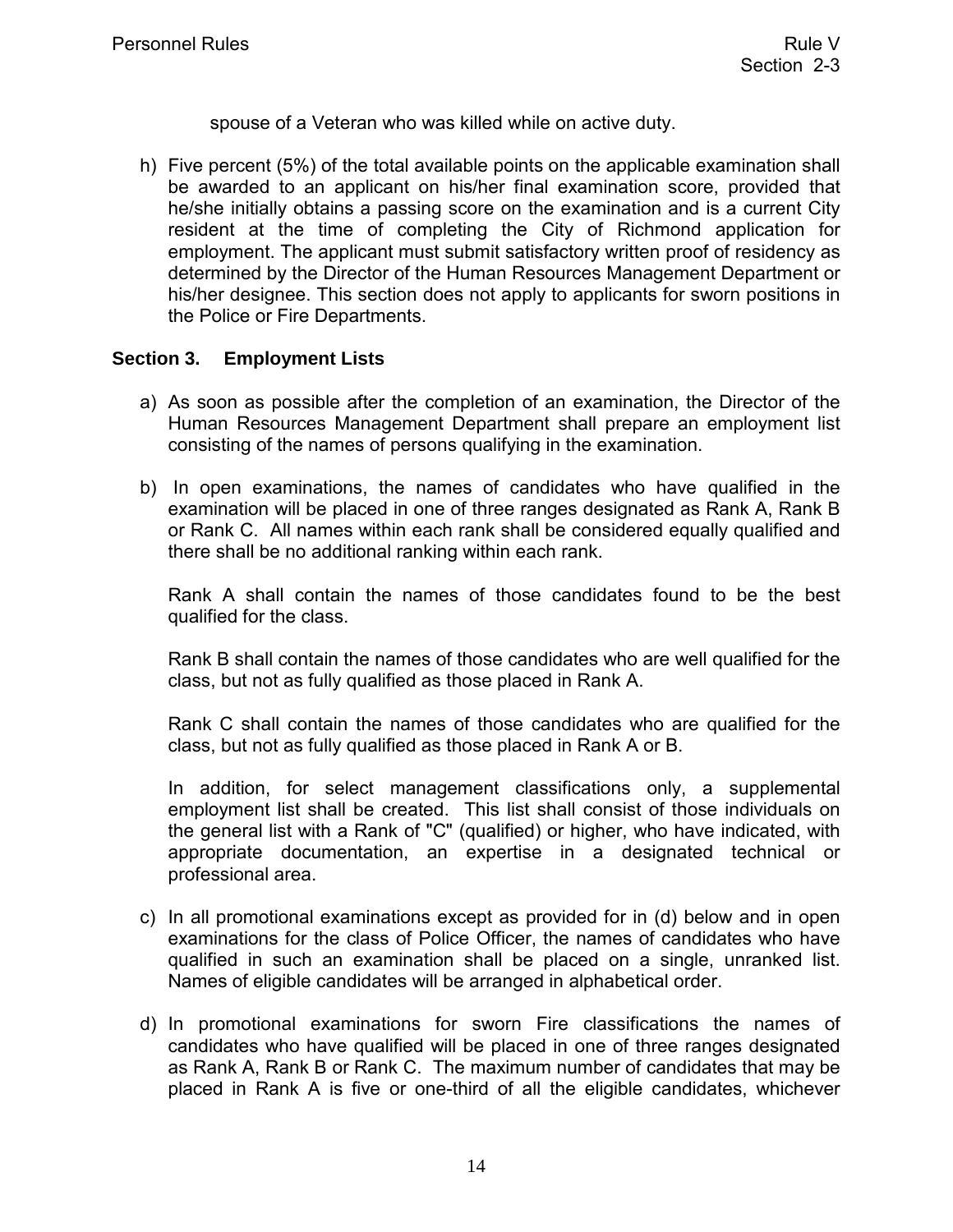<span id="page-20-0"></span>amount is greater. Similarly, the maximum number of candidates that may be placed in Rank B is five or one-third of all the eligible candidates, whichever amount is greater. There is no limitation as to the number of eligible candidates that may be placed in Rank C.

#### **Section 3.1 Life of Employment Lists**

Employment lists shall be established in accordance with Charter provisions. Promotional lists shall be effective for two years from the date of establishment unless sooner exhausted. Employment lists resulting from open competitive examinations shall be effective, with the exceptions shown immediately below, for two years; except that the City Manager may authorize cancellation of an employment list after it has been in effect for six months. The cancellation, however, is subject to the prior approval of the Personnel Board when said list contains any current classified City employees. The name of a person who has been laid off shall remain on the re-employment list for a period of two years unless that person is reappointed prior to the end of that period. The name of a person who has earned eligibility through a continuous examination shall remain on the employment list for a period of four (4) months; and this may be extended once for an additional period of four (4) months, upon proper request, to a total period of eight (8) months.

An employment list resulting from a continuous examination for a given classification shall not be established if an employment list resulting from an assembled examination for the same classification exists.

#### **Section 3.2 Removal of Names from Eligible Lists**

The name of candidates appearing on an eligible list shall be removed by the Director of the Human Resources Management Department for the following reasons:

- a) If they request in writing that their name be removed.
- b) If they fail to respond within a stipulated time to a request that they appear for an employment interview.
- c) If they decline an appointment to a permanent position for a total of three times.

The Director of the Human Resources Management Department shall notify the person of the fact that their name has been removed by a notice mailed to the last known address of that person. The names of persons on promotional lists who resign from the City service shall be removed from such lists.

#### **Section 3.3 Names on Inactive Status**

Persons whose names appear on any eligible list shall have the right to request, in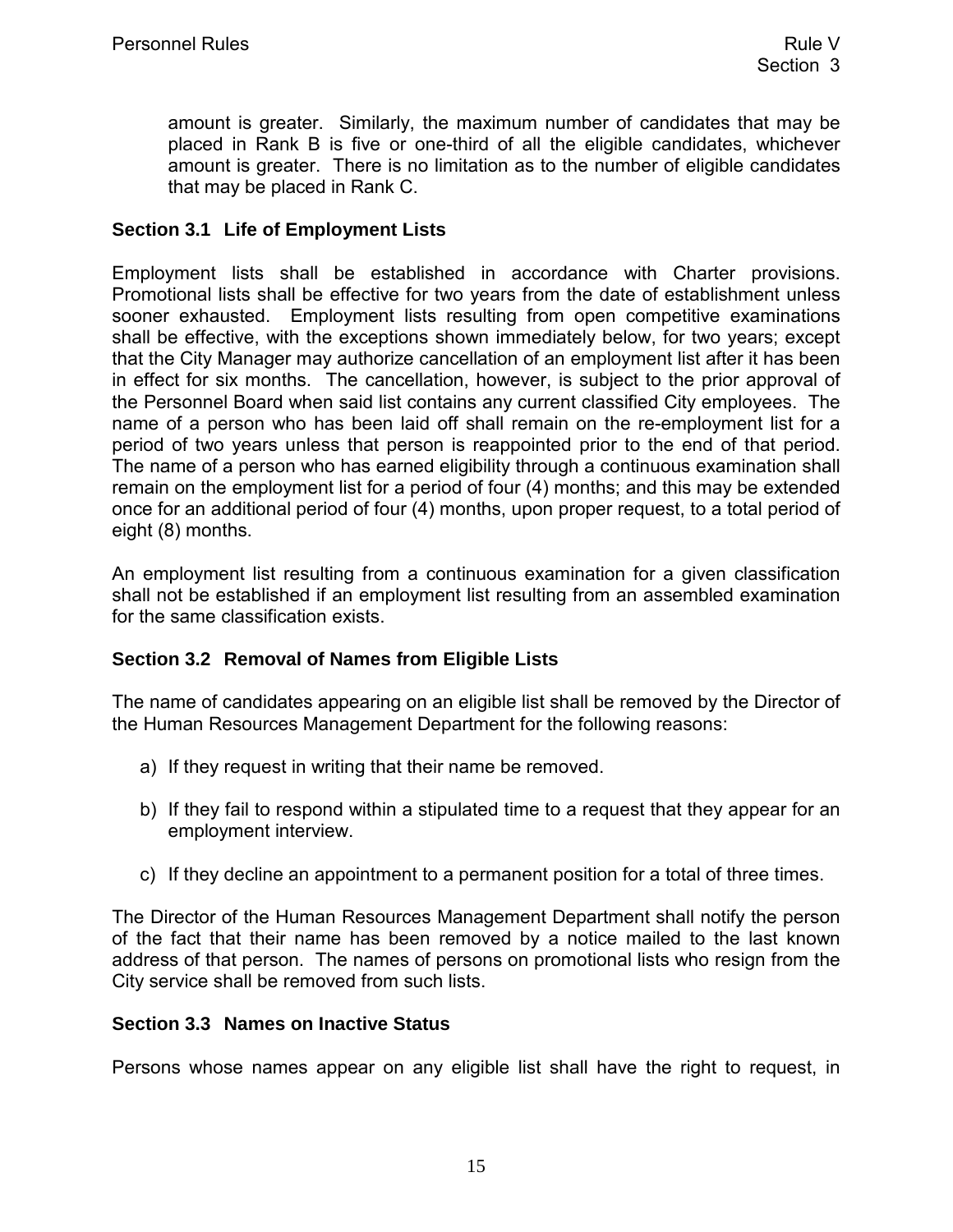<span id="page-21-0"></span>writing, that the Director of the Human Resources Management Department place their name on an inactive status. During the period requested, their names shall not be certified. Persons shall have the right, at any time during the life of the list on which their name appears, to request in writing that their names be restored to the list. In such event, their names shall be restored in accordance with their final earned score.

#### **Section 4. Procedure for Certification and Appointment of Eligibles**

All vacancies in the Classified Service shall be filled by re-employment, transfer, demotion, re-instatement or by the appointment of eligibles certified by the Director of the Human Resources Management Department from an appropriate list, if such list is available. In the absence of eligibles for appointment, provisional appointments may be made in accordance with the provisions of Article XIII of the Charter and these Rules.

#### **Section 4.1 Requisition for Personnel**

Whenever a vacancy in the Classified Service is to be filled, the department head shall prepare a requisition on a form prescribed by the Director of the Human Resources Management Department, and shall state the type of service (i.e.; full-time or part-time) in accordance with Rule V, Sec. 4.6.

The Director of the Human Resources Management Department shall inform the appointing powers as to the availability of employees for re-employment, requests for transfer or demotion, and of eligibles on employment lists for the class.

If it is not possible to fill the vacancy by re-employment, transfer or demotion, certification shall be made from an appropriate eligible list.

#### **Section 4.2 Order of Certification of Eligible Persons from Eligible Lists**

Whenever a request for certification is to be made, the Director of the Human Resources Management Department shall certify the lists in the following order:

- a) Re-employment List
- b) Promotional List
- c) Employment List

#### **Section 4.2.1 Certification of Police Officer Trainee**

a) An exempt Police Officer Trainee may be appointed to the classified position of Police Officer without examination upon successful completion of academy training.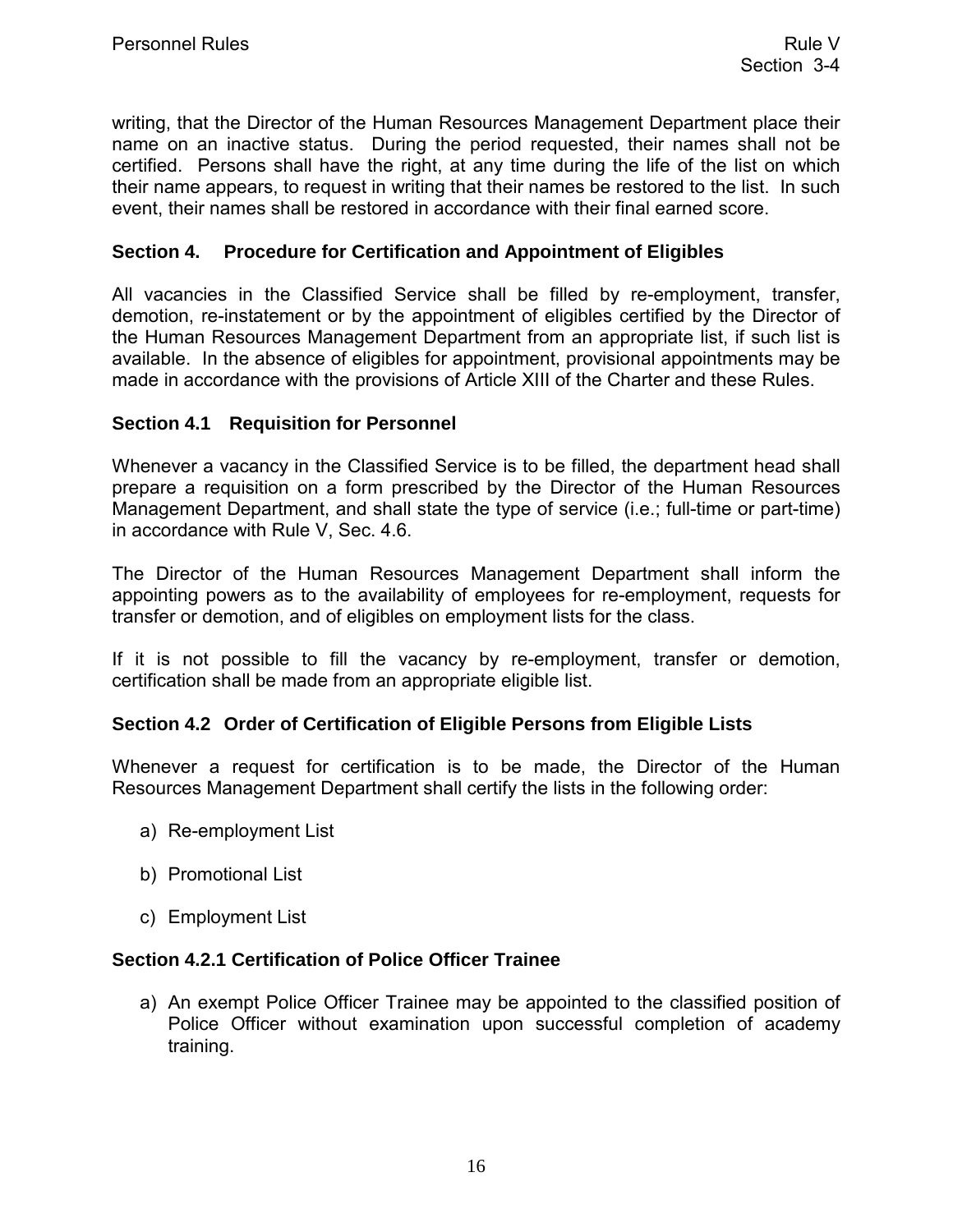<span id="page-22-0"></span>b) Whenever there is an exempt Police Officer Trainee employed, an allocation for Police Officer shall be deemed to be filled.

#### **Section 4.3 Certification from Re-employment List**

When a re-employment list is to be used to fill a vacancy, the Director of the Human Resources Management Department shall certify the top name only, which is the last person laid off in that class or a comparable class, and the appointing authority shall appoint such person to fill the vacancy.

#### **Section 4.4 Certification from Other than Re-employment Lists**

Except as provided in Sections 4.2.1 and 4.3, the number of available eligibles certified from employment lists established as a result of an open competitive examination shall include all the names in Rank A. If there are fewer than four (4) more names available in Rank A than the number of vacancies to be filled, then all the names in Rank B shall be certified along with the names in Rank A. If there are fewer than four (4) more names available in Ranks A and B combined than the number of vacancies to be filled, then all the names in Rank C shall be certified along with the names in Ranks A and B. If there are fewer than four (4) more names available in Ranks A, B and C combined, the appointing authority may select from such lesser number or request that another examination be held.

The supplemental employment list shall be initially provided to the department at their request. This list shall consist of all individuals who have been certified to have expertise in the technical or professional specialty area being sought by the requesting department. The requesting department retains the right to request the general employment list after reviewing the supplemental employment list.

If during the life of an appropriate employment list another continuous examination is administered and a new list is subsequently established, the eligibles from the newly established list will be merged with the eligibles from the older list by rank. The new eligibles, belonging to the rank(s) already certified to the department, will automatically be certified to the department on an "Amended Certification" form, keeping in mind the guidelines in Section 3(b).

Eligibles listed on the old list will not have their eligibility extended beyond the normal life of the list, except when the department properly requests such an extension in accordance with Section 3.1.

#### **Section 4.4.1 Promotional Lists for Sworn Fire Personnel**

Except as provided in Sections 4.3 and 4.4.2, the number of available eligibles certified from promotional employment lists shall include all the names in Rank A. If there are fewer than two (2) more names available in Rank A than the number of vacancies to be filled, then all the names in Rank B shall be certified along with the names in Rank A. If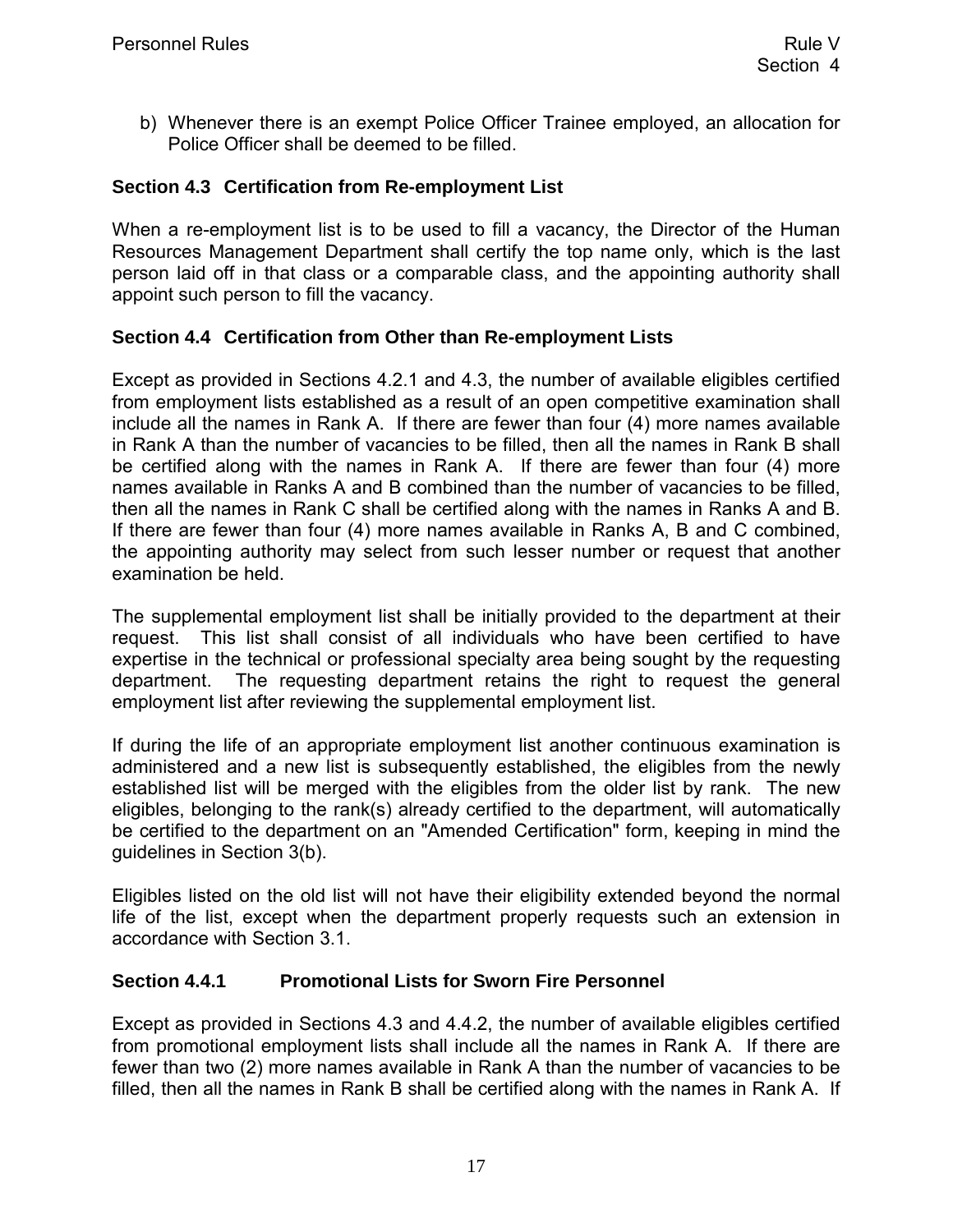<span id="page-23-0"></span>there are fewer than two (2) more names available in Ranks A and B combined than the number of vacancies to be filled, then all the names in Rank C shall be certified along with the names in Ranks A and B. If there are fewer than two (2) more names available on a promotional employment list, then the certification of eligible persons from an appropriate employment list, if one exists, will be made in accordance with the provisions listed in the paragraph above. In the case where more than one (1) vacancy is to be filled from a certification of eligibles from a promotional employment list, the appointing authority shall select candidates from the highest rank available until the number of available candidates is two (2) or less, in which case a selection from the next lowest rank may be made.

All promotional candidates except for sworn Fire personnel shall be placed on a flat, unranked employment lists.

#### **Section 4.4.2 Certification for Police**

In the case of promotional lists for sworn Police classifications and open lists for Police Officer, the certification will include all the available eligible persons.

#### **Section 4.4.3 Promotional Certification for Non-sworn Personnel**

All promotional candidates shall be placed on a flat, unranked employment list. If there are fewer than two more names available on the promotional list than the number of vacancies, then the certification of eligibles will include those on the open list in accordance with the provisions of Section 4.4 of this rule.

#### **Section 4.5 Appointing Procedure**

The department head shall make a selection from among those available eligibles certified, and shall immediately notify the Director of the Human Resources Management Department of the person(s) selected. The Director of the Human Resources Management Department shall thereupon notify the person selected, and if such person accepts the appointment and appears for duty at such time as the appointing authority shall prescribe, candidate shall be deemed to be appointed. If the candidate fails to appear, he/she shall be deemed to have declined the appointment.

#### **Section 4.6 Designation of Types of Appointment and Service**

Each appointment made to each City position shall designate one of the following types of appointment:

- a) Exempt: Appointments made in accord with Charter Article XIII, Section 3(a).
- b) Permanent: Appointments earned by employees who have completed successfully their probationary period or who have been blanketed in by the provisions of Charter Article XIII, Section 9.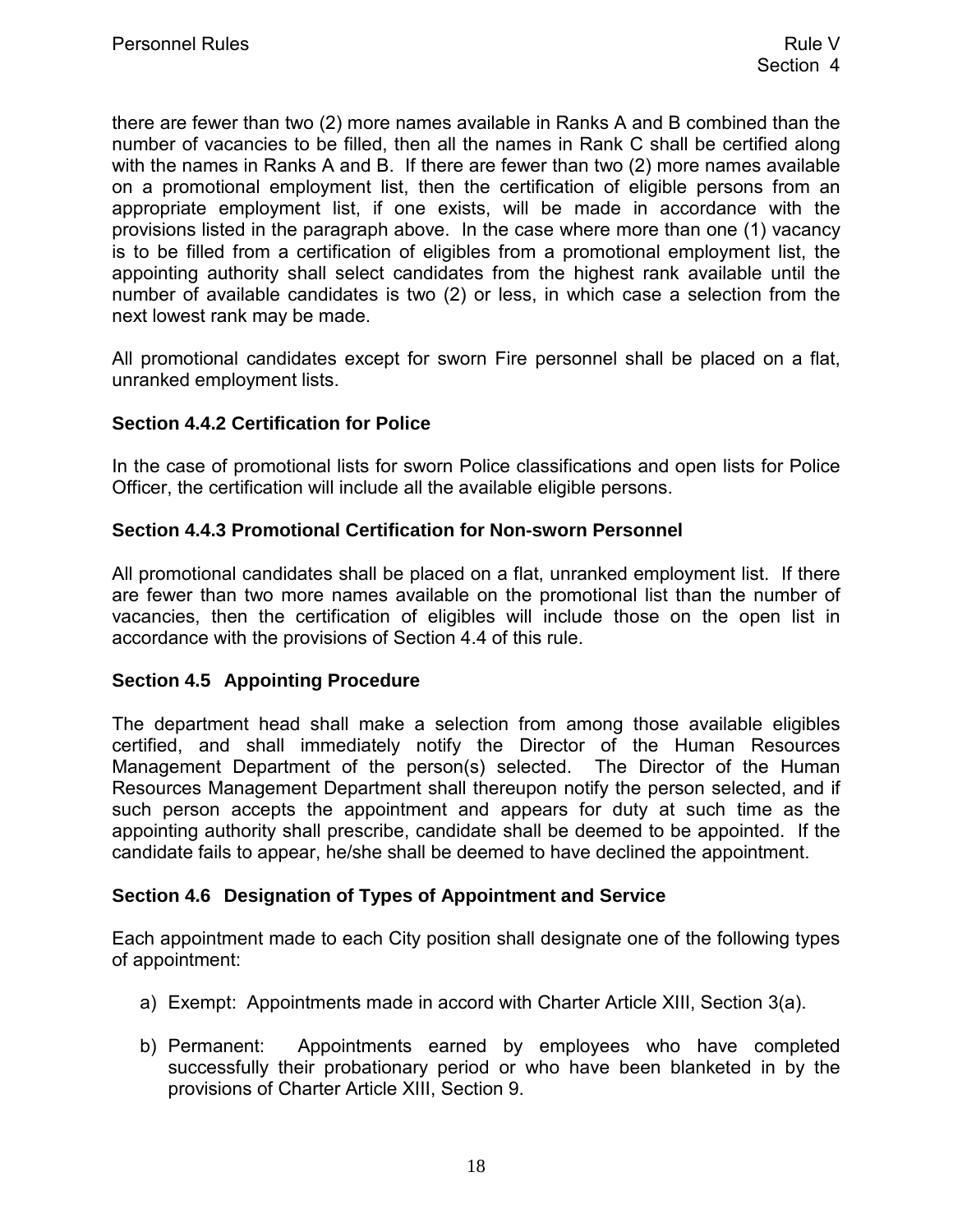- <span id="page-24-0"></span>c) Probationary: Appointments made from a proper employment list and in accord with the provisions of Personnel Rule V.
- d) Provisional: Appointments made pending examination in the absence of appropriate employment lists of persons who possess the proper qualifications as determined by the Director of the Human Resources Management Department; provided, however, that an employment list shall be established for such positions within 180 days. No person shall be employed under a provisional appointment in any one position for a total of more than 180 days in any 12-month period, and no one position shall be filled by a provisional appointment for more than a total of 180 days in any 12-month period.
- e) Emergency: Appointments made due to such catastrophes as fire, flood or earthquake, which may be made for short periods of time without regard to the Personnel Rules, otherwise govern appointments.
- f) Temporary: Temporary, full-time employment is limited to a maximum of 180 calendar days. When competent medical authority (i.e., physician or psychologist) states that an employee will be unavailable to return to work within the 180 days specified above, that position may continue to be filled by a temporary employee up to a maximum of 270 days.
- g) Term: Term appointments shall be used to select management employees for identified special budgeted projects and additional workload that requires more than 180 days for completion. A term appointment may be filled on a full-time or part-time basis. Management employees selected will receive all fringe benefits, as indicated in the Personnel Rules, during the term of their employment.

Such projects or temporary additional workload should be specific, citing what actually needs to be done. This work plan shall be submitted as an attachment to the Personnel Requisition Form.

A term appointment generally is for a period not to exceed one (1) year. A one time appointment extension not to exceed one (1) year may be granted upon the recommendation of the department head and the Director of the Human Resources Management Department, and the approval of the City Manager.

The Personnel Board shall be advised (for informational purposes) of all term appointment extensions. A term appointment shall not be used if a different type of appointment is more appropriate as determined by the Director of the Human Resources Management, after consultations with the department head. A term appointment shall be made from a list of names holding generally acceptable qualifications. Further, a term appointment will not be used to convert the existing appointment of a current employee selected under a temporary or provisional appointment; unless, the individual applies for the position, meets the qualifications and their name appears on the term appointment list for that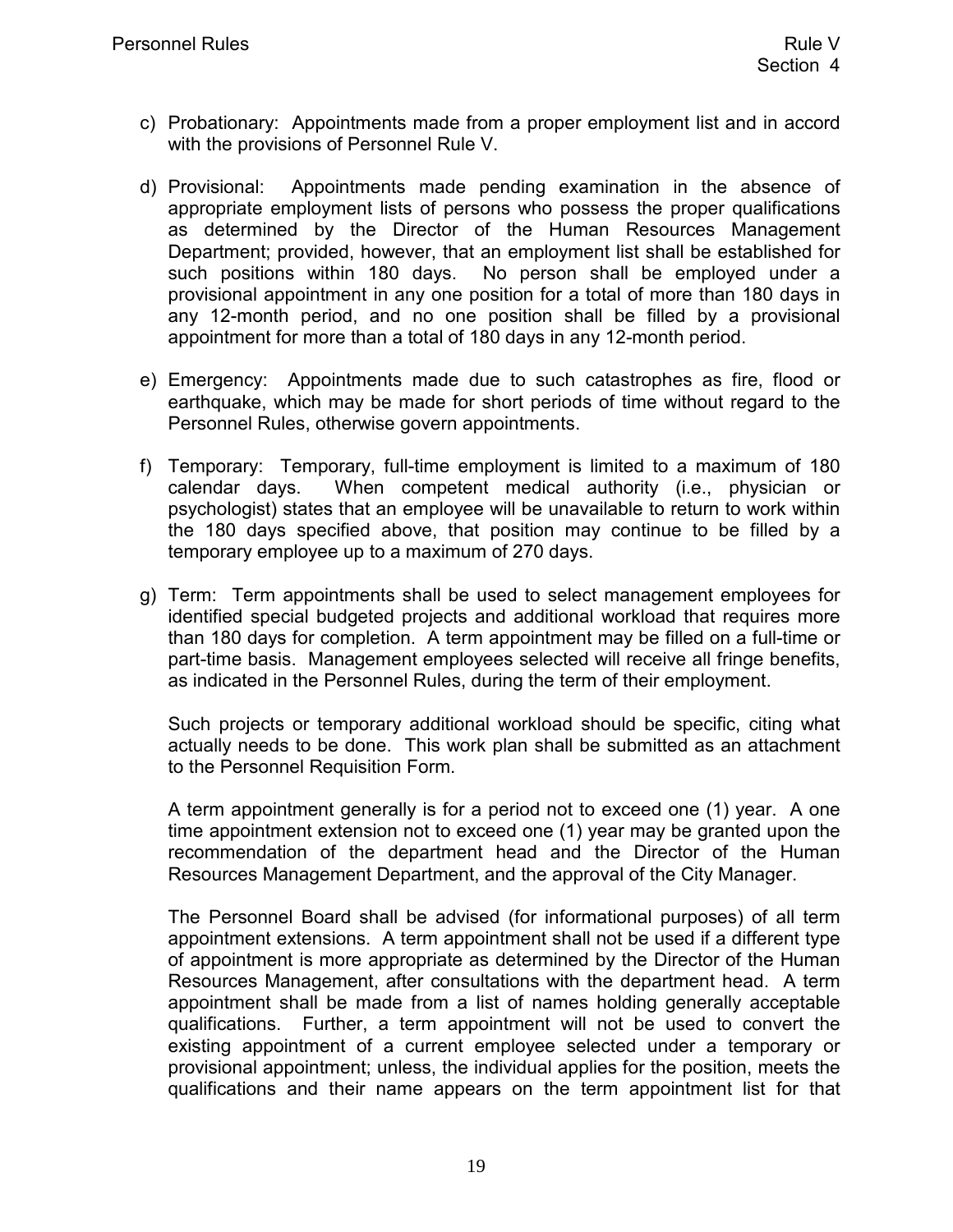<span id="page-25-0"></span>classification.

h) Acting: An "acting" appointment is defined as a temporary appointment made to replace a permanent employee who is absent from work due to vacation, compensatory time off, sick leave, or extended leave of absence. Any temporary assignment to a vacant position in the classified service that is to be filled on a permanent basis will be through: "temporary" or "provisional" appointments until a list can be established.

All acting assignments in the classified service shall be made upon the recommendation of the department head, and shall indicate the reason and length of time of the appointment. These employees must meet the minimum qualifications of the position and perform a preponderance of the duties of the higher class.

Continuous acting appointments shall be for no more than 180 consecutive days; however, an extension may be granted for up to an additional 180 days in exceptional circumstances, upon the recommendation of the department head and subject to review and approval of the Director of Human Resources Management. In situations where assignments last for more than 90 days and whenever feasible, appointments should be rotated among qualified interested employees.

#### **Section 4.7 Promotion Procedure for Flexibly Staffed Positions**

When a flexibly staffed position is under filled and there is no vacancy for that position, advancement to higher level class(es) in that series shall be based on the employee's development of knowledge, skills and abilities required for the higher level class and job performance in the current class. Since promotion is based on job performance, no examination must be announced. A program of regular performance evaluations and minimum time standards is to be developed and followed.

Incumbents in flexibly staffed positions are not eligible for acting pay or out-of-class assignments to the higher level flexibly staffed position, and are not eligible for extra compensation. Appointing authorities have the discretion to fill vacancies below the journey level. Incumbents in flexibly staffed positions are eligible for promotion in accordance with the following procedure:

- a) At least six (6) months continuous City service proceeding promotion.
- b) Completion of the minimum qualifications for the class as indicated in the class specification.
- c) At least six (6) months satisfactory service in the currently held position.
- d) Recommendation of the department head indicating the incumbent's job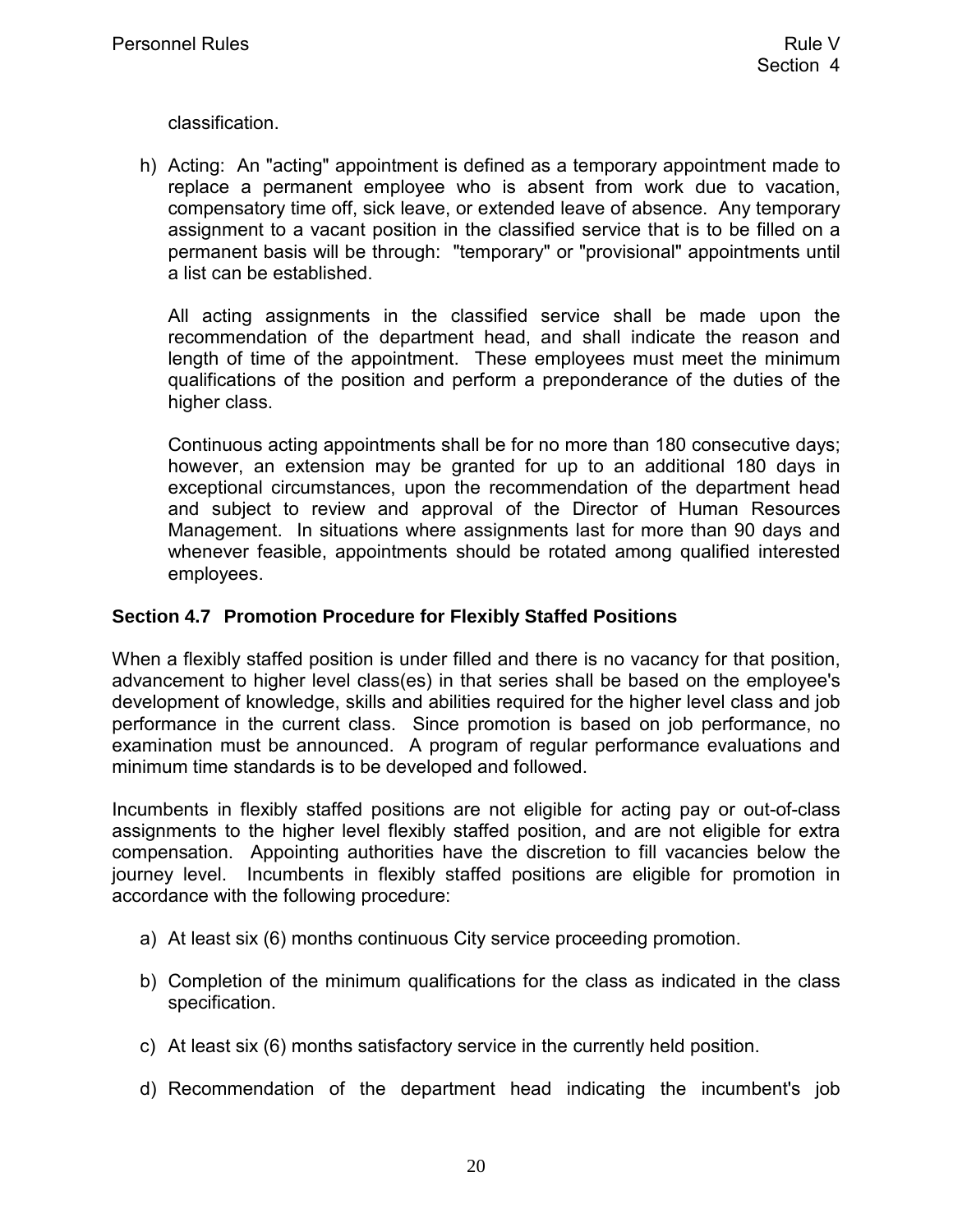<span id="page-26-0"></span>performance reflects the development of the knowledge, skills and abilities needed for advancement to the more difficult and complex duties of the higher class.

e) Approval of the City Manager, upon the recommendation of the Human Resources Management Director.

If the incumbent is not recommended for promotion, specific job related reasons for the recommendation must be made by the department head for review and approval by the City Manager with the advice of the Human Resources Management Director. An employee adversely affected may request reconsideration within ten (10) working days in a meeting with the City Manager at which representation shall be allowed. An employee denied promotion shall be reevaluated at no more than three (3)-month intervals.

#### **Section 4.8 Promotion Procedure for Re-classified Positions**

When an incumbent has been performing significantly increased duties and responsibilities for a period of one (1) year in a position that is to be reclassified, the Director of the Human Resources Management Department may waive examination requirements and certify the incumbent for appointment. This reclassification procedure shall not be used to circumvent personnel policies regarding promotions.

Such decisions shall be made in response to a request for reclassification from the employee on the appropriate forms and with the concurrence of the department head. A desk audit of the position by the Human Resources Management Department shall then be undertaken to access whether or not the reclassification is warranted.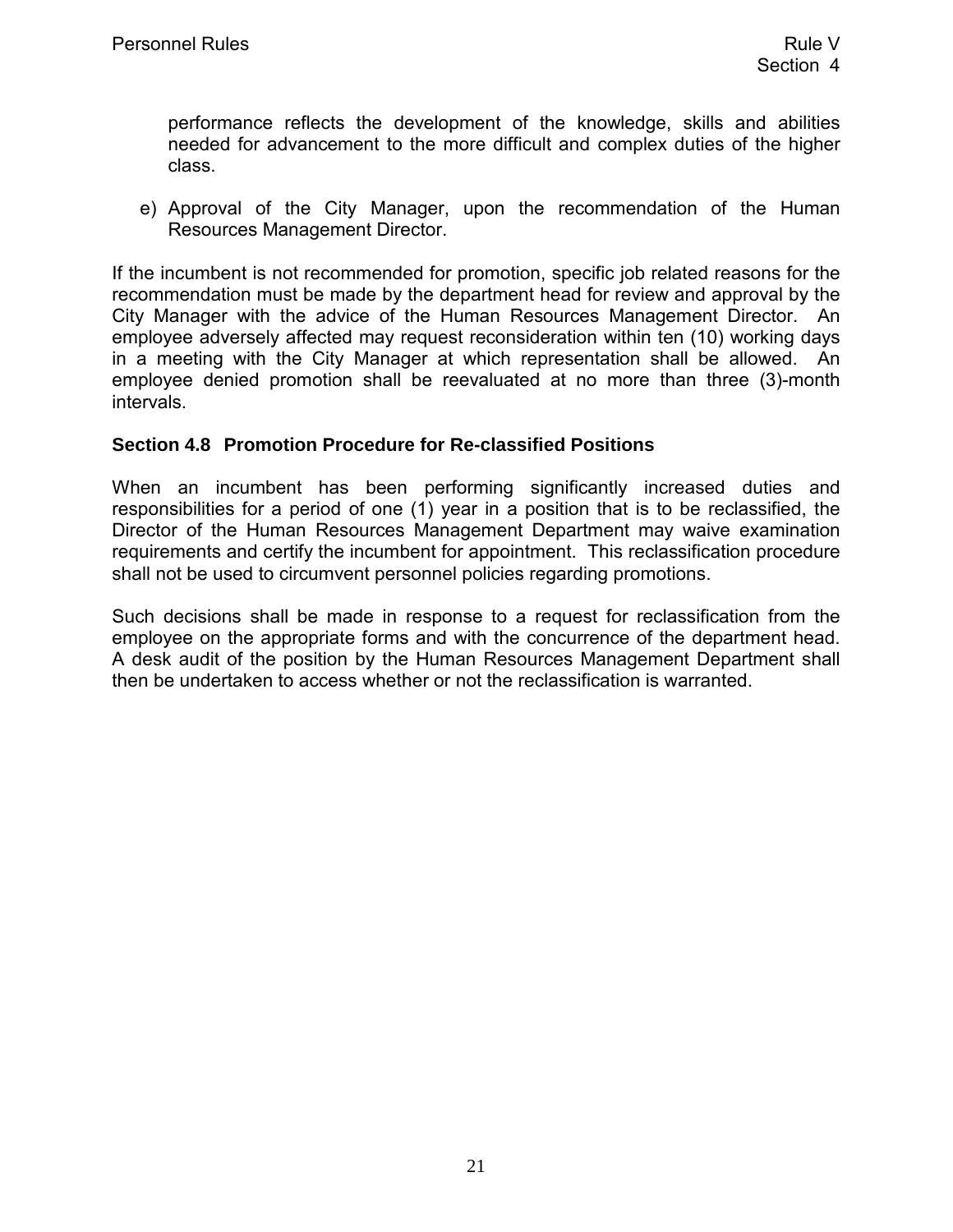## **RULE VI**

## **IN-SERVICE PERSONNEL TRANSACTION**

#### <span id="page-27-0"></span>**Section 1. General**

The purpose of this Rule is to provide an orderly method of controlling and effecting the movement of personnel in the Classified Service.

#### **Section 2. Promotion**

Consistent with the best interests of the City and of the Classified Service, vacancies in the Classified Service shall be filled by promotion.

If a vacancy exists in the sworn Classified series of classes in the Fire Department, excluding the Hazardous Materials Manager and Hazardous Materials Inspectors I/II, or in the sworn Classified peace officers series in the Police Department, it shall be filled by promotional examination restricted to employees in the respective departments.

If a vacancy exists in any position in the Classified Service other than those mentioned previously in this section, it shall be filled by promotional examination unless the Director of the Human Resources Management Department determines there is insufficient competition. In this case, the Director of the Human Resources Management Director shall then hold an open competitive examination for the purpose of filling the vacancy.

Nothing in this section shall be construed as preventing the City Manager from filling any vacancy by means of re-employment, transfer or demotion provided that such action shall be consistent with provisions of Article XIII of the Charter and these Rules.

#### **Section 3. Demotion**

The City Manager, upon the recommendation of the department head involved, may demote any employee who requests it in writing. Such demotion shall be known as a voluntary demotion and shall be so noted on all official records.

The City Manager, upon the recommendation of the department head involved and the Director of the Human Resources Management Department, may demote an employee whose ability to perform his/her normal duties has been impaired. In such cases, the employee, if he/she has a permanent appointment in the higher class, may be granted a permanent appointment in the lower class provided he/she has the necessary qualifications as determined by the Director of the Human Resources Management Department. Such demotion shall be without prejudice to the employee.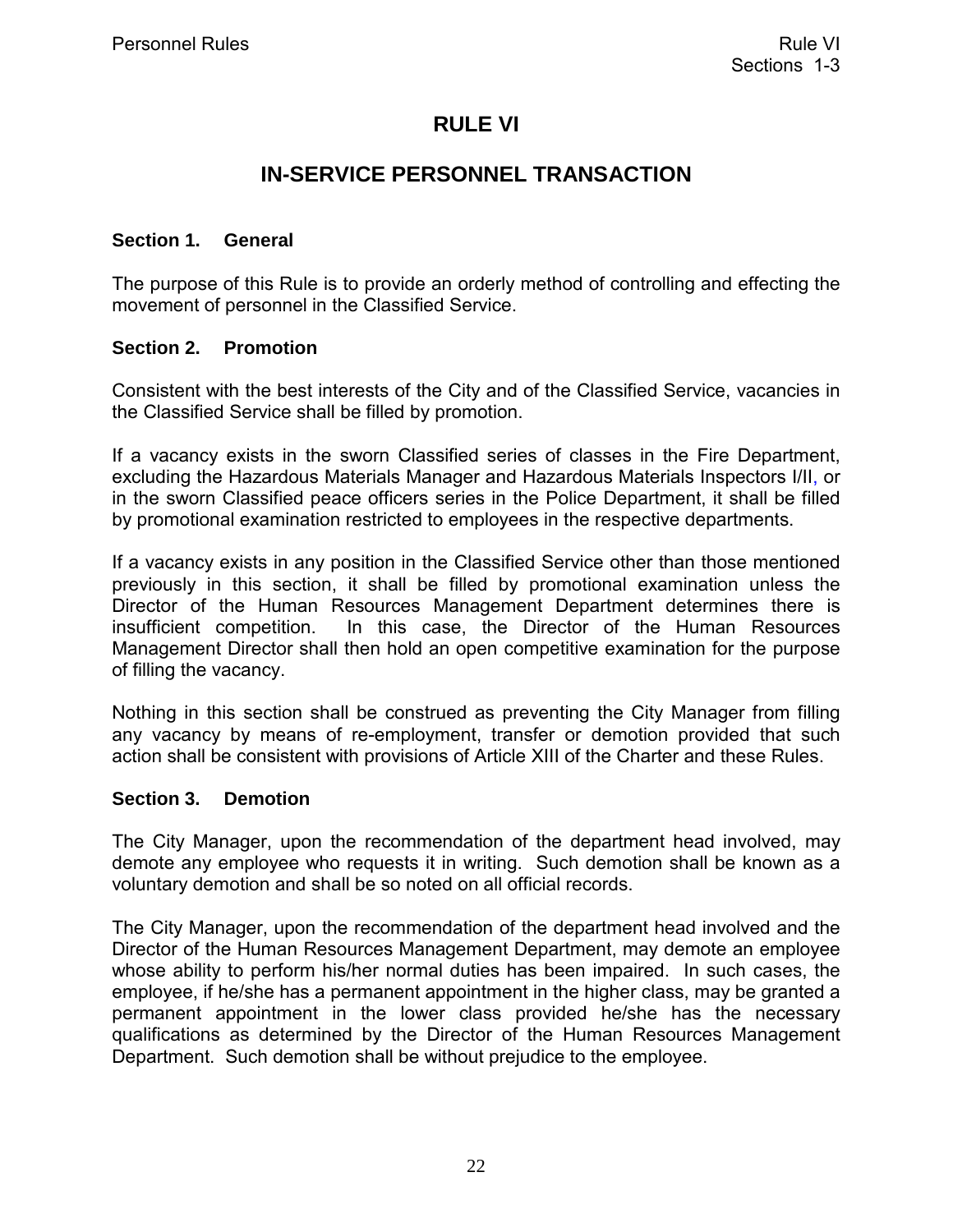<span id="page-28-0"></span>The City Manager may demote an employee who has permanent status for disciplinary reasons or if such employee's performance on the job does not meet required standards. Employees may be demoted in lieu of discharge or suspension for these reasons only if they have earned permanent status in the lower class to which demotion is contemplated. Such action shall require the recommendation of the department head involved and be in conformance with State and Federal law.

#### **Section 4. Transfer**

Transfer shall not be used to bring about promotion, demotion, advancement or reduction.

An employee's voluntary request to move to another department or a position within their department within the same or comparable classification. Such transfers require the department head's approval. If the move is from one department to another, the transfer will require both department heads' approval.

All vacancies shall be posted on appropriate bulletin boards so that the present City employees may request transfer.

#### **Section 5. Reassignment**

A department head may reassign an employee from one position to any other position in the same or comparable classification in his/her department. In the best interests of the City and upon recommendation of the Director of Human Resources Management Department, the City Manager may reassign an employee within the City.

#### **Section 6. Suspension**

The City Manager may suspend an employee from his/her position at any time for any just cause. Department heads may suspend an employee for not more than three (3) days at any one time without the prior approval of the City Manager. All suspensions shall be in accordance with General Order No. 28, State and Federal law.

#### **Section 7. Reinstatement**

An employee who has resigned with a good record may be reinstated within three (3) years of the effective date of the resignation to his/her former position, if vacant, or to a vacant position in the same or comparable class as determined by the Director of the Human Resources Management Department, in the absence of an appropriate eligible list.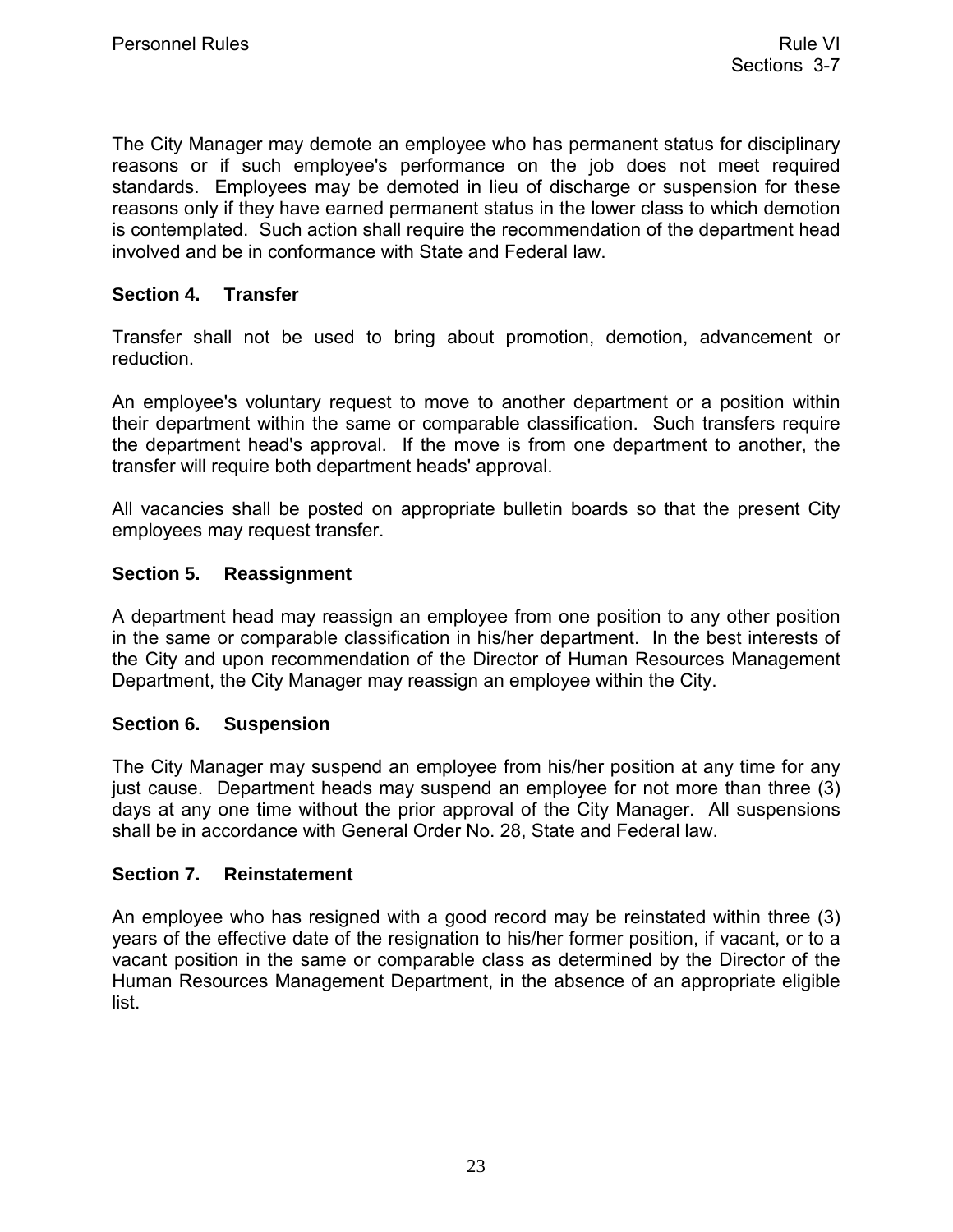<span id="page-29-0"></span>Reinstatement is not a right which an employee may exercise at his/ her option, but rather a means by which a department head may bring back an employee who has rendered fit and efficient service.

The following are the conditions upon which reinstatement is accomplished:

- a) A former employee must request reinstatement in writing and must complete a new application form.
- b) If the former employee is qualified after a review of the employee's past employment with the City and the new application, the Director of the Human Resources Management Department will add the name of the former employee to any certification to a department for the class or classes to which the former employee may be considered. A department head may ask the Director of the Human Resources Management Department to certify only the former employee for a vacancy.
- c) The department head is under no obligation to select the former employee to a vacancy, but shall consider the former employee just as any other certified person.
- d) If the former employee is reinstated, he/she shall serve a new one-year probationary period, unless the department head elects to reduce it to not less than six months. This probationary period shall be considered an original probationary period.
- e) A former employee reinstated shall not receive higher than the middle step of the appropriate salary range, unless the department head requests, the Human Resources Management Director approves and the City Manager agrees to a higher step.
- f) A former employee who is reinstated is not entitled to sick leave for prior service.
- g) Once a job offer has been made for those positions that require psychological and/or medical examinations, the Director of the Human Resources Management Department may require such examinations.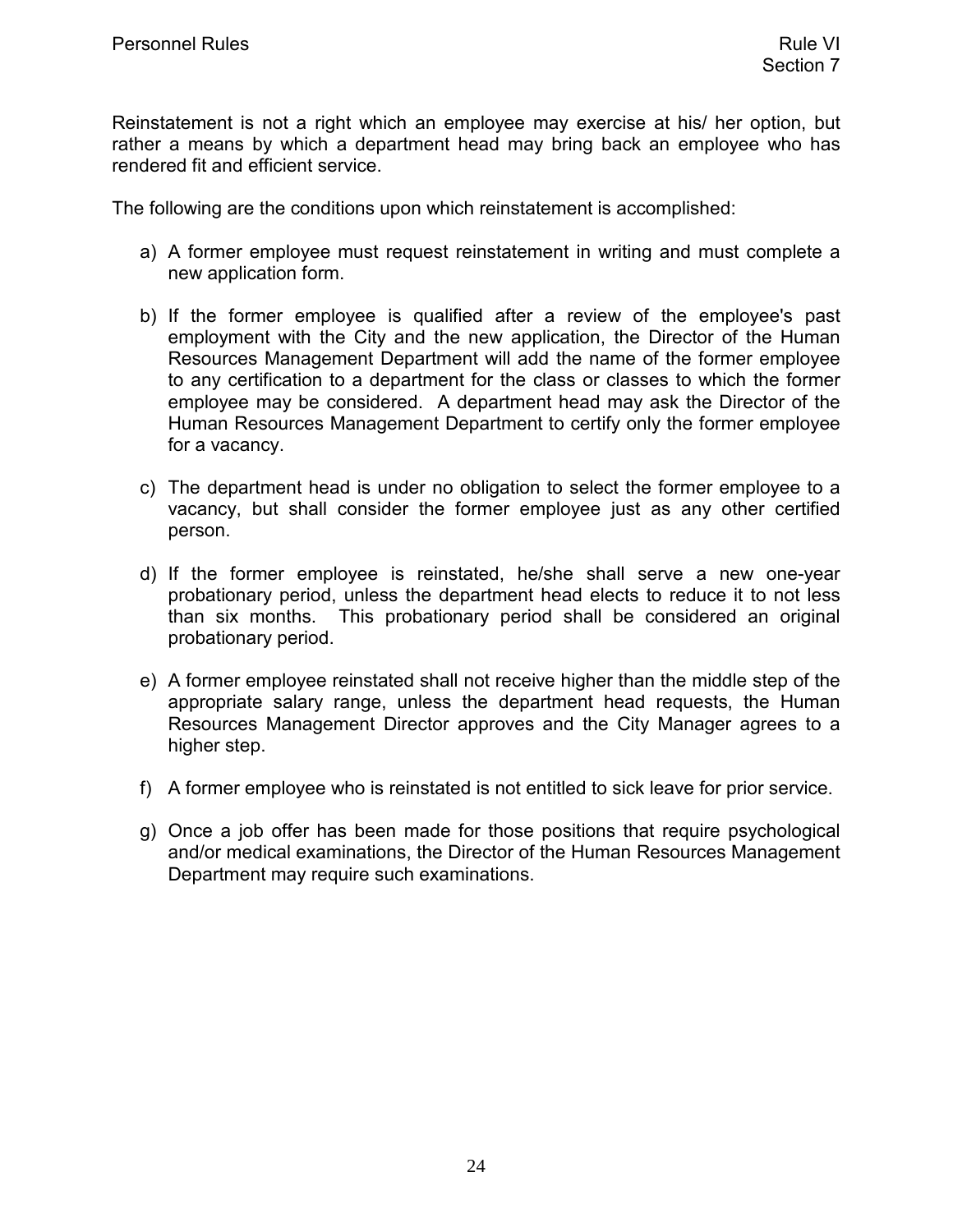#### **RULE VII**

#### **TERMINATION OF EMPLOYMENT**

#### <span id="page-30-0"></span>**Section 1. General**

This Rule is intended to provide an orderly method of separating employees from service with the City. Fair and objective consideration shall be given to the best interest of the affected employee as well as to the best interest of the City. Permanent employees who are to be laid-off for lack of work, funds or other just cause shall be given at least two (2) weeks' notice.

#### **Section 2. Resignation**

Department heads shall notify the Director of the Human Resources Management Department of all notice of resignations before or within two (2) days after the resignation has occurred unless specifically stated otherwise in this Rule. Such notice shall be on forms prescribed and furnished by the Director of the Human Resources Management Department, and shall indicate the time and reasons for resignation, and whether or not the employee's services have been satisfactory.

An employee wishing to leave the Classified Service in good standing shall file with his/her supervisor at least two (2) weeks before leaving the service a written resignation stating the effective date and reasons for resigning. The resignation shall be forwarded to the Director of the Human Resources Management Department with a statement by the department head concerned evaluating the services of the employee.

Failure to comply with this Rule shall be entered on the employee's service record and may be cause for denying future employment with the City. Any resignation without notice shall be reported immediately to the Director of the Human Resources Management Department by the department head.

#### **Section 3. Layoff**

- (a) The City Manager may layoff an employee from the Classified Service because of a shortage of work, lack of funds, material change in duties or organization, return of an employee from a leave of absence, or for other valid reasons. All possibilities for a transfer must be exhausted before layoff.
- (b) At least two (2) weeks prior to the effective date of a proposed layoff, the department head shall notify the Director of the Human Resources Management Department of the proposed action with the reasons therefore, and shall submit at that time a statement certifying in each case whether or not the services of the employee to be laid off have been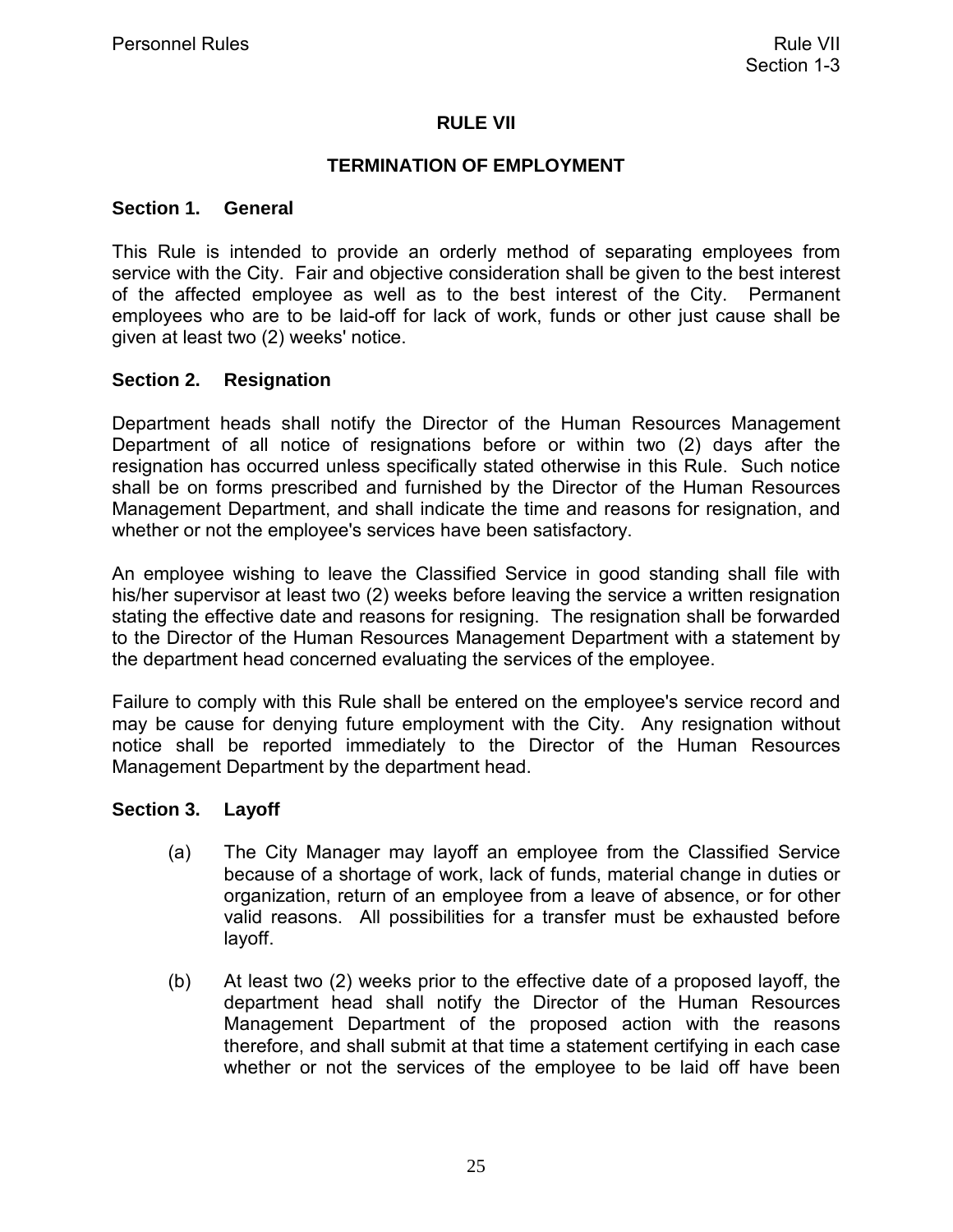satisfactory. A copy of such notice shall be given to the employee affected.

- <span id="page-31-0"></span>(c) Whenever the layoff of one or more employees shall become necessary as defined in Article XIII of the Charter and in this section, such layoff shall be made within classification when employees with permanent appointments in the class are involved.
- (d) With the exception of employees in sworn Police classifications, the order of layoff of employees with permanent appointments in the class shall be in the reverse order of total cumulative time served upon the established date for the layoff to become effective. This will permit layoff to the next lower class provided the total seniority exceeds the total seniority of at least one (1) employee in the next lower class.
- (e) For employees in sworn Police classifications, the order of layoff of employees with permanent appointments shall be in the reverse order of total time served within that class upon the established date for the layoff to become effective. This will permit layoff to a lower classification provided that the amount of time the employee has served in the higher classification plus the amount of time the employee has served in the lower classification(s) exceeds the amount of time served in the lower classification(s) of at least one other employee.
- (f) No employee holding a permanent appointment in the class from which layoff is to be made shall be laid off, unless all provisional and probationary employees in that class have first been terminated.
- (g) With the exception of employees in sworn Police classifications, the names of probationary employees and employees with permanent status who are laid off shall be placed on appropriate re-employment lists in the order of total cumulative time served in the Classified Service of the City. Total cumulative time in such cases shall include time served on military leave of absence from the Classified Service.
- (h) For employees in sworn Police classifications, the names of probationary employees and employees with permanent status who are laid off shall be placed "on" re-employment lists for the class from which they were laid off in the order of the total time served in that classification. Total time in such cases shall include time served on military leave of absence from the Classified Service.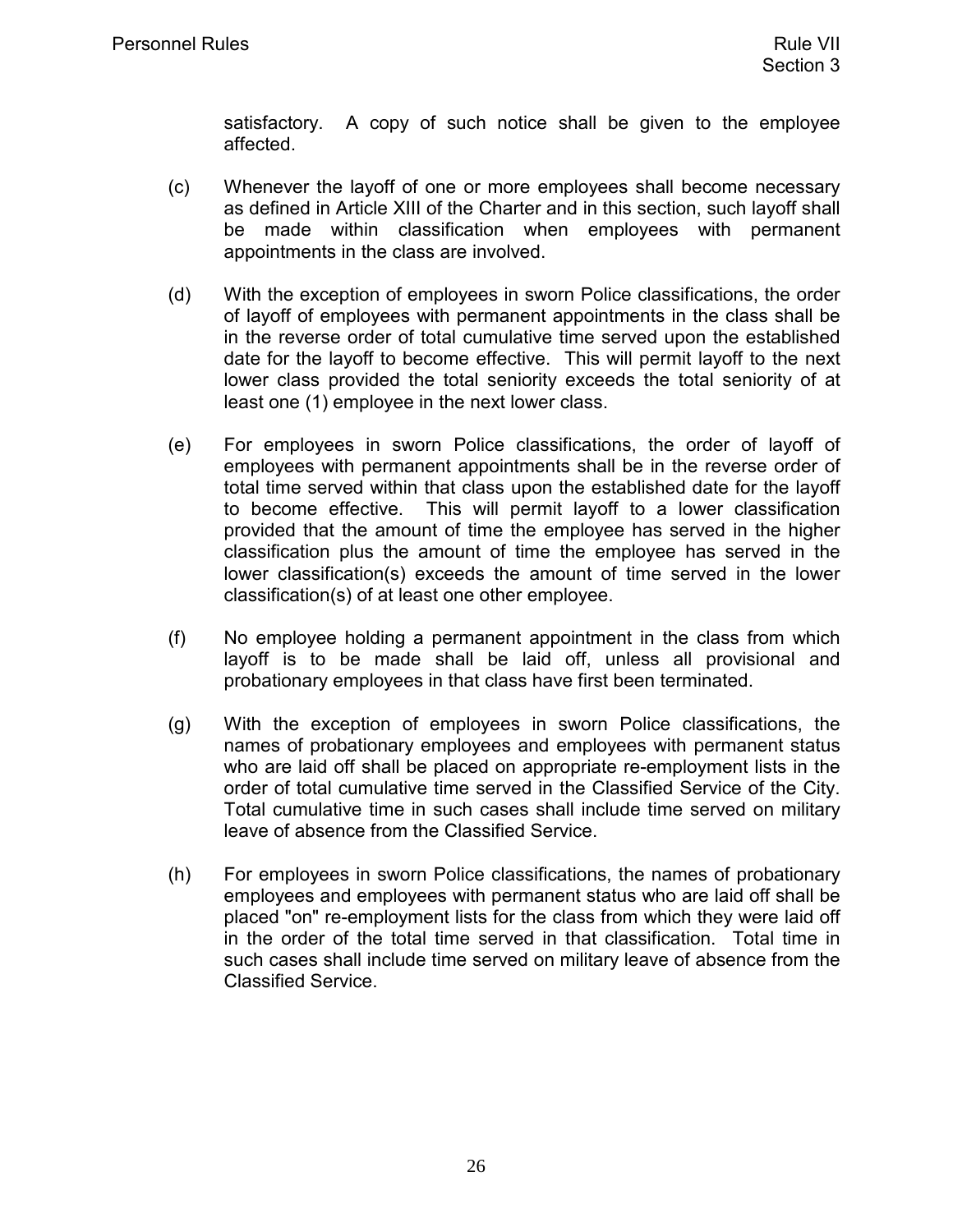#### <span id="page-32-0"></span>**Section 4. Displacement**

A provisional employee appointed to a position which subsequently is to be filled by the probationary appointment of a candidate shall be terminated as soon as practicable after the establishment of the appropriate list, and in no case shall a provisional employee be employed in a class for which a list has been established more than thirty (30) days beyond the effective date of such list.

#### **Section 5. Other Terminations**

- (a) Death
- (b) Discharge or Dismissal
- (c) Personal Incapacity
- (d) Retirement
- (e) Work Completion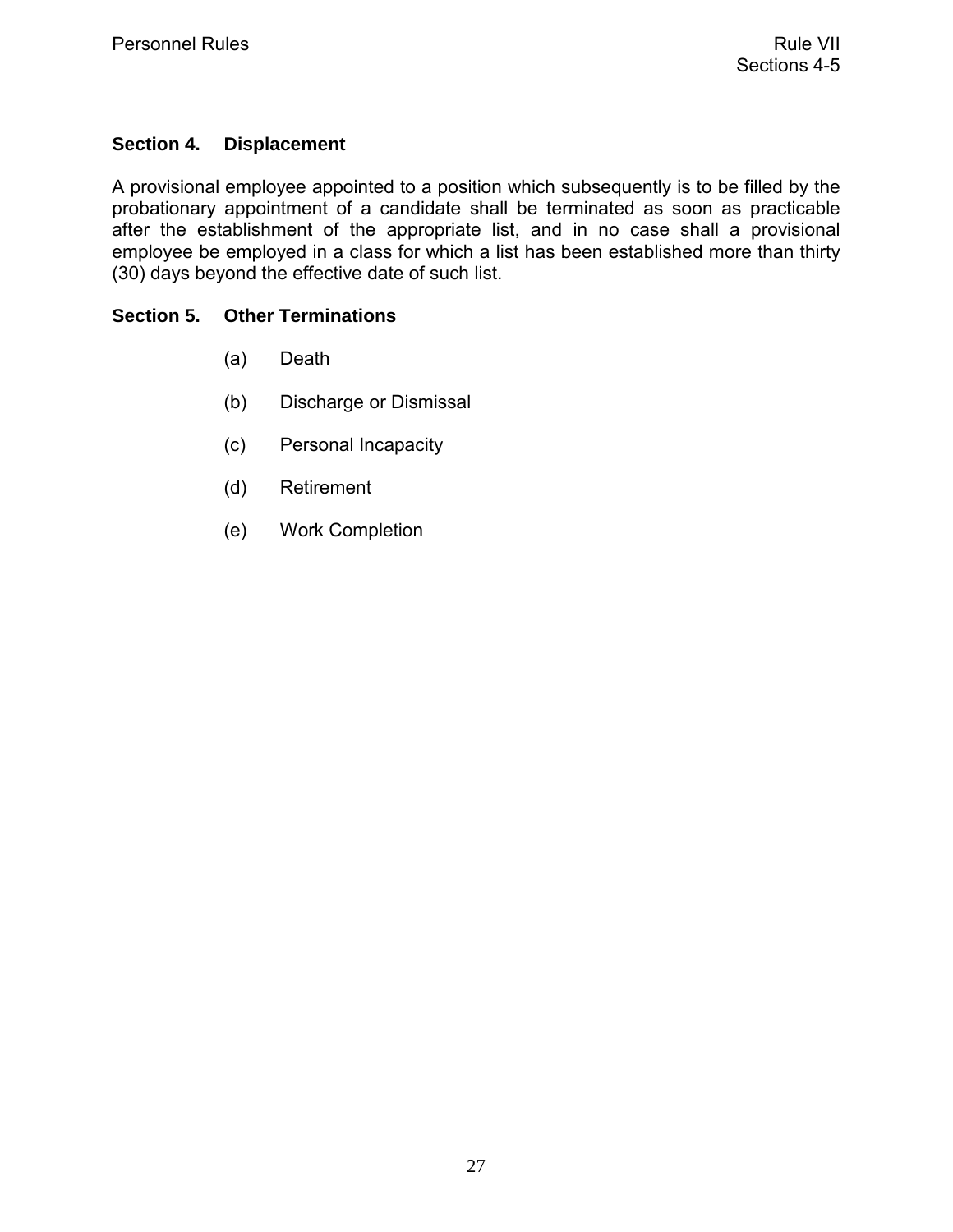#### **RULE VIII**

#### **OUTSIDE EMPLOYMENT**

#### <span id="page-33-0"></span>**Section 1. Power to Grant Request**

The City Manager shall have the power to approve the requests of full-time employees to engage concurrently with their public service in outside employment or private business, provided such requests meet the conditions set out in Section 2 of this Rule.

#### **Section 2. Conditions Under Which Requests May be Granted**

A full-time employee may be permitted to engage in outside employment or private business, provided that:

- (a) Such activity does not affect the quality, the efficient performance for punctuality of their work, or cast discredit upon or create embarrassment to the City government;
- (b) Such activity is part-time or occasional in nature; and
- (c) The employee's request is recommended by his/her department head.

#### **Section 3. Procedure for Requesting Approval**

Full-time employees who seek permission to hold outside employment or engage in private business concurrently with their public service shall make such request in writing to their department head, setting forth the following information:

- (a) The exact nature of the proposed activity;
- (b) The total weekly number of hours they propose to spend in such activity; and
- (c) The name and address of the place in which such activity is to be conducted, together with the name of the employer if any.

#### **Section 4. Limitations on Approved Requests**

The City Manager shall have the power to revoke permission to engage in outside activity at any time for cause. Every case of outside employment shall be reviewed at least once annually by the department head to determine whether or not permission should be extended or canceled. The Director of the Human Resource Management Department shall make recommendations regarding outside employment to the City Manager.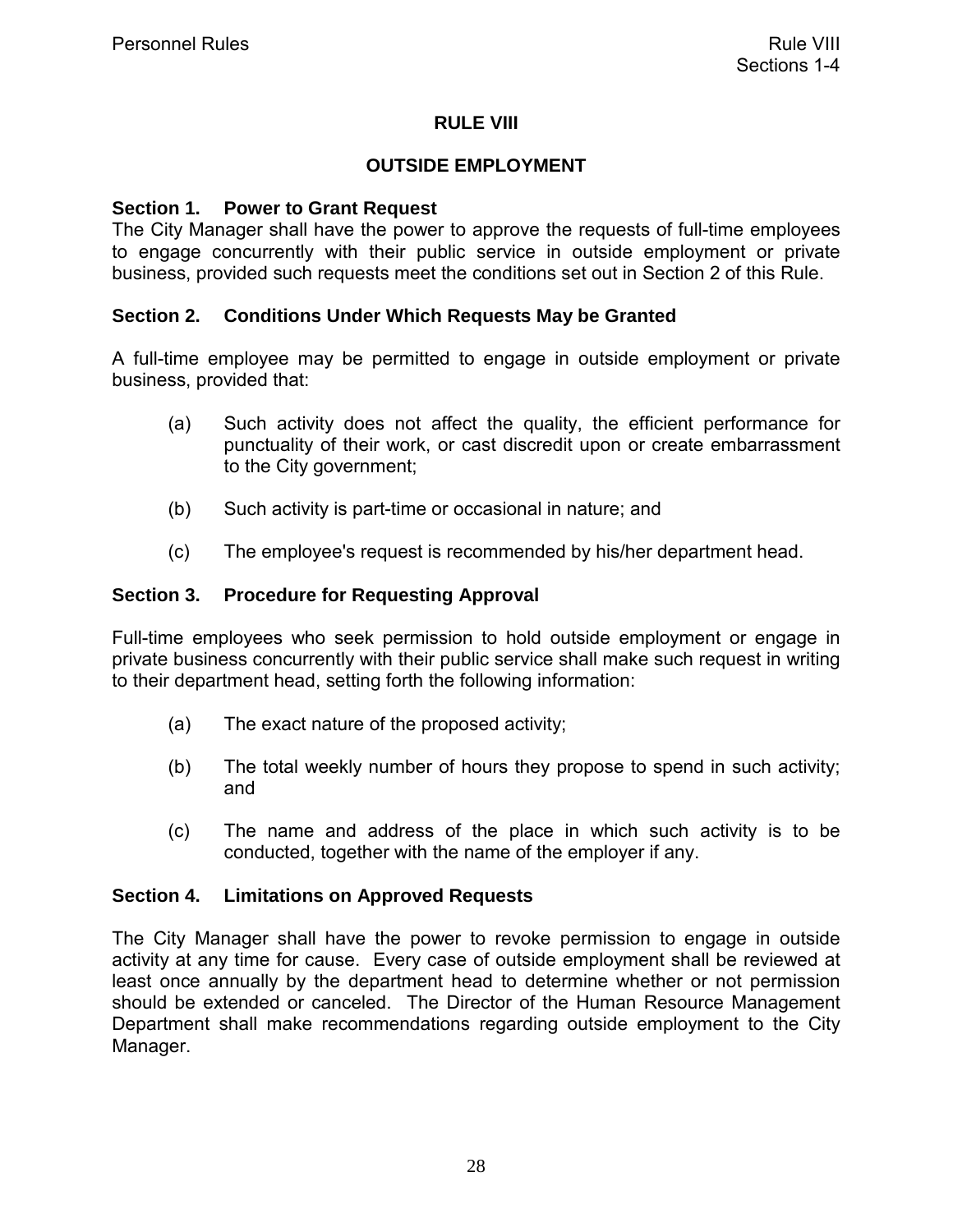#### <span id="page-34-0"></span>**Section 5. Exceptions to the Provisions of this Rule**

No part-time employee covered under the part-time ordinance shall be required to obtain permission to engage in outside employment or private business, provided such activity does not cast discredit upon or create embarrassment to the City government. The City Manager shall have the power to terminate any part-time employee whose outside employment is in conflict with City policies.

#### **Section 6. Penalty for Violation**

Failure to abide by this Rule shall be just cause for disciplinary action or discharge.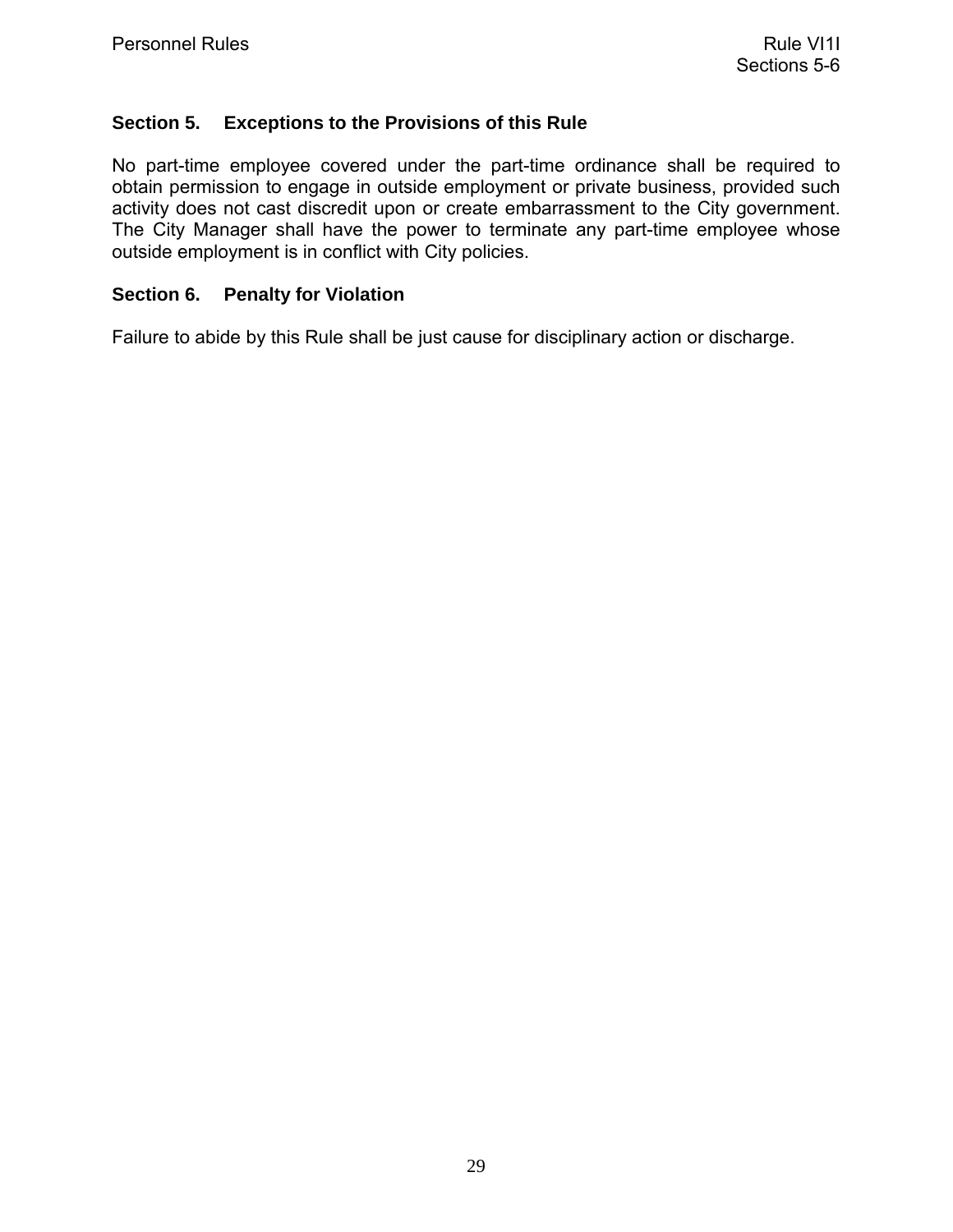#### **RULE IX**

#### **APPEALS - HEARINGS**

#### <span id="page-35-0"></span>**Section 1. Purpose**

It is the purpose of this Rule to provide a fair, orderly procedure whereby employees shall have the right to appeal to the Personnel Board relative to any situation bearing upon their employment status or conditions of employment. However, it is expected that they will have exhausted all other means of redress within the City service. This rule provides for informal hearings to the maximum extent consistent with fairness to both the appellant and the City. Employees have the right to appear before the Board with or without counsel. In all complaints and appeals, the employees shall have the right and duty to state the nature of and the reasons for their complaint or appeal, to present their point of view, to direct such questions as are proper to any employee or officer of the City who is involved; and shall, in turn, be required to answer such proper questions as the Board and any employees or officers of the City may direct to them, provided such questions shall further the findings of facts in the case. In no case shall the Board be required to observe formal rules of evidence. The Board or employee may require verbatim minutes to be taken of any hearings.

#### **Section 2. Procedure for Requesting Hearing on Complaints**

Employees who wish to present their appeal to the Board should first have aired their complaint to their supervisor(s), to their department head, to the Director of the Human Resources Management Department and to the City Manager in the order named. Any grievance and its reply shall be reduced to writing and a copy of the grievance and its reply shall be given to the employee involved. When these means have been exhausted, they shall submit, in writing, their request for a hearing to the Director of the Human Resources Management Department, which must include the documented statement that the appealing employee has presented their complaint to their department head, the Director of the Human Resources Management Department and the City Manager; that they have not obtained the redress or corrective action which is sought; the nature and the reasons for the appeal must list clearly and specifically all the relevant issues which are the basis for the appeal.

If a particular issue is not sufficiently clear and specific, the City may require the appellant to resubmit the letter of appeal with sufficient clarity and specificity. The issues not listed in the letter of appeal may not be raised at the hearing; and the corrective action or redress which the appealing employee wishes the Board to provide. The appellant shall also state whether he/she will be represented by an attorney at the hearing.

Upon receipt of such request, the Director of the Human Resources Management Department shall inform the individual board members, the City Manager and the head of the department involved of the nature of the request. The Personnel Board must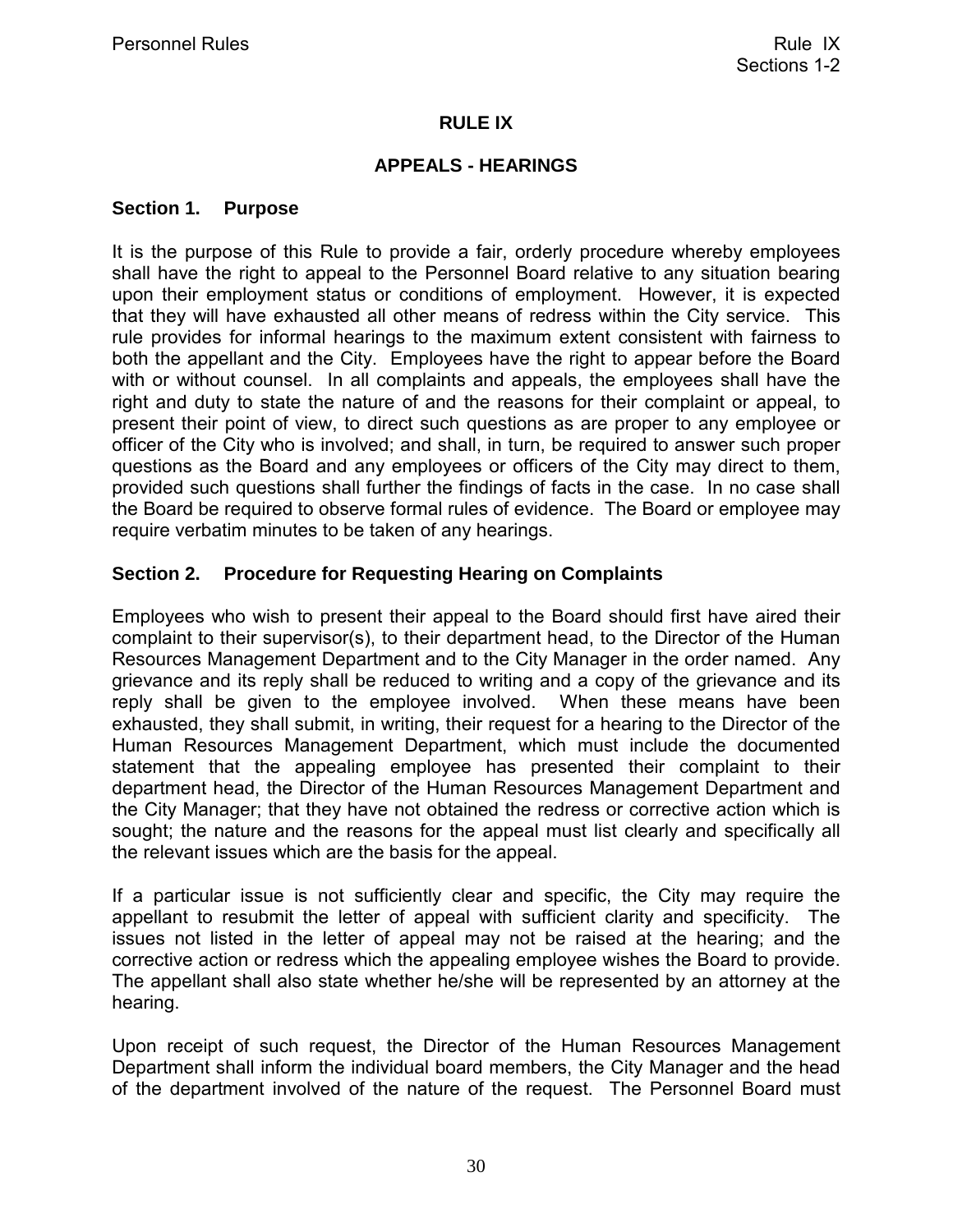<span id="page-36-0"></span>then provide a public hearing as indicated in Section 4 of this Rule XI. The employee shall be entitled to notification at least five (5) days in advance of the hearing, although the employee may waive such right if he/she so wishes. In all such cases, the Director of the Human Resources Management Department shall notify the employee of the exact date, time and place of hearing.

#### **Section 3. Procedure in Cases of Demotion, Suspension Dismissal or Reduction in Pay**

No employees in the Classified Service shall be demoted, suspended if for more than thirty (30) days in any one calendar year, dismissed, or reduced in pay, except by the filing of written charges and by the order of the City Manager.

A true and correct copy of such charges shall be served on employees who shall have the right, within ten (10) days after such service, to file their written response to the charges. If the employee or former employee wishes to appeal or otherwise object to the accomplished act, he/she must comply with the requirements in Section 2 of this Personnel Rule XI, beginning at the City Manager level, in order to obtain a public hearing by the Board.

The failure of the employee to answer or explain the charges within ten (10) days after notification shall constitute a waiver of their appeal rights.

#### **Section 4. Investigations and Hearings**

Upon receipt of a proper request as indicated in Section 2 and/or 3 of this Rule, the Personnel Board shall cause an investigation to be made of the entire matter and schedule a public hearing at the earliest feasible time.

The Director of the Human Resources Management Department shall notify the appealing employee, other employees involved and the Board of the time, place and date of the hearing at least five (5) days prior thereto. Upon the conclusion of the hearing, the Board shall cause its findings and recommendations to be prepared in writing and filed as an official record. The Director of the Human Resources Management Department shall deliver a certified copy of such findings and recommendations to the City Manager, to the department head, to the employee affected by such findings and recommendations, and to all other persons directly involved in the matter.

Any member of the Board may submit a minority or supplemental report which shall be attached to the findings and recommendations of the Board.

The "statement by the Chair of the Personnel Board, Discipline Hearing" and the "Statement by the Chair of the Personnel Board, Grievance Hearing" are incorporated by reference into the Personnel Rules.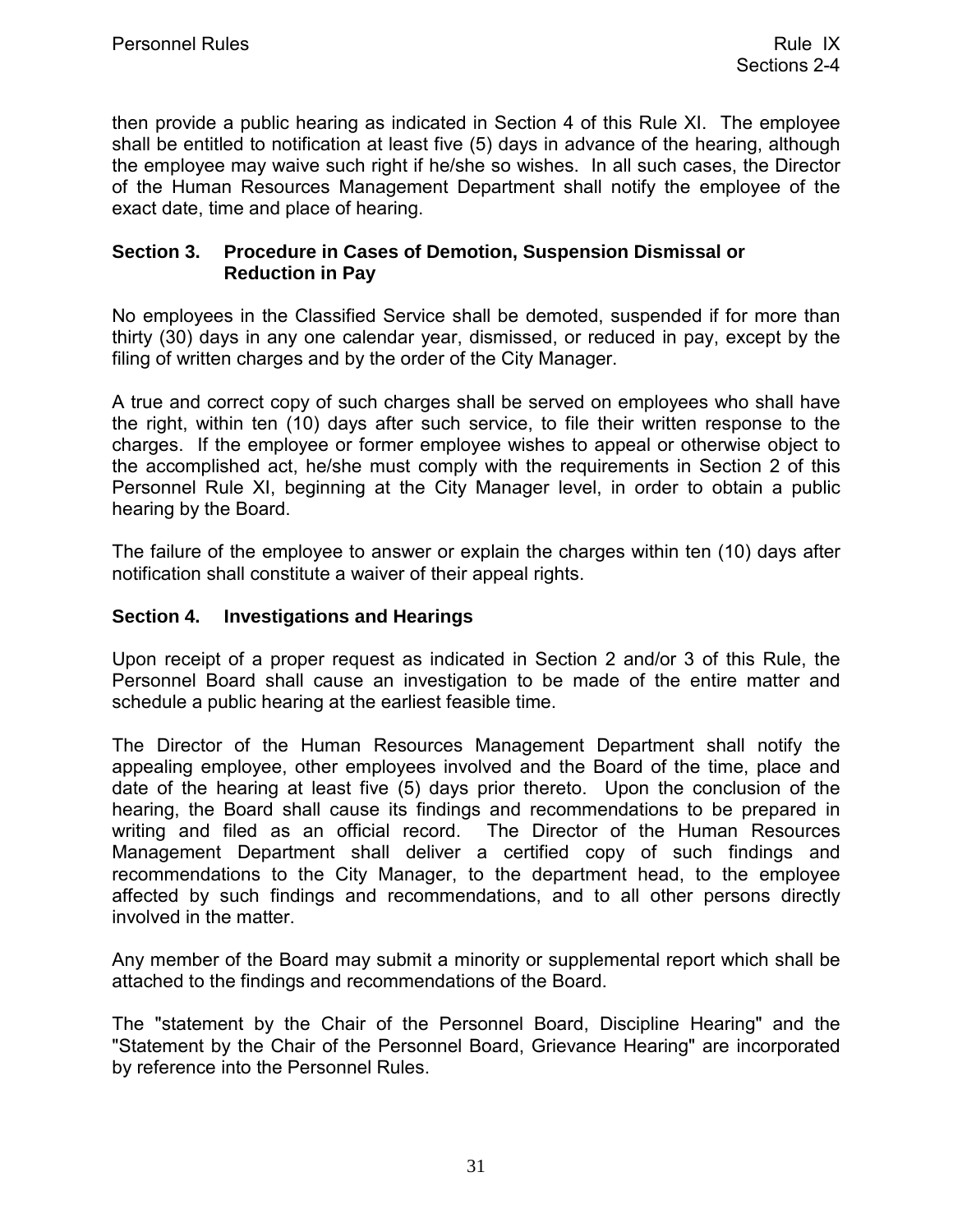#### <span id="page-37-0"></span>**Section 5. Personnel Board's Disciplinary Recommendations to the City Council**

Pursuant to City Charter XIII, Section 7(a), once the Richmond Personnel Board has heard an employee's appeal of a disciplinary action, the Board makes a recommendation and submits it to the City Manager. If the City Manager does not agree with the Personnel Board, the Board (not the employee nor the Union) may submit its recommendation to the City Council for its review.

The City Council will receive the Board's written recommendation, the City Manager's written decision with a rationale for his/her action, and the original letter of discipline to the employee. The Council will meet in executive session with the Chairperson of the Personnel Board and one other member of the Personnel Board to present the Personnel Board's position. The Council's meeting will not be a de novo hearing. The employee and his/her representatives will not be included in the meeting.

The City Council may overrule the Personnel Board's recommendation by a two thirds (2/3) vote and support the City Manager's decision, or accept the Personnel Board's recommendation.

The City Council's decision is the final decision by the City and shall be announced in public session.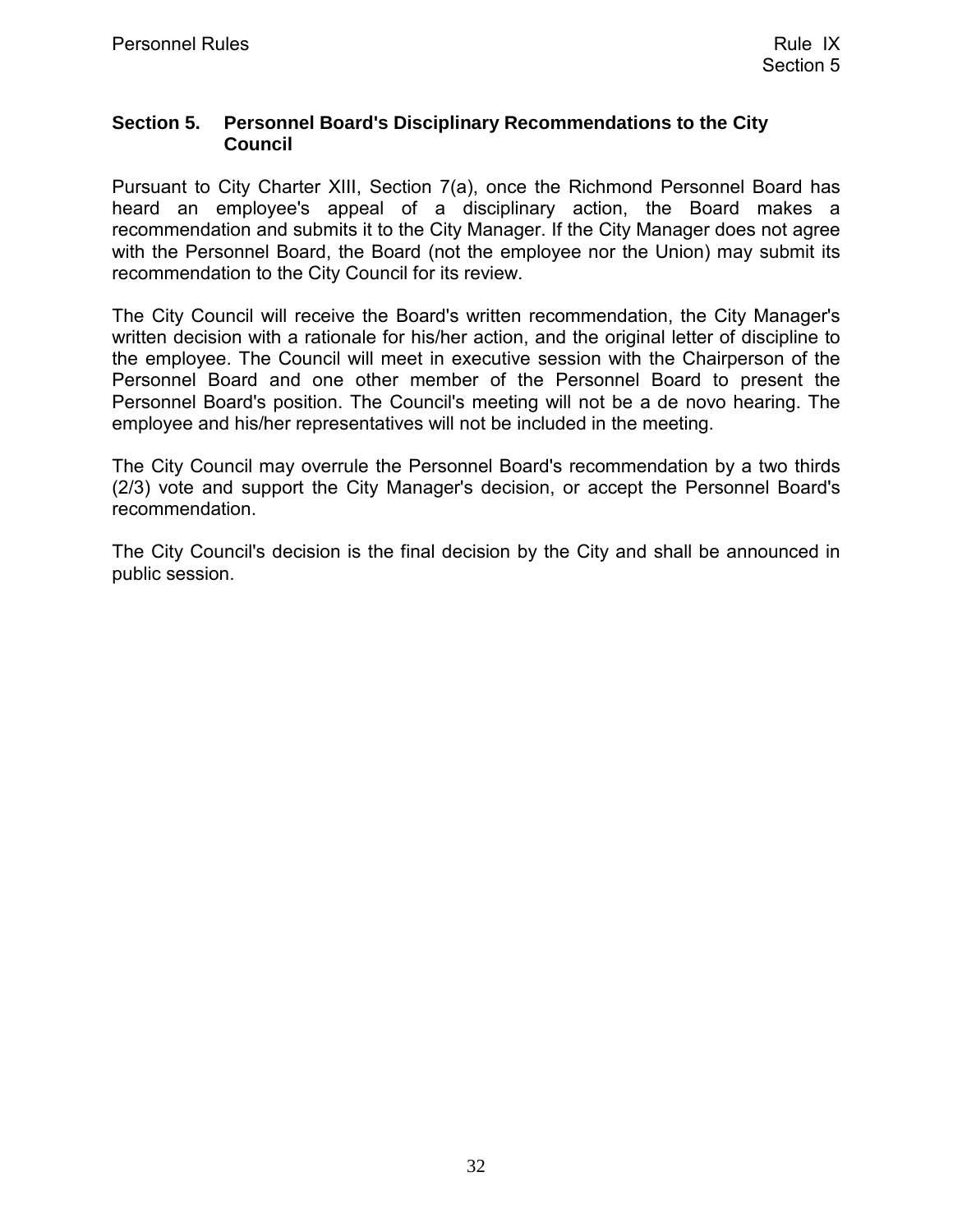#### **RULE X**

#### **SUSPENSION, DEMOTION, REDUCTION IN PAY AND DISMISSAL**

#### <span id="page-38-0"></span>**Section 1. General Provisions**

The City Manager may suspend, demote, reduce in pay, otherwise discipline or discharge any employee in the Classified Service, provided the provisions of Article XIII, Section M, of the City Charter and of these Rules are adhered to.

#### **Section 2. Basis for Suspension, Demotion, Reduction in Pay and Discharge**

The tenure of every employee holding a probationary or permanent appointment in the Classified Service shall be during good behavior and fit and efficient service, but any employee may be discharged, suspended, demoted or reduced in pay, or otherwise disciplined for any of the following reasons:

- (a) Conduct unbecoming an employee of the City Service
- (b) Incompetence or inefficiency
- (c) Insubordination
- (d) Neglect of duty
- (e) Immoral or disorderly conduct
- (f) Mental or physical incapacity
- (g) Damage to or waste of public equipment, property or supplies due to negligence or willful acts
- (h) Conviction for any criminal act involving moral turpitude
- (i) Unauthorized absence from duty
- (j) Willful violation of the provisions of Article XIII of the Charter or these Rules.

The above reasons are indicative and not restrictive. Discharge, suspension, demotion, reduction in pay or other discipline may be based on reasons other than those specifically mentioned above. However, in all cases there must be adequate proof of the charges. Any disciplinary actions must be in conformance with State and Federal law.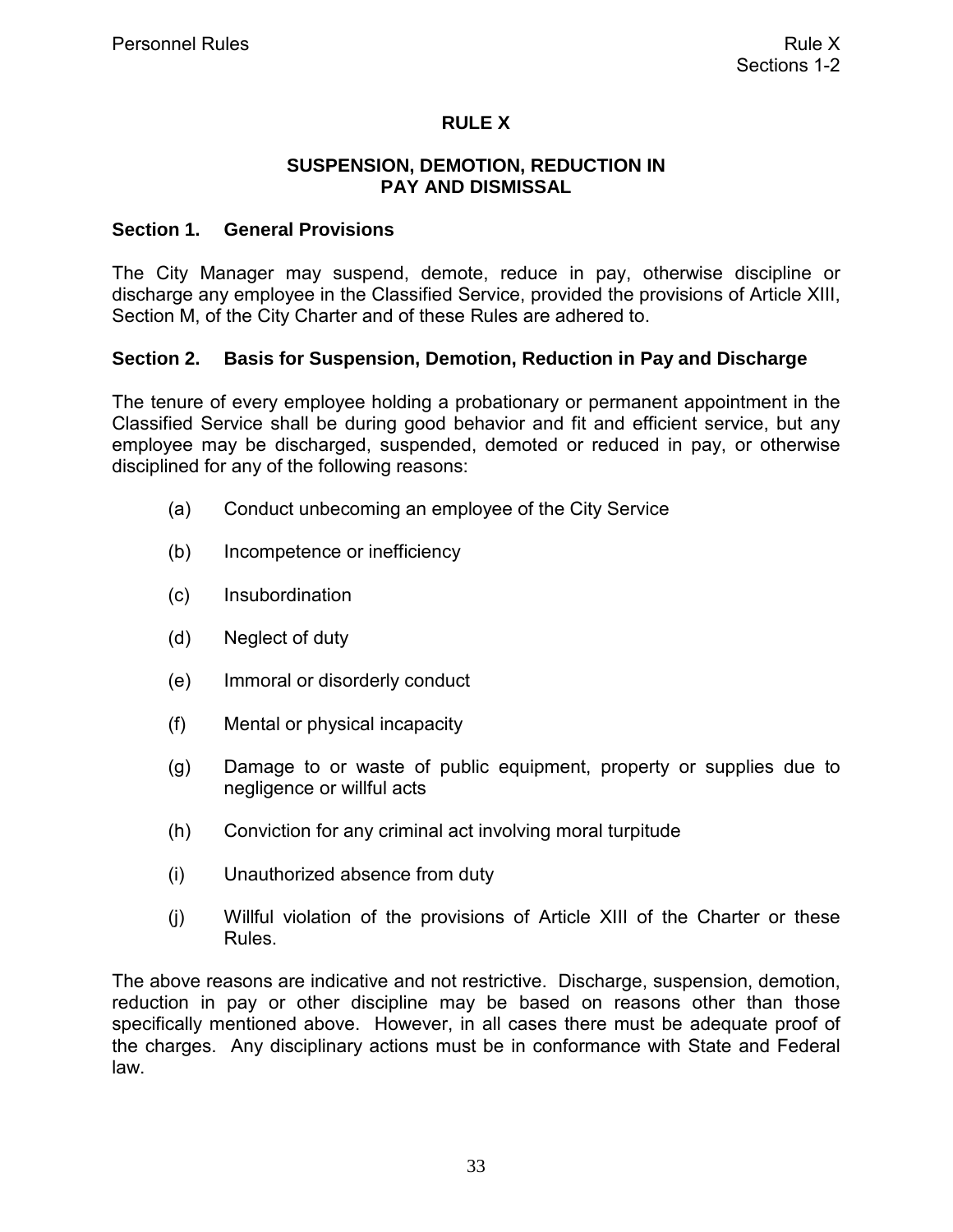#### **RULE XI**

#### **MEDICAL EXAMINATION**

#### <span id="page-39-0"></span>**Section 1. Employment Examinations**

Applicants for City positions may be required to have qualifying medical and psychological examinations, after being conditionally offered a position with the City. Such examinations must be job related and will be required uniformly of all applicants offered employment in a classification requiring a medical or psychological examination. Classifications requiring medical or psychological examinations will be determined by the Director of the Human Resources Management Department.

Current City employees transferring or promoting into a position requiring more extensive medical or psychological testing than their current position will also be required to undergo the appropriate examinations.

The above requirement will apply to employees being reinstated or reemployed, if the break in service has been one year or more.

#### **Section 2. Fitness for Duty Examinations**

If a department head reasonably believes that an employee's medical or psychological health is impeding his/her ability to perform the functions of the job, the department head may require the employee to have a fitness for duty examination.

#### **Section 3. City Designated Health Professional**

Examinations required under Sections 1 and 2 will be done at the City's expense by a health professional designated by the City.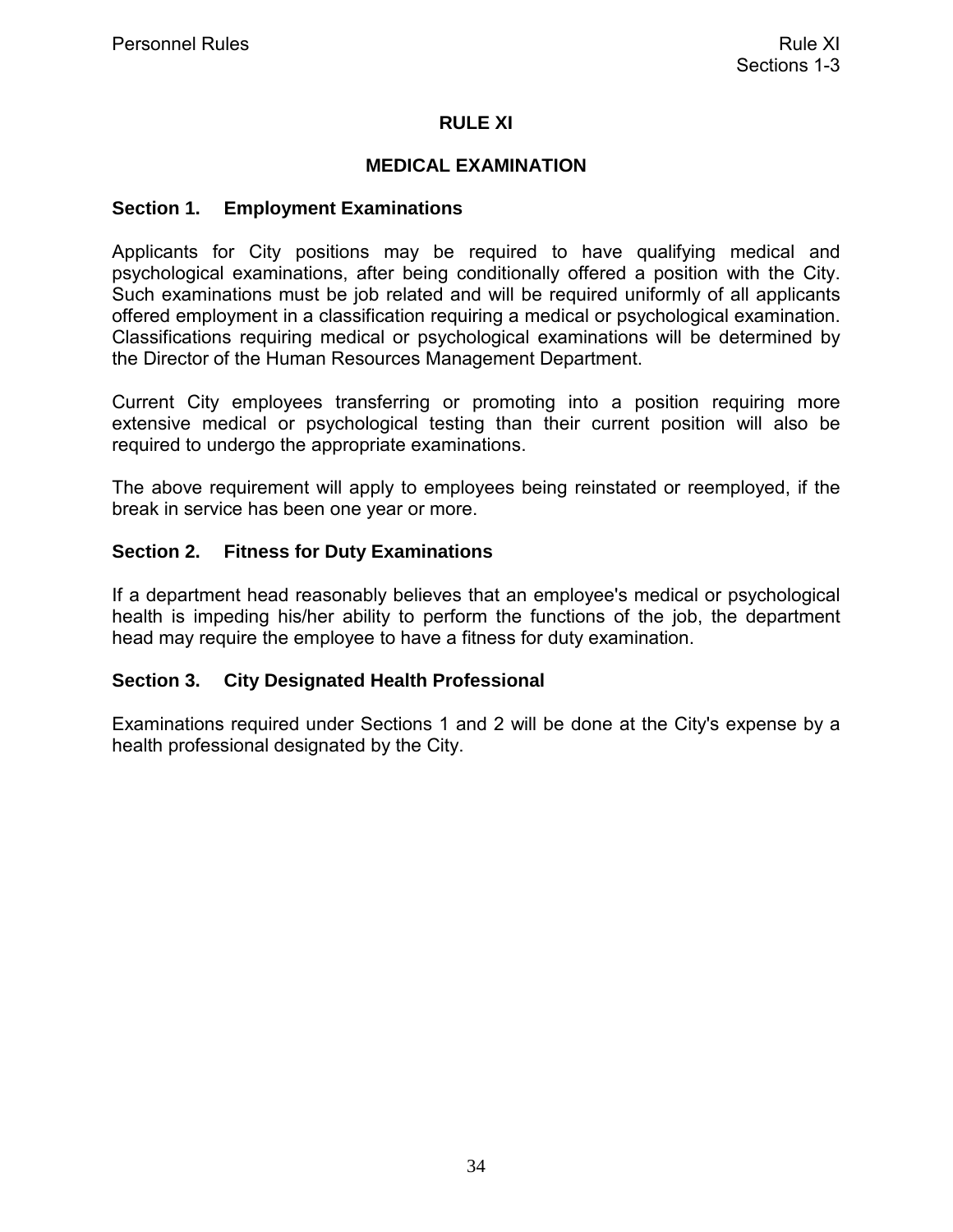#### **RULE XII**

#### **PERSONAL CONDUCT**

#### <span id="page-40-0"></span>**Section 1. Personal Conduct**

Employees are required at all times to conduct themselves in such a manner as to reflect no embarrassment or discredit upon the City of Richmond.

#### **Section 2. Financial Affairs**

Employees shall so conduct their personal financial transactions that creditors and collection agencies will not attempt to make use of the office of the City Manager, the department heads or the Director of the Human Resources Management Department for the purpose of making collections.

#### **Section 3. Political Activity**

- (a) An officer or an employee of the City shall not directly or indirectly solicit or receive political funds or contributions knowingly from other officers or employees of the City or from persons on the employment list of the City.
- (b) Every officer or employee of the City shall prohibit the entry into any place under his/her control, occupied and used for governmental purposes of the City, of any person, for the purpose of therein making or giving notice of any political assessment, subscription or contribution. This subsection shall not apply to the auditorium or other places used for the conduct of public or political rallies or similar events, nor to any park, street, public land or other place not being used for City governmental purposes.
- (c) No one who holds, or is seeking election or appointment to, any office of City employment shall directly or indirectly use, promise, threaten or attempt to use, any office, authority or influence, whether then possessed or merely anticipated, to confer upon or secure for any person, or to aid or obstruct any person in securing, or to prevent any person from securing, any position, nomination, confirmation, promotion, change compensation or position, within the City, upon consideration or condition that the vote or political influence or action of such person or another shall be given or used in behalf of, or withheld from, any candidate, officer, or party, or upon any other corrupt condition or consideration.
- (d) No officer or employee of the City shall participate in political activities of any kind while he/she is in uniform.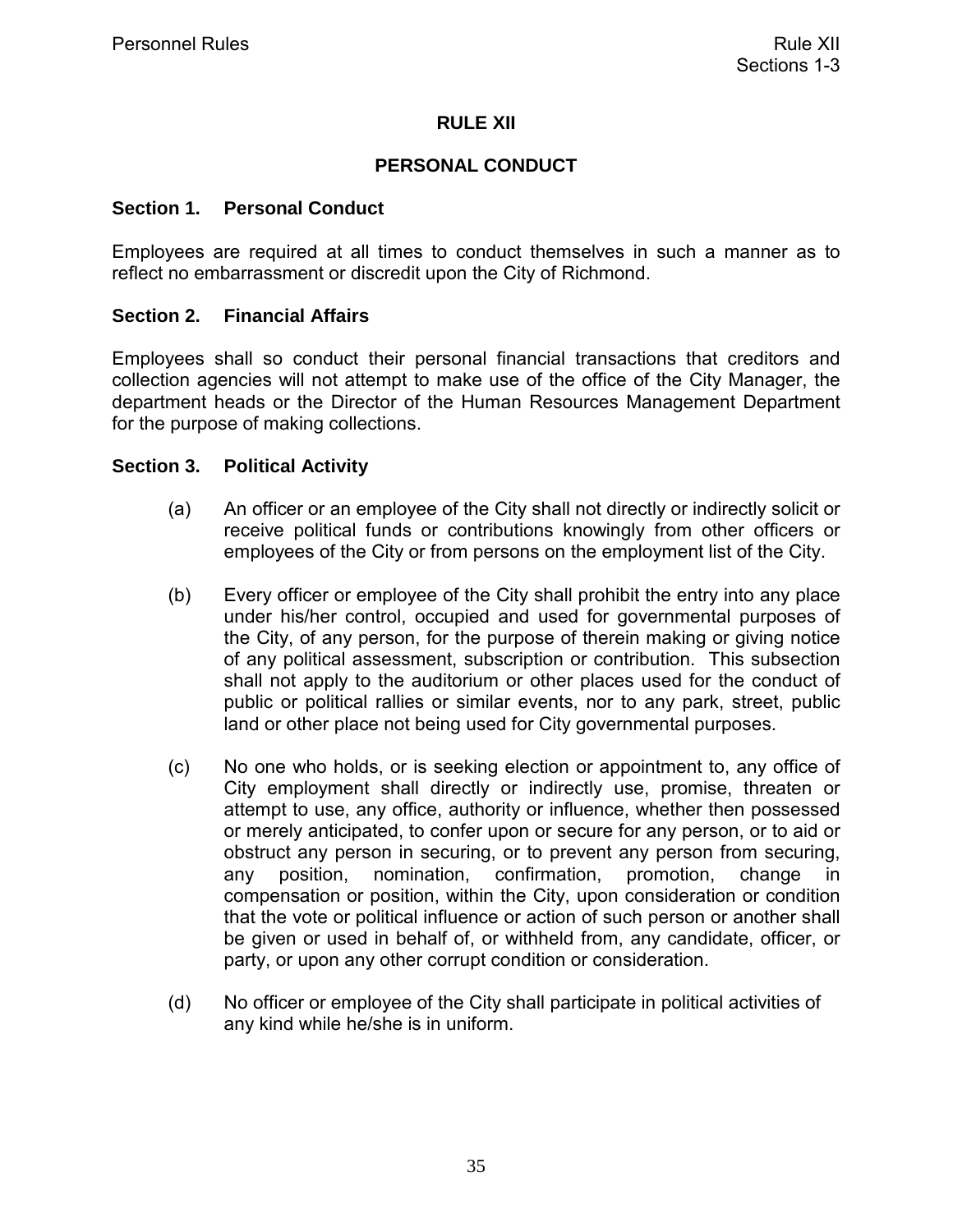- <span id="page-41-0"></span>(e) Each employee or officer who is in doubt about the propriety of a specific activity is directed to discuss it with the Director of the Human Resources Management Department, and if necessary, with the City Manager. The Board will hear any employee who feels that the City Manager, in interpreting this section or in establishing policy on points of political activity not covered herein, has infringed upon his/her rights as a citizen.
- (f) In addition to the above, the provisions of Section 11, Article XIII, of the City Charter concerning political activity shall be adhered to.

#### **Section 4. Gifts and Gratuities**

No employee shall be permitted to receive gifts or gratuities for favors or services performed during the course of City employment.

#### **Section 5. Penalty for Violation of Personal Conduct Provisions**

Failure on the part of any employee to abide by the provisions of this Rule shall be grounds for disciplinary action or discharge.

-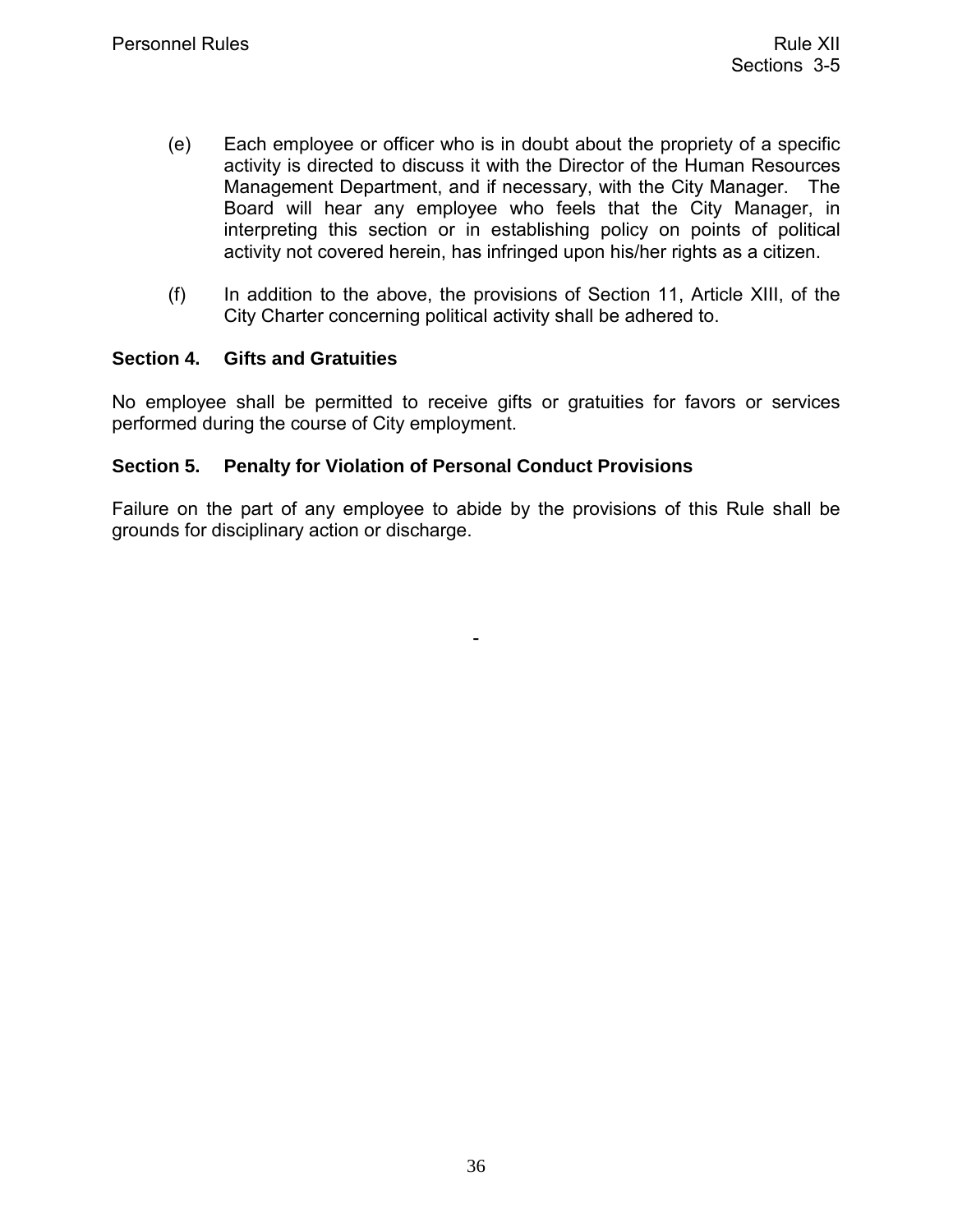#### **RULE XIII**

#### **REPORTS AND RECORDS**

#### <span id="page-42-0"></span>**Section 1. Roster and Roster Cards**

The Director of the Human Resources Management Department shall establish and maintain a roster of all City employees, which shall be a public record. This roster shall consist of one or more roster cards for each employee in the service of the City. Basic information on each roster card shall include the employee's name, title of position held, the City department in which employed, the salary received, changes in employment status, and such other information as may be considered pertinent.

#### **Section 2. Change of Status Reports**

Every appointment, transfer, promotion, demotion, change of salary rate, and any other temporary or permanent change in status of the employee shall be reported to the Director of the Human Resources Management Department in such manner as he/she shall prescribe, subject to the approval of the City Manager, and upon such forms as he/she shall provide.

#### **Section 3. Performance Reports**

All departments shall conduct performance evaluations on all employees in the Classified Service. Such evaluations shall be at least annually and upon forms prescribed and provided by the Director of the Human Resources Management Department.

#### **Section 4. Preservation of Personnel Records**

Roster cards and payroll vouchers shall be kept permanently. All other records relating to personnel, including correspondence, applications, examinations and reports, may be destroyed after one year.

#### **Section 5. Records Shall Be Confidential**

All matters pertaining to personnel applications and interviews must be held confidential except for that information authorized by City Ordinance 161-93. The person(s) within the department seeking to fill a position as well as the Director of the Human Resources Management Department or a designated representative, and the affected employee may have access to the appropriate personnel records.

In accordance with the Americans with Disabilities Act (ADA), all medical records shall be maintained in a separate file.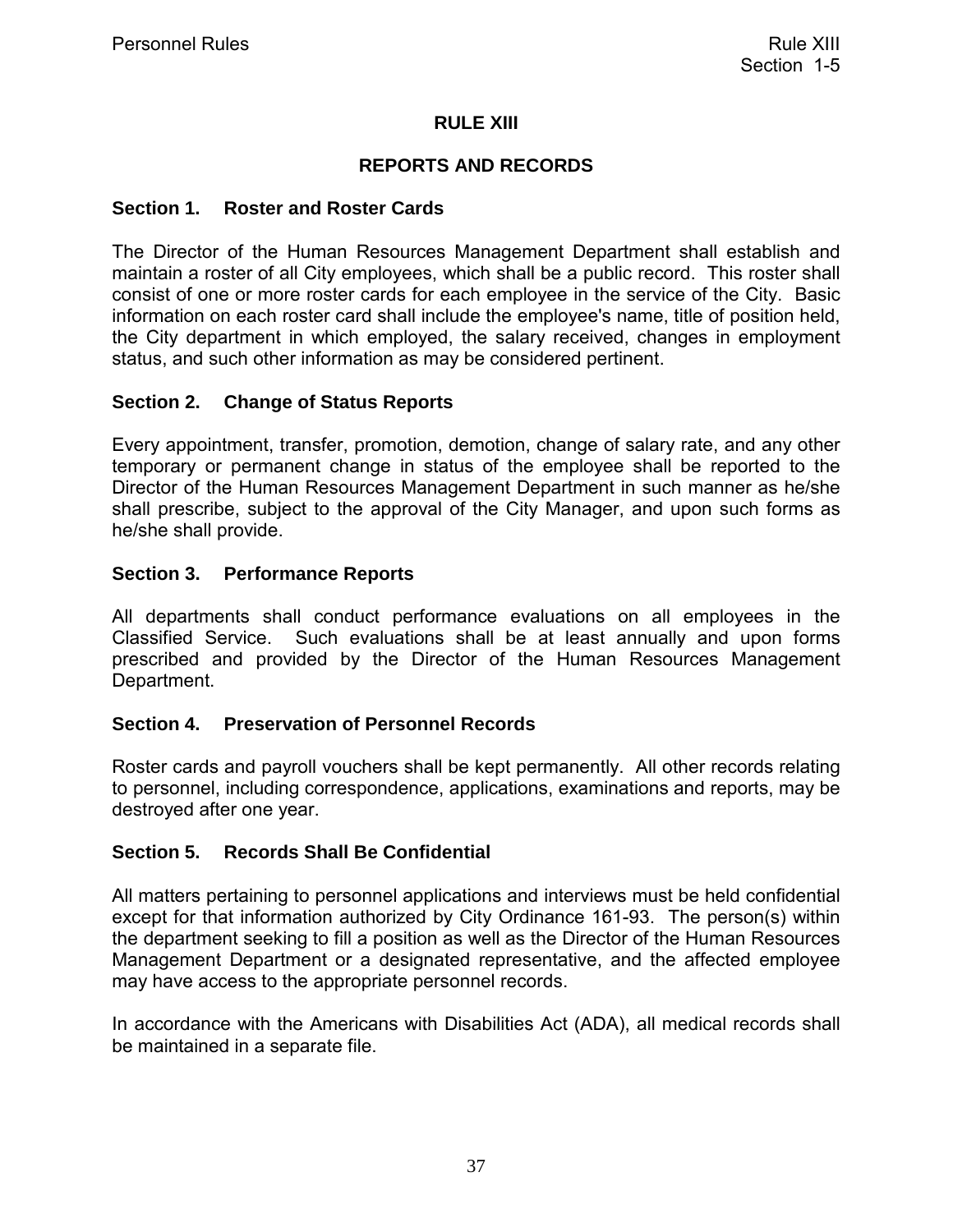#### **RULE XIV**

#### **GENERAL PROVISIONS**

#### <span id="page-43-0"></span>**Section 1. Personnel Board**

(a) Order of Business

The order of business of Board meetings will be as follows:

- (1) Reading of Minutes of Previous Meeting
- (2) Communications
- (3) Unfinished Business
- (4) Consideration of Problems and Reports
- (5) Adjournment
- (b) Communications to the Board

All communications and requests to the Board shall be made in writing. They shall be sent to the Personnel Department in time to be included on the Personnel Board Agenda. Such agenda shall be prepared and distributed to interested parties one week prior to a Board meeting. Agenda items must also be publicized for at least 72 hours prior to the Personnel Board meeting. Items not appearing on the agenda will not be discussed nor acted on pursuant to the Ralph M. Brown Act.

(c) Public Hearings and Private Hearings

All hearings conducted by the Board shall be in accordance with Article XIII of the Charter and the Ralph M. Brown Act.

- (d) Issuance of Subpoena
	- (1) In accordance with City Charter, Article XII, Section 7, Paragraph (H), the Chairperson of the Personnel Board shall have the authority to issue subpoenas on behalf of the Personnel Board after review of each request by the City Attorney. The Vice Chair shall have such authority in the absence of the Chairperson.
	- (2) If the Chairperson or Vice Chairperson declines to issue a subpoena, the party requesting the subpoena may appeal the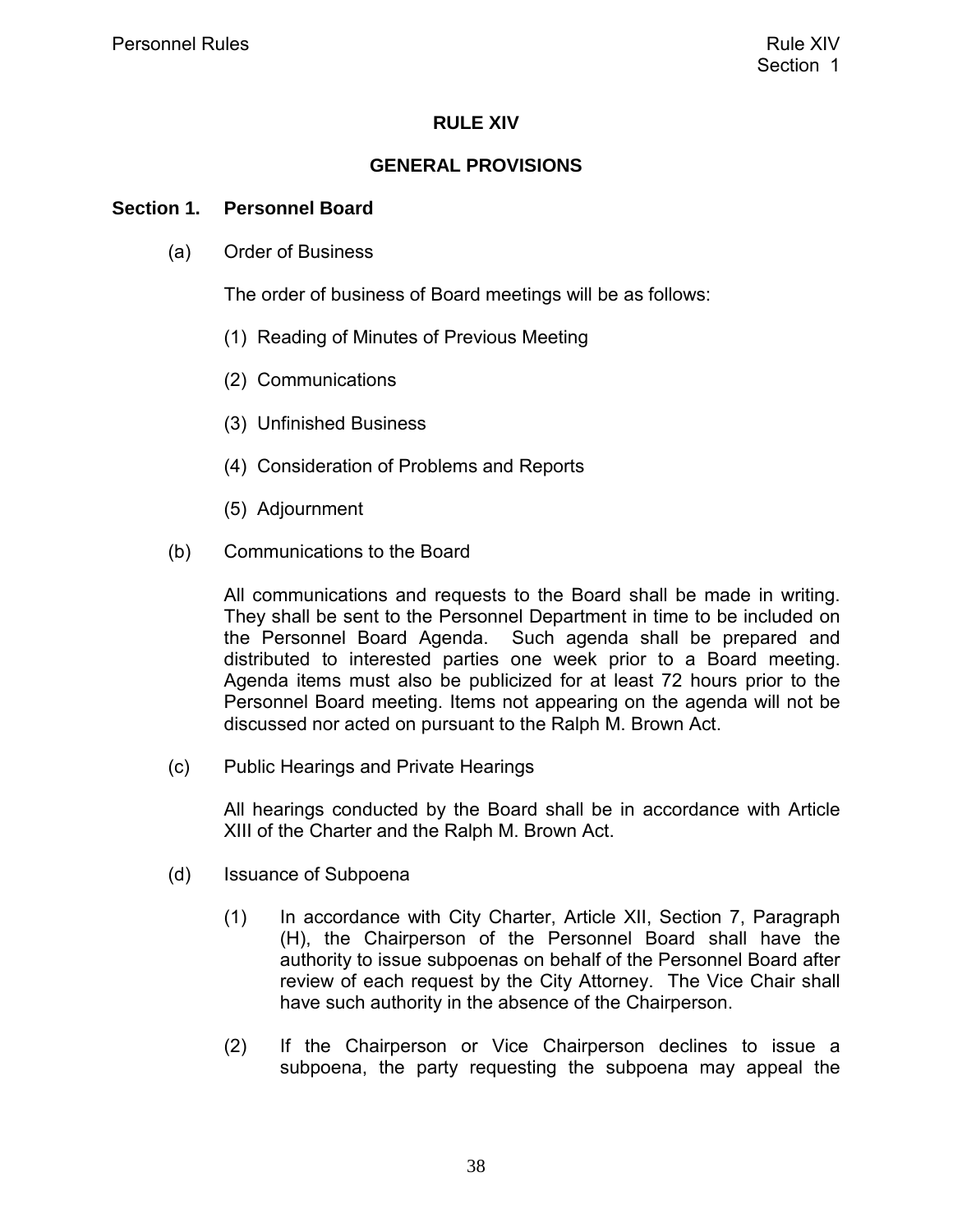denial to the full Board. After hearing arguments, the Personnel Board may issue the subpoena upon a majority vote of the members present.

- <span id="page-44-0"></span>(3) The requesting party shall be responsible for all costs associated with the issuance and service of said subpoena.
- (4) Requests for subpoena must be made to the Director of the Human Resources Management Department at least ten (10) working days prior to the date the person subpoenaed is to appear before the Personnel Board.
- (5) Disobedience to a subpoena issued by the Personnel Board or a refusal to be sworn or to answer as a witness may be punished as a contempt as provided by California law.

#### **Section 2. Amendment and Revision of Rules**

Recommendation for amending or revising these Rules may be made by the City Manager, by the Director of the Human Resources Management Department, by an employee or by any interested party. All communications and requests to the Board shall be made in writing. They shall be sent to the Director of the Human Resources Management Department in time to be included on the Personnel Board Agenda. Such proposed rule changes or amendments shall be submitted to the Personnel Board for their review and recommendation.

Any proposed amendment or revision that the Personnel Board recommends for adoption shall be posted for fourteen (14) days at such places as the Board shall prescribe. Notices will include the current rule, if applicable, the verbatim content of the proposed change together with the date of the Board's recommendation. This information will be mailed to the Board Members and bargaining units.

In addition, these notices will be posted on all departmental bulletin boards City-wide, the City Hall lobby, Cafeteria, the Library, Hall of Justice, Waste Water Treatment Plant Conference Room, Corporation Yard and all Fire Stations. Prior to implementation, the City will meet and confer with the bargaining units.

#### **Section 3. Disclosure of Religious or Political Views or Affiliations**

No question shall be directed in any part of the entire Personnel procedure to any employee or any person seeking to become an employee as an attempt to elicit information concerning his/her political or religious beliefs or affiliations. No appointment to or removal from a position in the Classified Service shall be affected or influenced by any political or religious opinion or affiliation.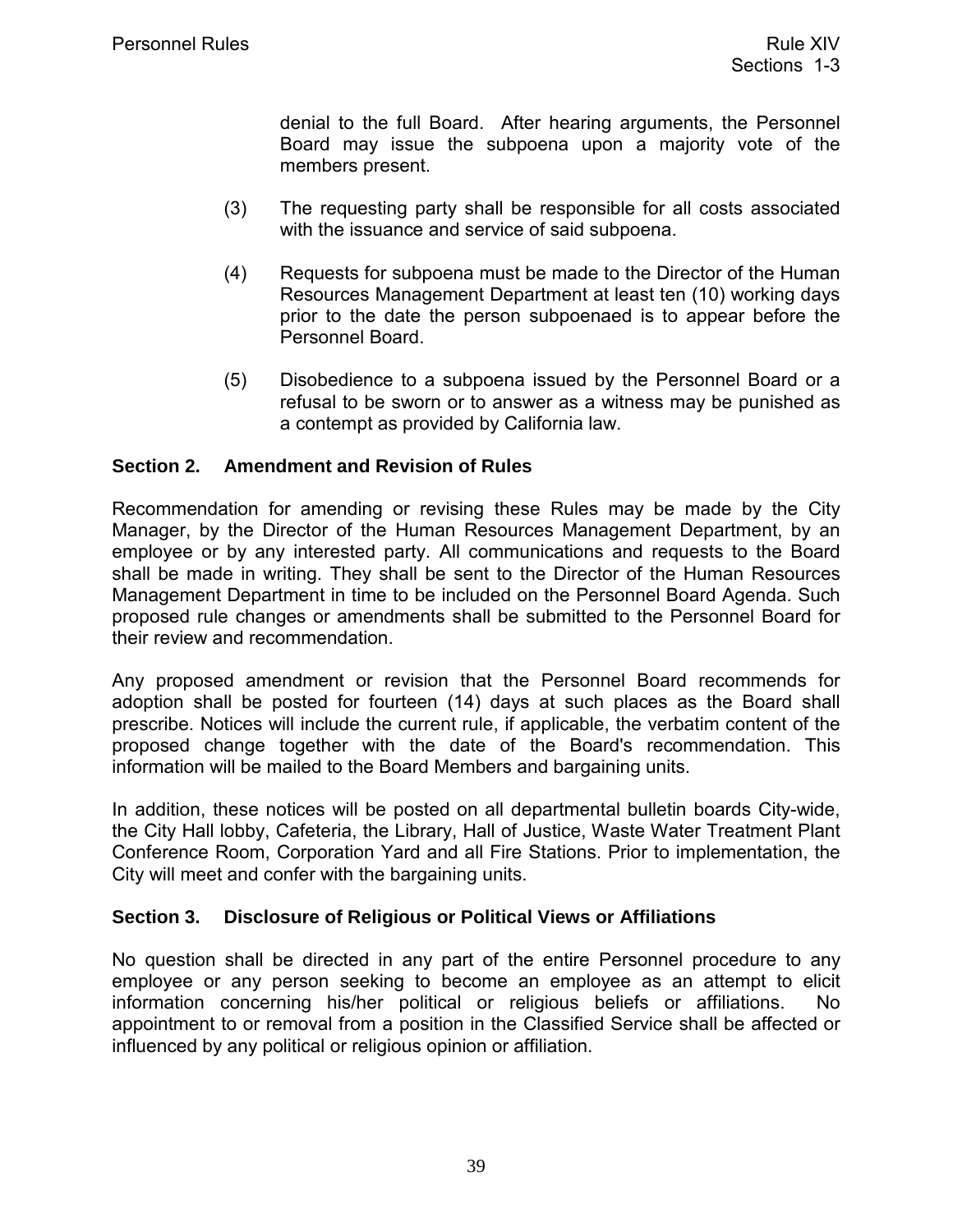#### <span id="page-45-0"></span>**Section 4. Fingerprinting - Investigation**

In accordance with California Public Resources Code Section 5164, the City of Richmond is prohibited from hiring a person for employment at certain City facilities to supervise minors if that person has been convicted of certain criminal offenses.

Applicants and/or current employees being considered for employment into any identified classification that involves the supervision of minors shall be fingerprinted by the Human Resources Management Department and shall complete and submit to the Human Resources Management Department a BID-7 Fingerprint card and a Condition of Employment Statement.

The Human Resources Management Department shall submit the fingerprint information to the Department of Justice in order to obtain State summary criminal history information concerning the applicant or current City employee. Upon receipt of the criminal history information, the Human Resources Management Department shall determine whether the applicant or current City employee is eligible for employment to supervise minors.

If the Human Resources Management Department determines that the applicant or current City employee is ineligible for such employment, then the Human Resources Management Department shall so notify the applicant or current City employee and the originating City department in writing of this determination.

If the Human Resources Management Department determines that the applicant or City employee is eligible for such employment, then the Human Resources Management Department shall notify the originating City department to schedule an appointment to complete the employment process for such applicant or current City employee.

Under no circumstances shall any City department employ any person who will supervise minors without prior clearance from the Human Resources Management Department.

In addition, the Human Resources Management Department shall also fingerprint all sworn Fire employees pursuant to Health & Safety Code 13875, sworn Police employees pursuant to Government Code 1030, and classified employees pursuant to California Code of Regulations Section 703(d).

#### **Section 5. Waiver of Rights**

No officer or employee shall require a candidate for employment, or any temporary or probationary or permanent employee to sign any document whereby such person waives any rights accruing to him/her under the provisions of Article XIII of the Charter or of these Rules.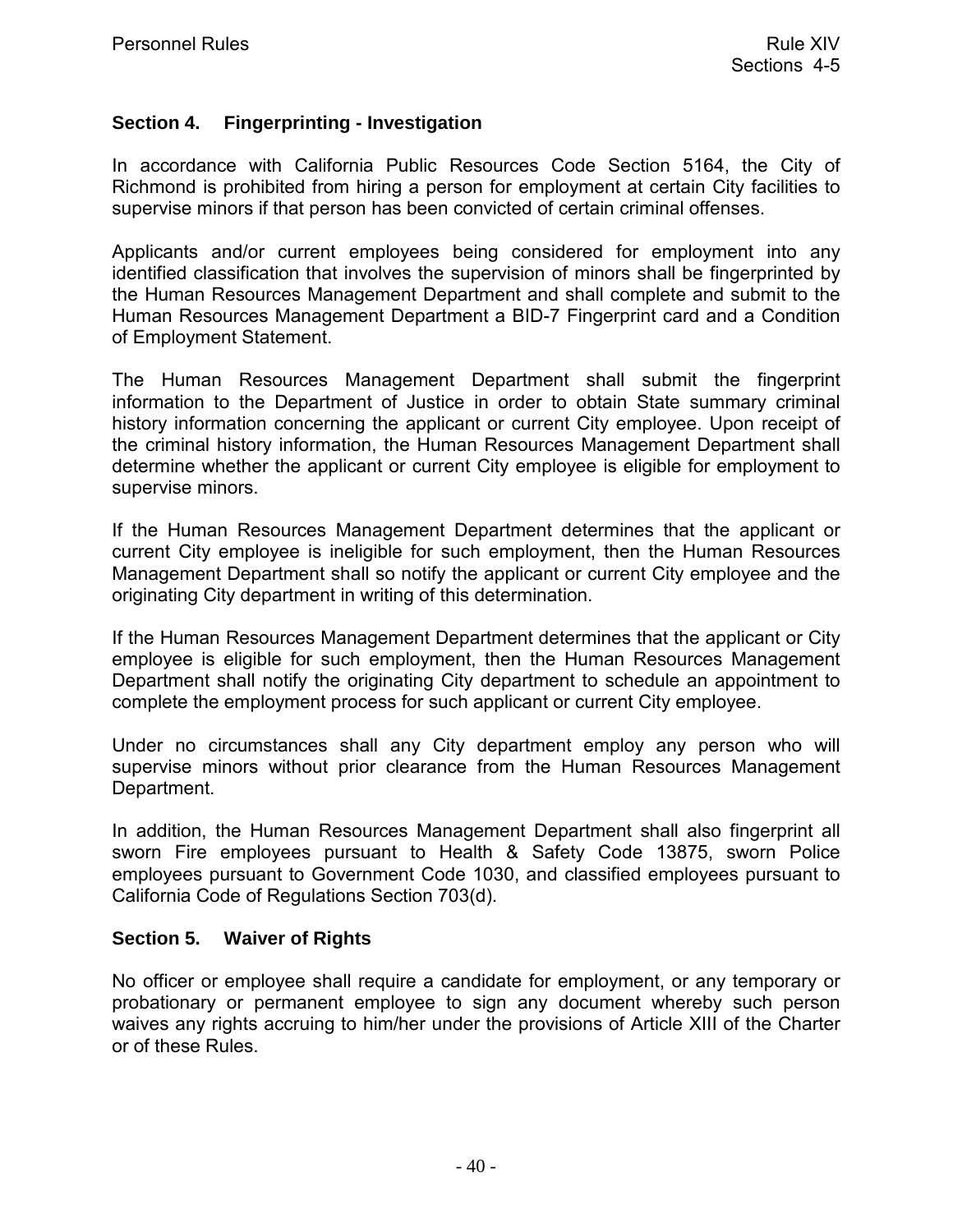#### <span id="page-46-0"></span>**Section 6. Violation of Rules**

Violation of the provisions of these Rules shall be grounds for dismissal, rejection, suspension or other proper disciplinary action.

#### **Section 7. Membership in Employee Pension System**

All Classified employees, including uniformed members of the Fire and Police Departments, must become members of the Public Employees Retirement System as provided by the Public Employees Retirement System regulations and procedures upon appointment to the City Service.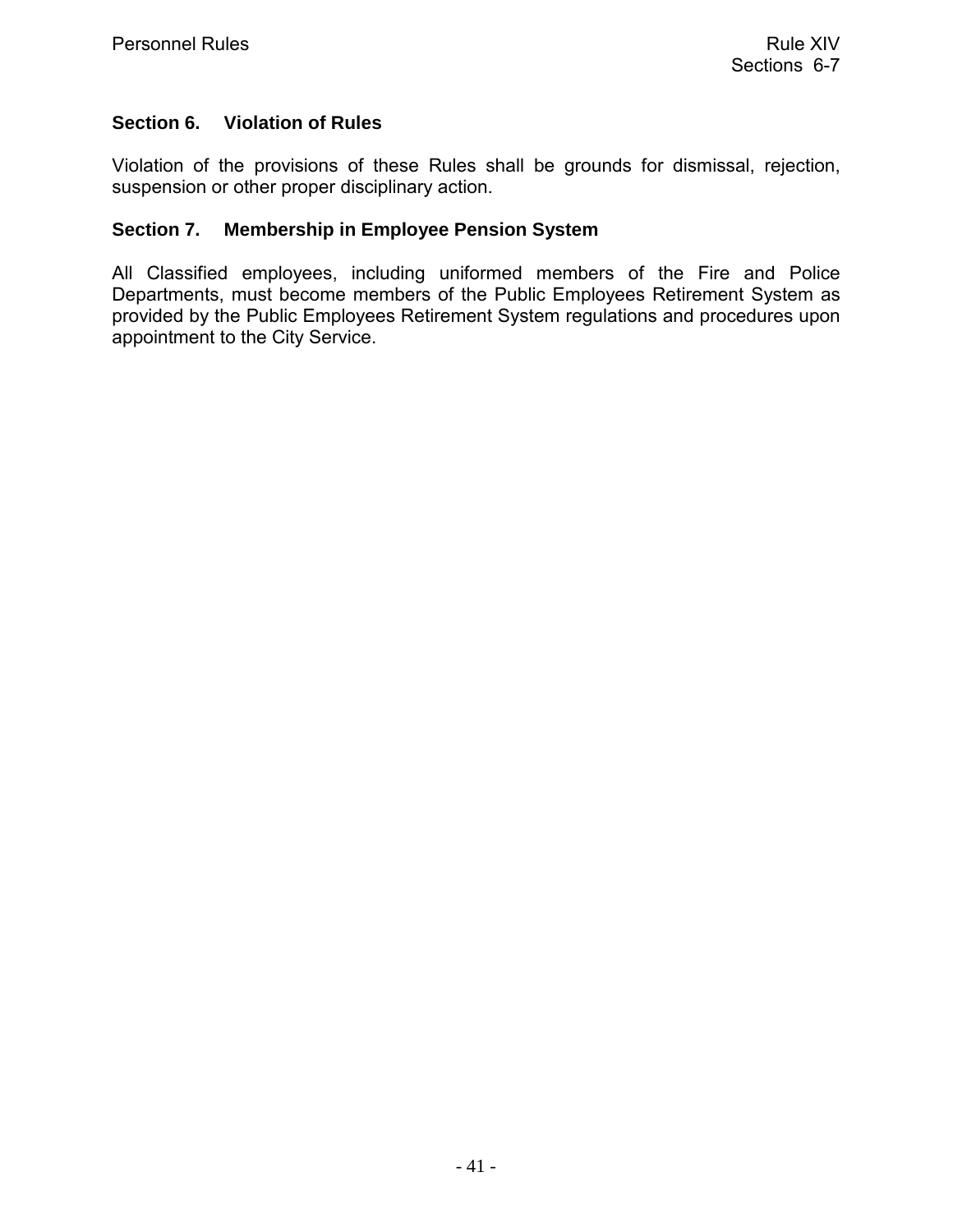#### **RULE XV**

#### **SELECTION OF EMPLOYEE REPRESENTATIVE ON THE PERSONNEL BOARD**

#### <span id="page-47-0"></span>**Section 1. Intent and Purposes**

The purposes of this Rule are to implement Article XIII, Section 6, Paragraph 3, of the City Charter, and to facilitate the continued use of fair, democratic nomination and election of a panel of three (3) names to be considered by the City Council for appointment to the Personnel Board.

#### **Section 2. The Committee Representing City Employees**

All regular, full-time City employees in the Classified Service shall be considered as a committee of the whole. At such times as an appointment to the Personnel Board is to be made from a panel of three (3) names submitted by a committee representing City employees, an election shall be conducted by the City Clerk. All regular, full-time classified City employees shall have the right to nominate persons to the panel. After completion of the nominations, all regular, full-time classified City employees may vote for three (3) of those nominated. The three (3) nominees receiving the highest vote shall be submitted to the Council.

#### **Section 3. Conduct of Election**

The panel shall be selected through nomination and election conducted by the City Clerk. The City Clerk shall:

- (a) Establish reasonable dates for nominations and receipt of ballots.
- (b) Appoint departmental representatives relating to geographical locations of City facilities to be responsible for conduct of the election within their work areas, or conduct elections with the staff of the Clerk's office.
- (c) Provide ballot boxes in such geographical locations for receipt of ballots.
- (d) Provide a master list of regular, full-time classified City employees who are eligible to participate in the nomination and election.

When an eligible employee casts his/her ballot, he/she shall sign the master list in the presence of the City Clerk or designated departmental representative.

The City Clerk shall insure that persons nominated for the panel meet the City Charter requirements for Personnel Board membership. The City Clerk shall also ascertain the willingness of nominees to serve if elected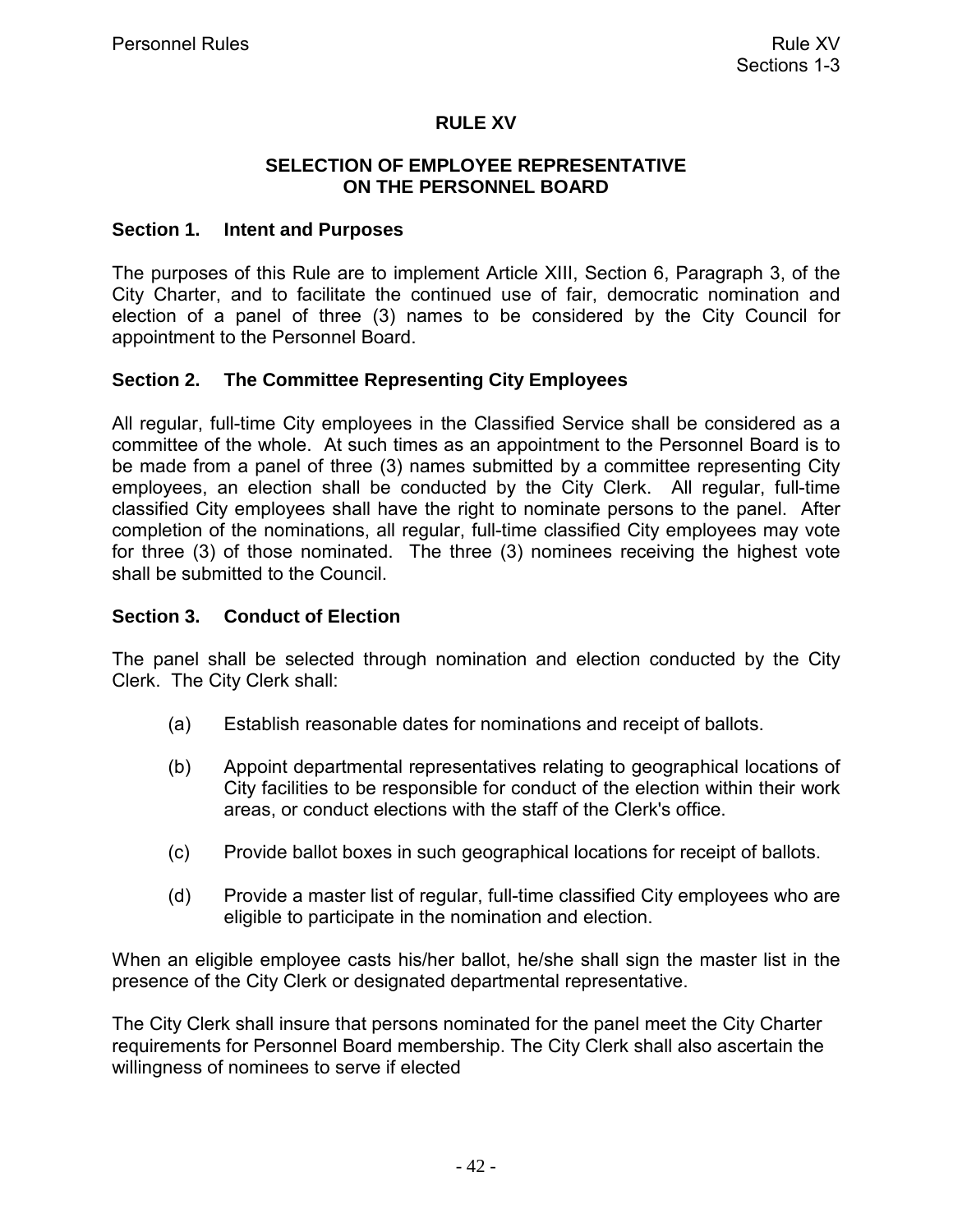## **INDEX**

## **SUBJECT**

|  | ×<br>v |  |
|--|--------|--|

| <b>Advancement</b>    |  |
|-----------------------|--|
|                       |  |
|                       |  |
|                       |  |
|                       |  |
|                       |  |
|                       |  |
|                       |  |
|                       |  |
|                       |  |
|                       |  |
|                       |  |
|                       |  |
| <b>Application(s)</b> |  |
|                       |  |
|                       |  |
|                       |  |
|                       |  |
|                       |  |
|                       |  |
| <b>Applicant(s)</b>   |  |
|                       |  |
|                       |  |
|                       |  |
|                       |  |
|                       |  |
|                       |  |
|                       |  |
|                       |  |
| Appointment(s)        |  |
|                       |  |
|                       |  |
|                       |  |
| <b>Demotion</b>       |  |
|                       |  |
|                       |  |
|                       |  |
|                       |  |
|                       |  |
|                       |  |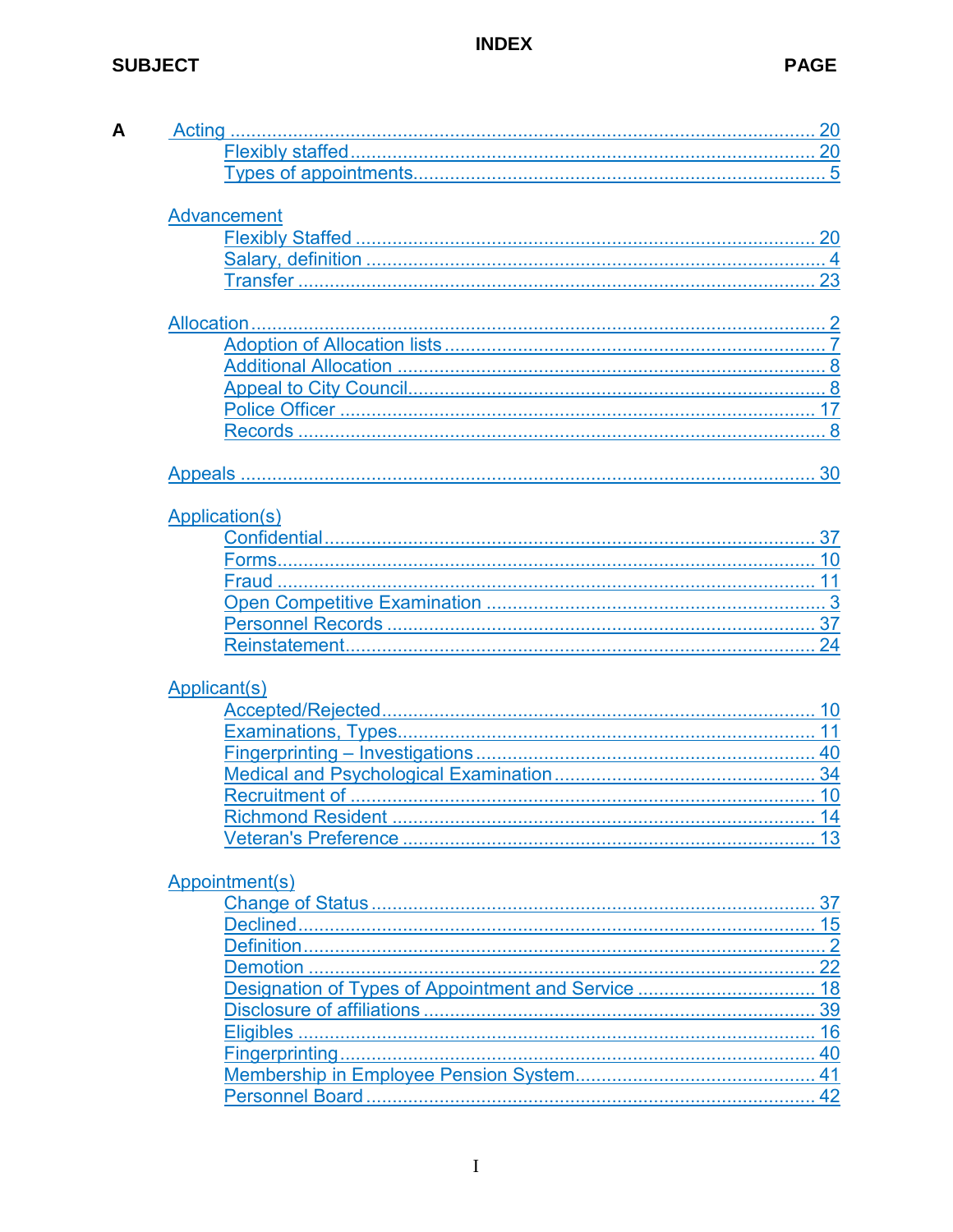## **INDEX**

| <b>Appointment(s) Continued</b>     |    |
|-------------------------------------|----|
|                                     |    |
|                                     |    |
|                                     |    |
|                                     |    |
|                                     |    |
|                                     |    |
| Board (also see Personnel Board)    |    |
|                                     |    |
| <b>Certification</b>                |    |
|                                     |    |
|                                     |    |
|                                     |    |
|                                     |    |
|                                     |    |
|                                     |    |
|                                     |    |
|                                     |    |
|                                     |    |
|                                     |    |
|                                     |    |
|                                     |    |
|                                     |    |
|                                     |    |
| <b>City Manager</b><br>Approval of: |    |
|                                     |    |
|                                     |    |
|                                     |    |
|                                     |    |
|                                     |    |
|                                     |    |
|                                     |    |
|                                     |    |
|                                     | 22 |
|                                     | 25 |
|                                     |    |
|                                     | 15 |
|                                     |    |
|                                     |    |
|                                     |    |

## **Class**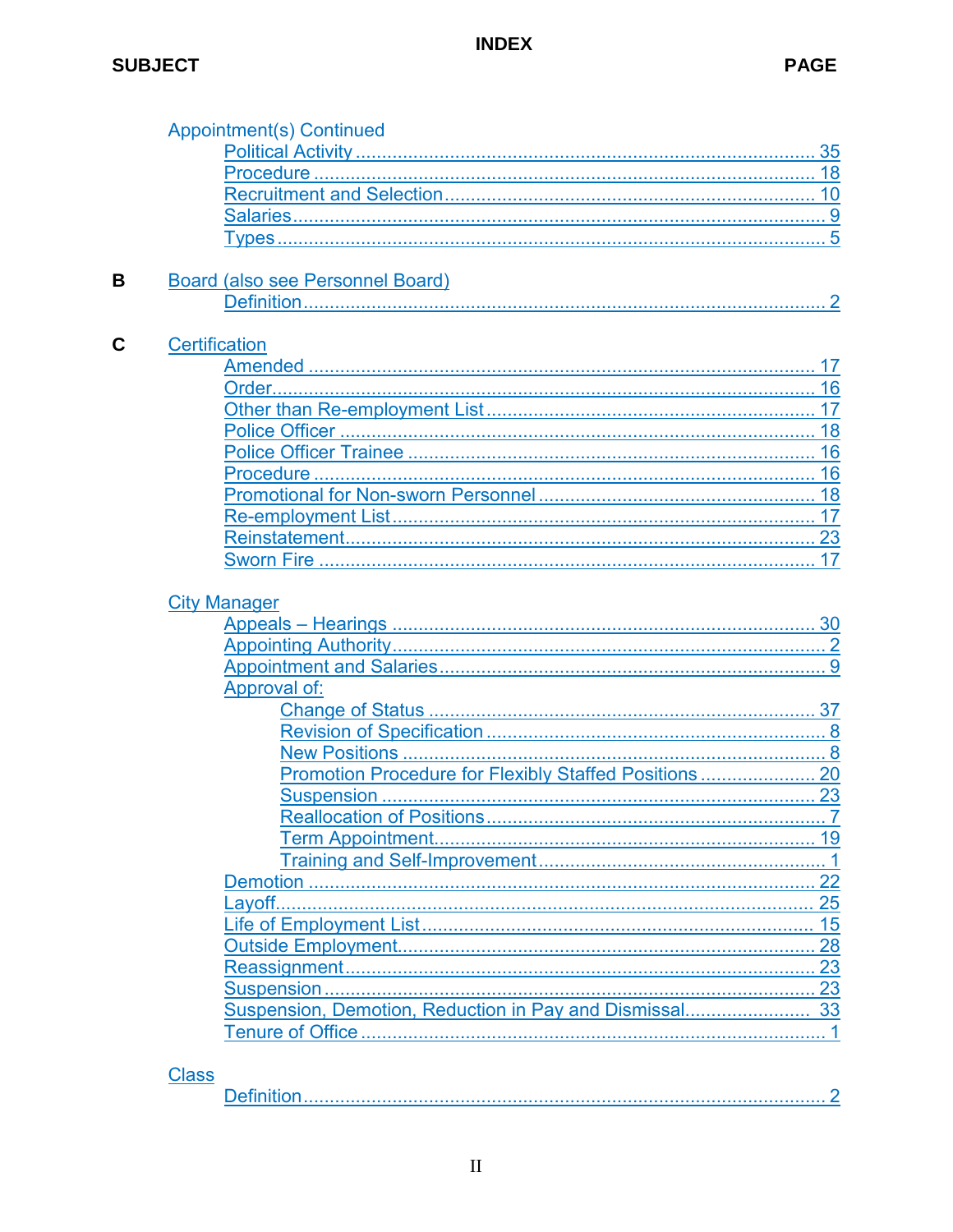$\mathbf D$ 

<span id="page-50-0"></span>

|                  | <b>Class Specification</b>                               |    |
|------------------|----------------------------------------------------------|----|
|                  |                                                          |    |
|                  |                                                          |    |
|                  |                                                          |    |
|                  |                                                          |    |
|                  |                                                          |    |
|                  |                                                          |    |
|                  | <b>Classification Plan</b>                               |    |
|                  |                                                          |    |
|                  |                                                          |    |
|                  |                                                          |    |
|                  |                                                          |    |
|                  | <b>Classified Service</b>                                |    |
|                  |                                                          |    |
|                  |                                                          |    |
|                  |                                                          |    |
|                  |                                                          |    |
|                  |                                                          |    |
|                  |                                                          |    |
|                  |                                                          | 10 |
|                  |                                                          |    |
|                  |                                                          |    |
|                  |                                                          |    |
|                  | Compensation (see salaries/salary)                       |    |
|                  |                                                          | 22 |
|                  |                                                          |    |
|                  |                                                          |    |
|                  |                                                          |    |
|                  |                                                          |    |
|                  |                                                          |    |
|                  |                                                          |    |
|                  |                                                          |    |
|                  |                                                          |    |
|                  |                                                          |    |
| <b>Discharge</b> |                                                          |    |
|                  |                                                          | 33 |
|                  |                                                          |    |
|                  |                                                          |    |
|                  | Penalty for Violation of Personal Conduct Provisions  36 |    |
|                  |                                                          |    |
|                  |                                                          |    |
|                  |                                                          |    |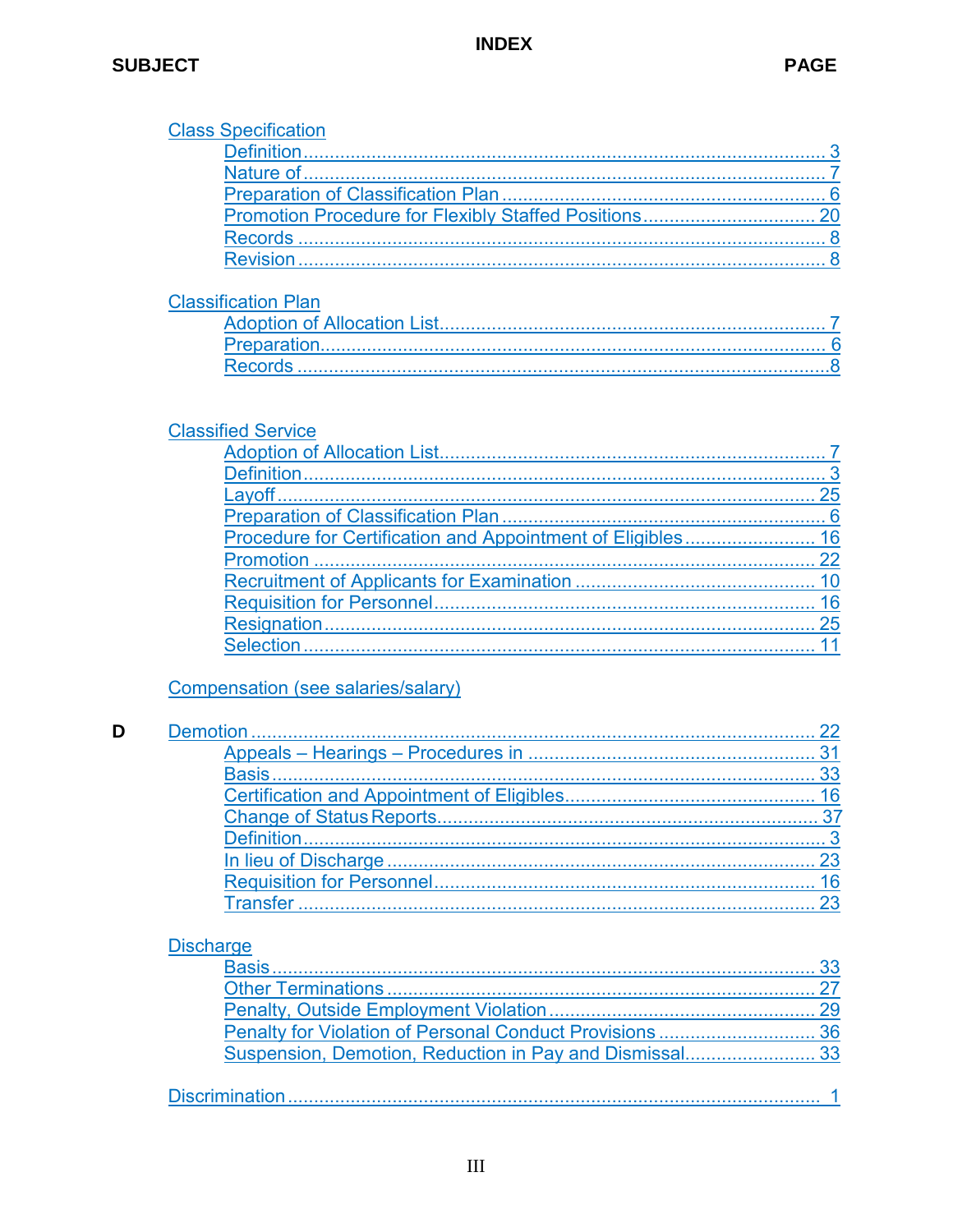<span id="page-51-0"></span>

| <b>Election</b>      |              |
|----------------------|--------------|
|                      |              |
|                      |              |
| <b>Eligible List</b> |              |
|                      |              |
|                      |              |
|                      |              |
|                      |              |
|                      |              |
|                      |              |
|                      |              |
|                      |              |
|                      |              |
|                      |              |
|                      |              |
|                      |              |
|                      |              |
|                      |              |
|                      |              |
|                      |              |
|                      |              |
|                      |              |
|                      |              |
|                      |              |
|                      |              |
| <b>Examinations</b>  |              |
|                      |              |
|                      |              |
|                      |              |
|                      |              |
| <b>Medical</b>       |              |
|                      |              |
|                      |              |
|                      |              |
|                      |              |
|                      |              |
|                      |              |
|                      |              |
|                      |              |
| All.                 | 12<br>. . 14 |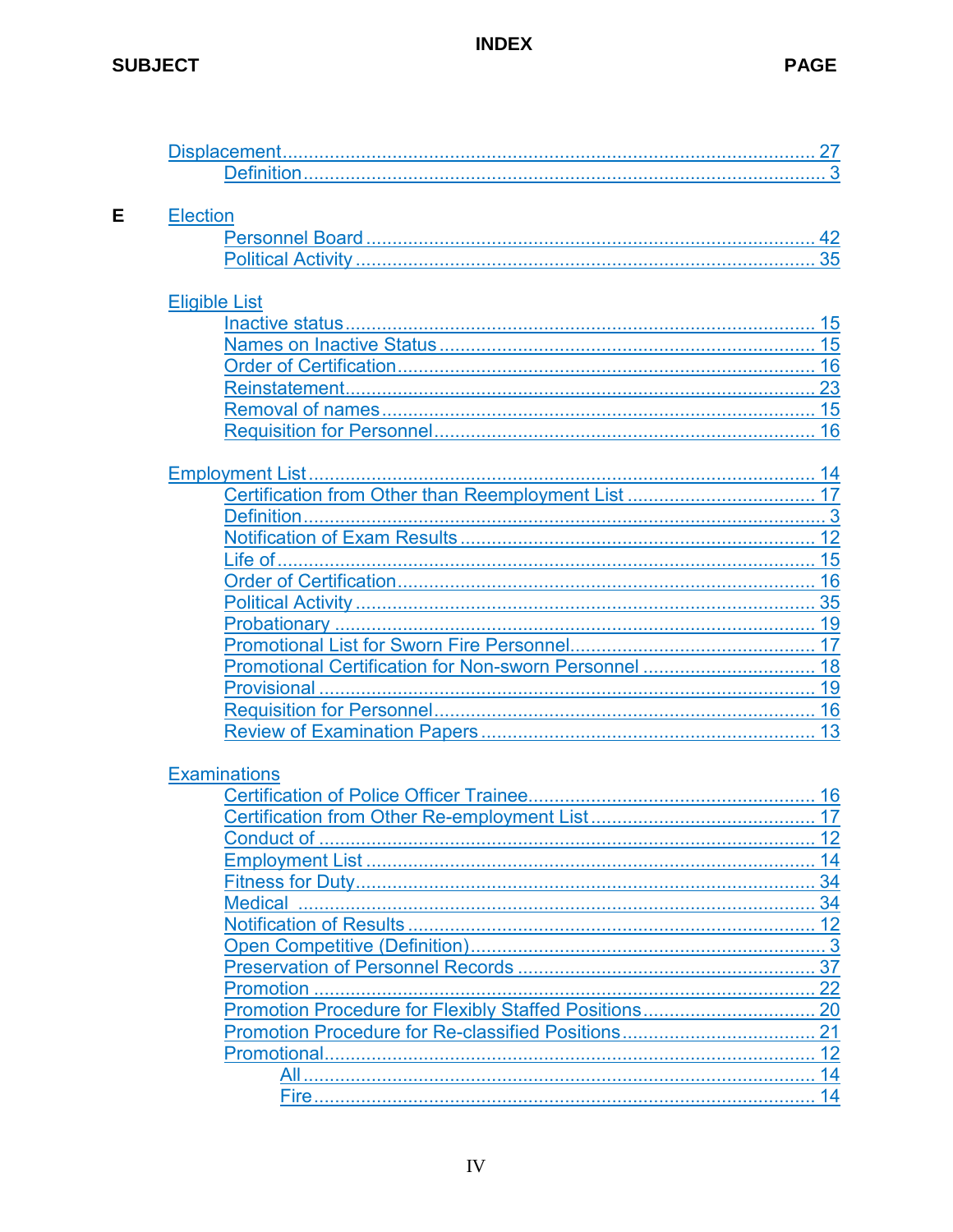## **INDEX**

|      | <b>Examinations Continued</b>    |    |
|------|----------------------------------|----|
|      |                                  | 14 |
|      |                                  |    |
|      |                                  |    |
|      |                                  |    |
|      |                                  |    |
|      |                                  |    |
|      |                                  |    |
|      |                                  |    |
| F    |                                  |    |
|      | <b>Flexibly Staffed Position</b> |    |
|      |                                  |    |
|      |                                  |    |
| G    |                                  |    |
|      |                                  |    |
| н    | <b>Health Professional</b>       |    |
|      |                                  |    |
|      |                                  |    |
|      |                                  |    |
|      |                                  |    |
|      |                                  |    |
| I    |                                  |    |
|      | Investigation                    |    |
|      |                                  |    |
|      |                                  |    |
| J, K |                                  |    |
|      |                                  |    |
|      |                                  |    |
| М    |                                  |    |
|      |                                  |    |
| O    |                                  |    |
| P    |                                  |    |
|      |                                  |    |
|      |                                  |    |
|      |                                  |    |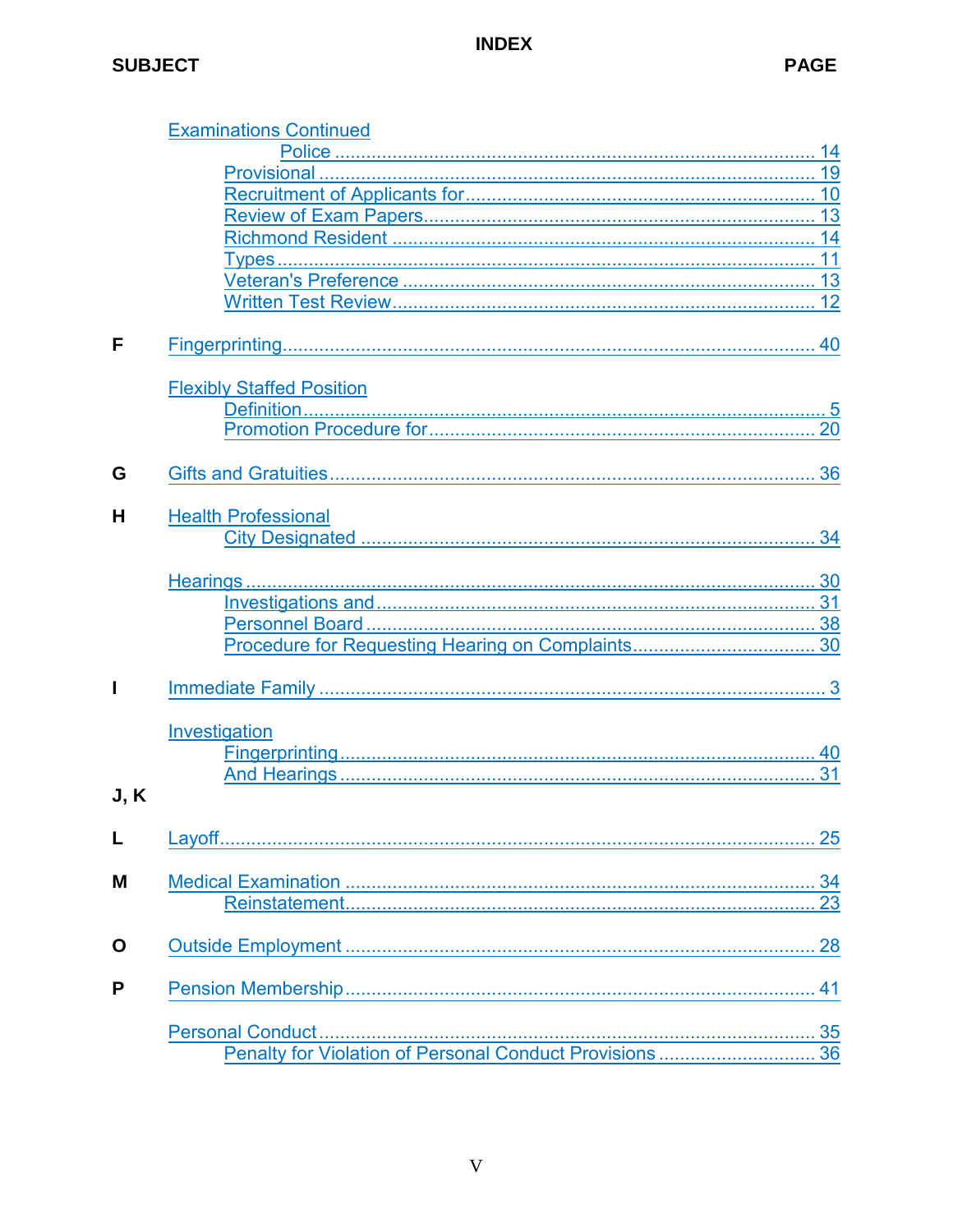## **SUBJECT**

| <b>Probationary Employee</b>                       |  |
|----------------------------------------------------|--|
|                                                    |  |
|                                                    |  |
|                                                    |  |
|                                                    |  |
|                                                    |  |
|                                                    |  |
|                                                    |  |
|                                                    |  |
|                                                    |  |
|                                                    |  |
|                                                    |  |
| <b>Promotional Examinations (see Examinations)</b> |  |
|                                                    |  |
| <b>Promotional List</b>                            |  |
|                                                    |  |
|                                                    |  |
|                                                    |  |
| Life of…………………………………………………………………………………………          |  |
|                                                    |  |
|                                                    |  |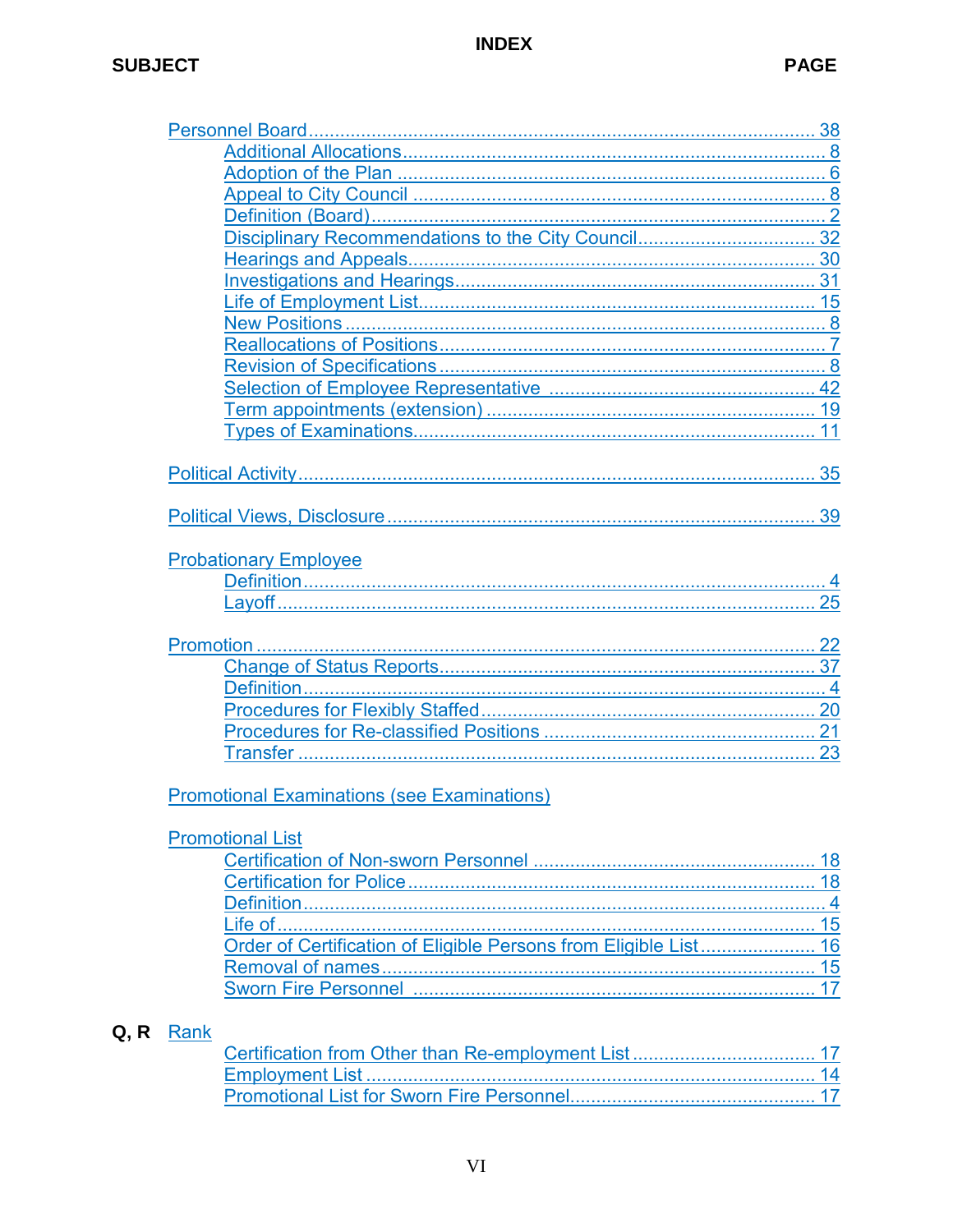| Record(s)                                                         |    |
|-------------------------------------------------------------------|----|
|                                                                   |    |
|                                                                   |    |
|                                                                   |    |
|                                                                   |    |
|                                                                   |    |
|                                                                   |    |
|                                                                   |    |
|                                                                   |    |
| Report(s)                                                         |    |
|                                                                   |    |
|                                                                   |    |
|                                                                   |    |
|                                                                   |    |
|                                                                   |    |
|                                                                   |    |
|                                                                   |    |
|                                                                   |    |
|                                                                   |    |
|                                                                   |    |
|                                                                   |    |
|                                                                   |    |
|                                                                   |    |
|                                                                   |    |
|                                                                   |    |
| <b>Reduction</b>                                                  |    |
|                                                                   |    |
| Basis for Suspension, Demotion, Reduction in Pay and Dismissal 33 |    |
| Procedure in Cases of Demotion, Dismissal or Reduction in Pay 31  |    |
|                                                                   |    |
|                                                                   |    |
| <b>Re-employment List</b>                                         |    |
| Certification from Other than Re-employment List                  | 17 |
|                                                                   |    |
|                                                                   |    |
|                                                                   |    |
|                                                                   |    |
| Order of Certification of Eligible Persons from Eligible List 16  |    |
|                                                                   |    |
|                                                                   |    |
|                                                                   |    |
|                                                                   |    |
| <b>Rejection</b>                                                  |    |
|                                                                   |    |
| <b>Definition</b>                                                 |    |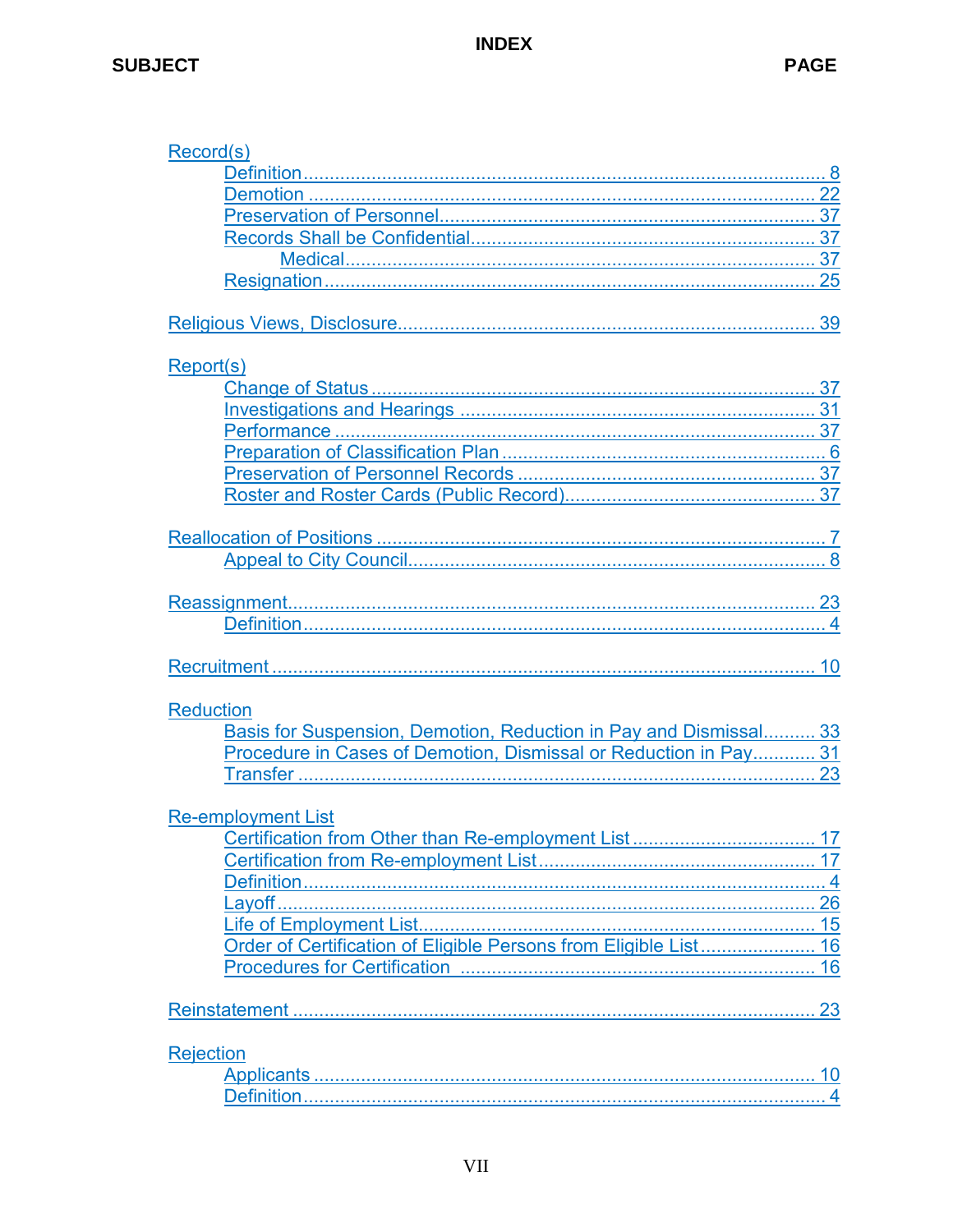## <span id="page-55-0"></span>**SUBJECT**

 $\mathbf S$ 

 $\bar{L}$ 

|                   | <b>Rejection Continued</b>                                            |  |
|-------------------|-----------------------------------------------------------------------|--|
|                   |                                                                       |  |
|                   |                                                                       |  |
|                   |                                                                       |  |
|                   |                                                                       |  |
|                   |                                                                       |  |
|                   |                                                                       |  |
|                   |                                                                       |  |
| <b>Retirement</b> |                                                                       |  |
|                   |                                                                       |  |
|                   |                                                                       |  |
|                   |                                                                       |  |
|                   | <b>Salary/Salaries</b>                                                |  |
|                   |                                                                       |  |
|                   |                                                                       |  |
|                   |                                                                       |  |
|                   |                                                                       |  |
|                   |                                                                       |  |
|                   |                                                                       |  |
|                   |                                                                       |  |
|                   |                                                                       |  |
|                   |                                                                       |  |
|                   |                                                                       |  |
|                   | Specification (see Class Specification)                               |  |
|                   |                                                                       |  |
|                   | Basis for Suspension, Demotion, Reduction in Pay and Discharge 33     |  |
|                   |                                                                       |  |
|                   | Procedure in Cases of Demotion, Suspension, Dismissal or Reduction in |  |
|                   |                                                                       |  |
|                   |                                                                       |  |
|                   |                                                                       |  |
| Subpoena          |                                                                       |  |
|                   |                                                                       |  |
|                   |                                                                       |  |
|                   |                                                                       |  |
|                   |                                                                       |  |
|                   |                                                                       |  |
|                   |                                                                       |  |
|                   |                                                                       |  |
|                   |                                                                       |  |